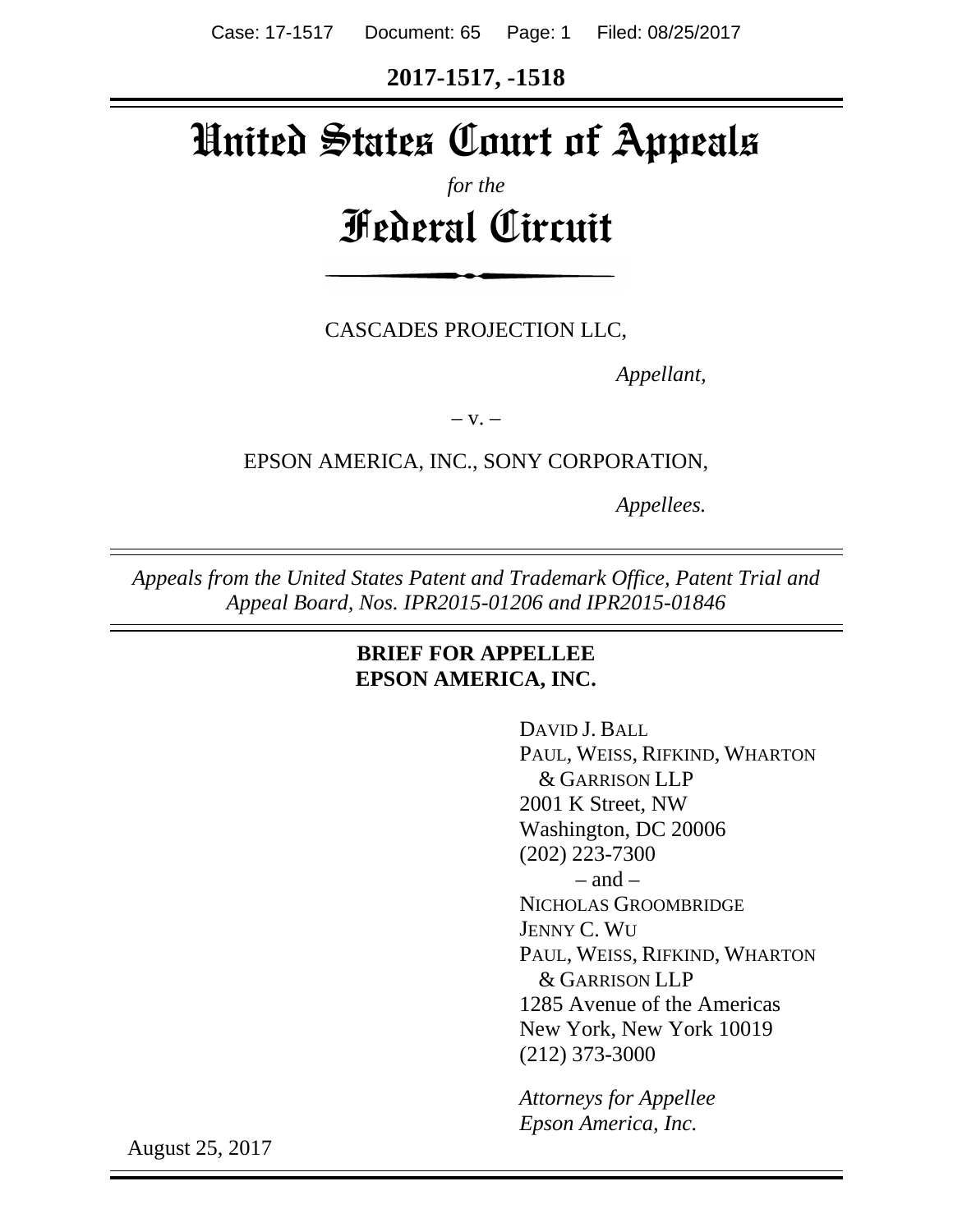Claim 29 of the '347 patent states:

29. A display system comprising:

a light source;

an element having pixels, said element being capable of having an image formed thereon; and

means for focusing different segments of a light beam emanating from said light source onto said element at proper angles such that light is focused onto the pixels of said element, comprising at least one input lens array located between said light source and said element.

Appx218 (emphasis added).

Claim 69 of the '347 patent states:

69. A display system comprising:

a light source;

an element capable of having an image formed thereon, said element having a predetermined shape;

and means for enhancing brightness of an image by shaping a beam illuminating said image-forming element such that the shape of the beam substantially matches the shape of said image-forming element,

wherein said enhancing means also includes a Fresnel polarizer means.

Appx219-220 (emphasis added).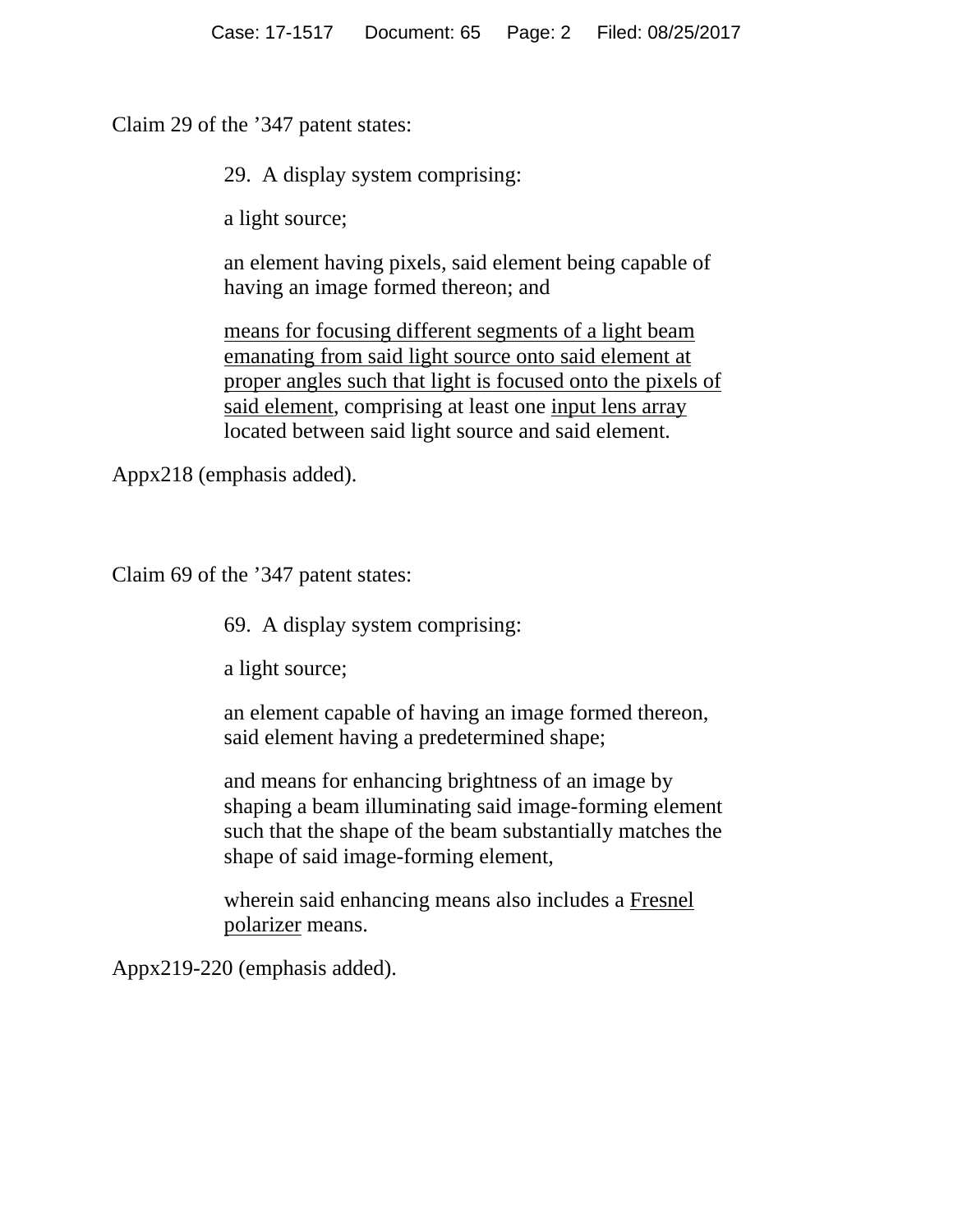## **CERTIFICATE OF INTEREST**

- 1. Full name of party represented by me: EPSON AMERICA, INC.
- 2. Name of Real Party in interest (Please only include any real party in interest NOT identified in Question 3) represented by me is:

Not applicable

3. Parent corporations and publicly held companies that own 10 percent or more of stock in the party:

### SEIKO EPSON CORPORATION

4. The names of all law firms and the partners or associates that appeared for the party or amicus now represented by me in the trial court or agency or are expected to appear in this court (and who have not or will not enter an appearance in this case) are:

> PAUL, WEISS, RIFKIND, WHARTON & GARRISON LLP: Damon Andrews; Tyler Miller; James Razick

Dated: August 25, 2017

 /s/David J. Ball David J. Ball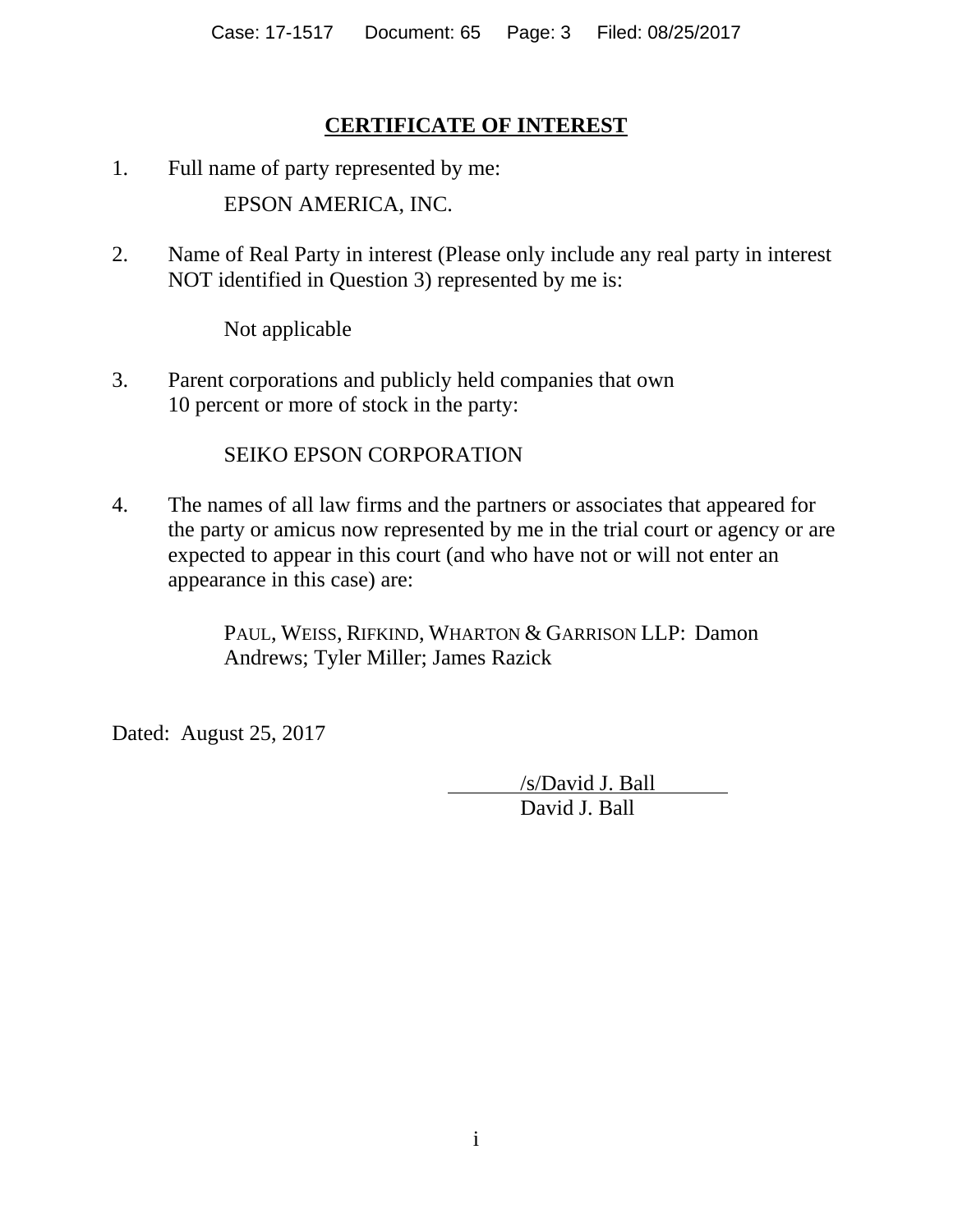## **TABLE OF CONTENTS**

## **Page**

|         | A.                                                                                                                             |                                                             |                                                                                                                       |  |  |
|---------|--------------------------------------------------------------------------------------------------------------------------------|-------------------------------------------------------------|-----------------------------------------------------------------------------------------------------------------------|--|--|
|         | <b>B.</b>                                                                                                                      |                                                             |                                                                                                                       |  |  |
|         |                                                                                                                                | 1.                                                          | Claims 29, 30, 32 And 33: "Input Lens Array" And                                                                      |  |  |
|         |                                                                                                                                | 2.                                                          |                                                                                                                       |  |  |
|         |                                                                                                                                | 3.                                                          | Claims 48 and 69: "Means For Enhancing Brightness"11                                                                  |  |  |
|         |                                                                                                                                | 4.                                                          | The Effective Filing Date Determination Reached By<br>The Board In Deciding What Claim Construction                   |  |  |
|         | C.                                                                                                                             |                                                             |                                                                                                                       |  |  |
|         |                                                                                                                                | 1.                                                          |                                                                                                                       |  |  |
|         |                                                                                                                                | 2.                                                          |                                                                                                                       |  |  |
|         |                                                                                                                                |                                                             |                                                                                                                       |  |  |
|         |                                                                                                                                |                                                             |                                                                                                                       |  |  |
| I.      |                                                                                                                                |                                                             |                                                                                                                       |  |  |
|         |                                                                                                                                |                                                             |                                                                                                                       |  |  |
| $\Pi$ . | The Board's Determination That Claims 29, 30, 32 And 33 Are<br>Unpatentable Is Correct And Supported By Substantial Evidence29 |                                                             |                                                                                                                       |  |  |
|         |                                                                                                                                | A. The Board Correctly Identified The "Input Lens Array" In |                                                                                                                       |  |  |
|         | B.                                                                                                                             |                                                             | The Board Correctly Determined That The Cited References                                                              |  |  |
|         | C.                                                                                                                             |                                                             | Cascades' Attempts to Distinguish The Prior Art Based On The<br>Unclaimed Features Of Brightness Uniformity And Light |  |  |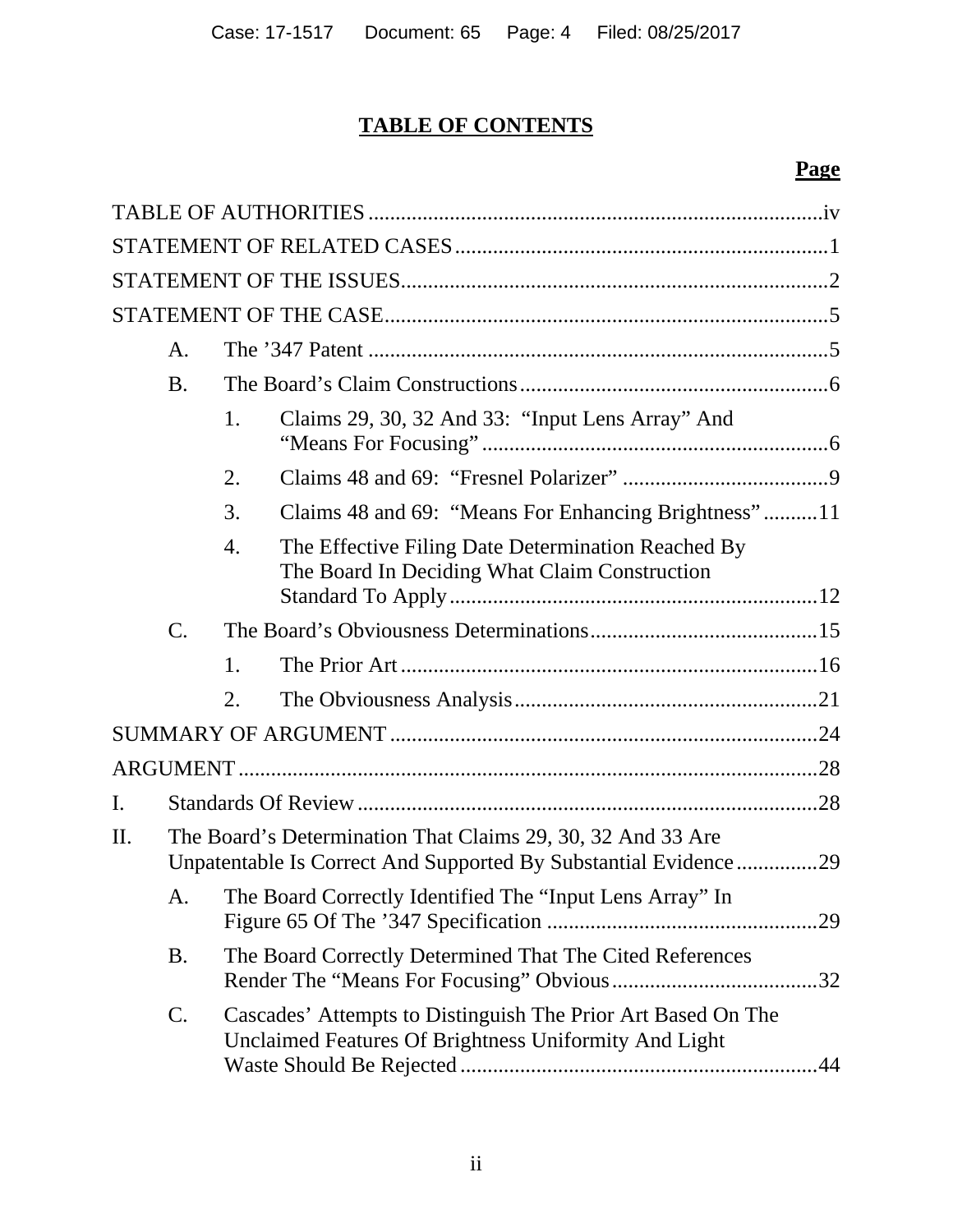## **Page**

| III. | The Board's Determination That Claims 48 And 69 Are Unpatentable Is                                                                                                                                     |                                                                                                                      |     |  |
|------|---------------------------------------------------------------------------------------------------------------------------------------------------------------------------------------------------------|----------------------------------------------------------------------------------------------------------------------|-----|--|
|      | The Board Correctly Construed "Fresnel Polarizer" Not To<br>A.                                                                                                                                          |                                                                                                                      |     |  |
|      | Cascades' Obviousness Arguments Regarding The "Fresnel"<br>B.<br>Polarizer" Rely On Unclaimed Features And Should Be                                                                                    |                                                                                                                      |     |  |
|      | $C_{\cdot}$                                                                                                                                                                                             | Cascades' Arguments Regarding The "Means For Enhancing"<br>Brightness" Also Rely On Unclaimed Features And Should Be | .58 |  |
| IV.  | The Board's Effective Filing Date Determination Was Correct; Cascades<br>Waived Its Challenge To That Determination; And Cascades Does Not<br>Identify Any Way Its Challenge Would Affect The Outcome59 |                                                                                                                      |     |  |
| V.   |                                                                                                                                                                                                         | Cascades' Constitutionality Challenge Is Contrary To This Court's                                                    |     |  |
|      |                                                                                                                                                                                                         |                                                                                                                      | .66 |  |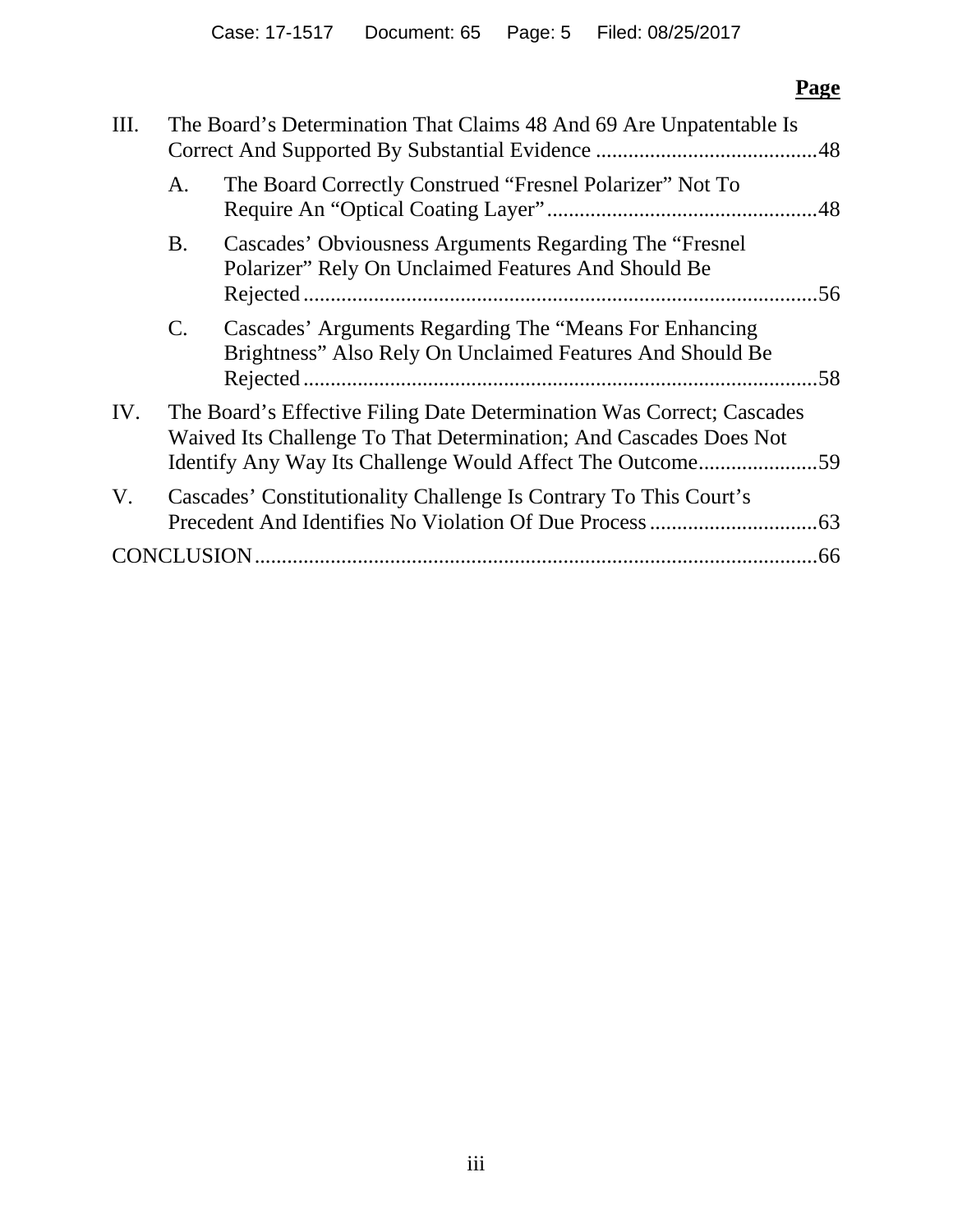## **TABLE OF AUTHORITIES**

## **Page(s)**

## **CASES**

| Abbot Labs. v. Novopharm Ltd.,                                                                                  |  |
|-----------------------------------------------------------------------------------------------------------------|--|
| Abbott Labs. v. Cordis Corp.,                                                                                   |  |
| Alpha Epsilon Phi Tau Chapter Hous. Ass'n v. City of Berkeley,                                                  |  |
| Apple Inc. v. Samsung Elecs. Co.,                                                                               |  |
| Applied Med. Res. Corp. v. United States Surgical Corp.,                                                        |  |
| Cadence Pharm. Inc. v. Exela PharmSci Inc.,                                                                     |  |
| Caperton v. A.T. Massey Coal Co.,                                                                               |  |
| Cascades Projection LLC v. Epson Am., Inc., Dkt. No. 55,                                                        |  |
| Concrete Pipe & Products of California, Inc. v. Construction<br>Laborers Pension Trust for Southern California, |  |
| Deckers Corp. v. United States,                                                                                 |  |
| Facebook, Inc. v. Pragmatus AV, LLC,                                                                            |  |
| Gold Std. Instrs., LLC v. US Endodontics, LLC,                                                                  |  |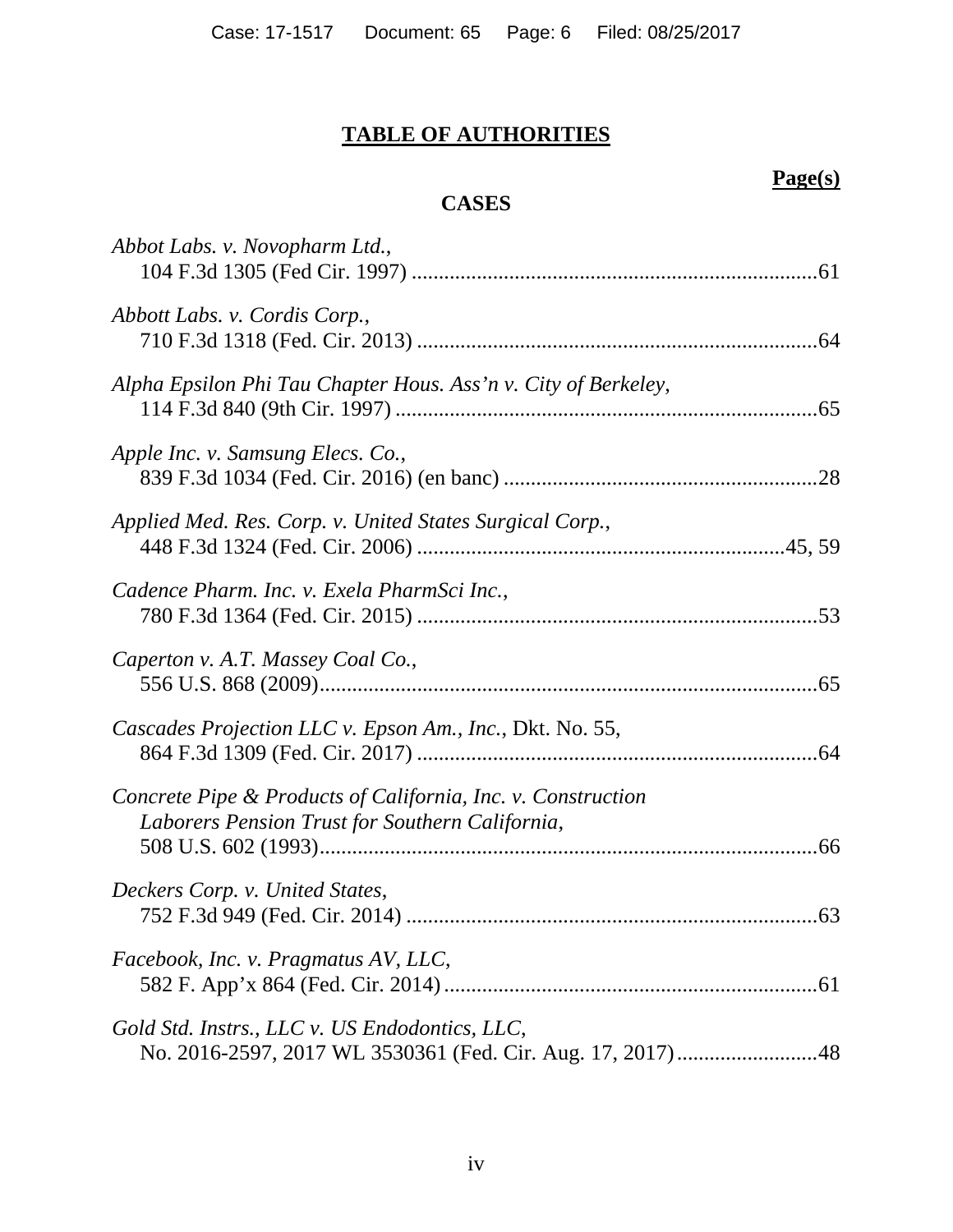## **Page(s)**

| Graham v. John Deere Co.,                                                                                                                                                         | .28 |
|-----------------------------------------------------------------------------------------------------------------------------------------------------------------------------------|-----|
| Hearing Components, Inc. v. Shure, Inc.,<br>600 F.3d 1357 (Fed. Cir. 2010), abrogated on other grounds by<br>Nautilus, Inc. v. Biosig Instruments, Inc., 134 S. Ct. 2120 (2014)33 |     |
| JVW Enters. v. Interact Accessories, Inc.,                                                                                                                                        |     |
| McCormick Harvesting Machine Co. v. Aultman,                                                                                                                                      |     |
| MCM Portfolio LLC v. Hewlett-Packard Co.,                                                                                                                                         |     |
| Microsoft Corp. v. Proxyconn, Inc.,                                                                                                                                               |     |
| In re Murchison,                                                                                                                                                                  |     |
| MyMail, Ltd. v. America Online, Inc.,                                                                                                                                             |     |
| In re Nuvasive Inc.,                                                                                                                                                              |     |
| Odetics, Inc. v. Storage Tech. Corp.,                                                                                                                                             |     |
| Oil States Energy Services v. Greene's Energy Group,                                                                                                                              |     |
| Patlex Corp. v. Mossinghoff,                                                                                                                                                      |     |
| Pem Entities LLC v. Levin,                                                                                                                                                        |     |
| Personalized User Model, LLP v. Google Inc.,                                                                                                                                      |     |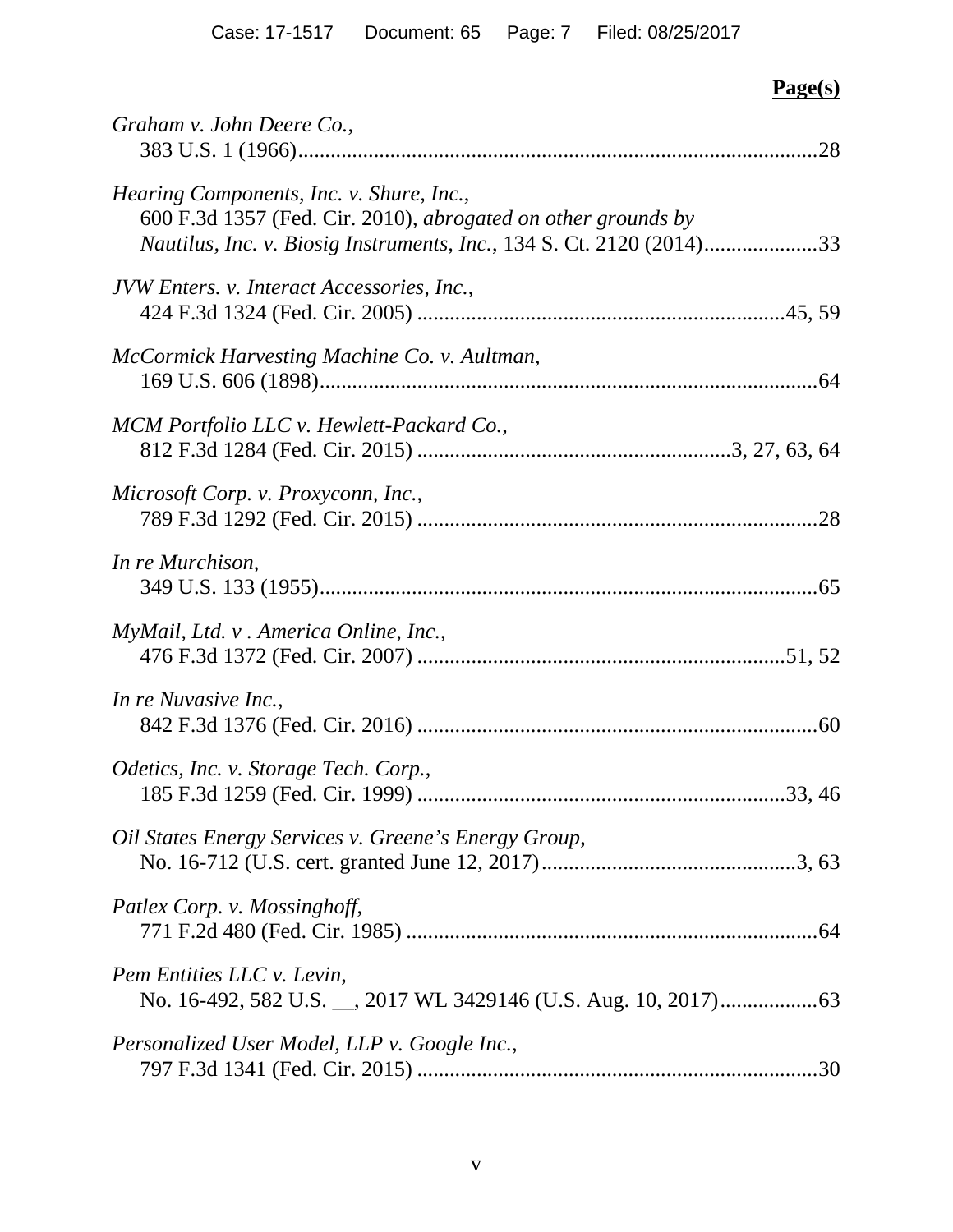## **Page(s)**

| Phillips v. AWH Corp.,                      |  |  |  |  |
|---------------------------------------------|--|--|--|--|
| In re Rambus Inc.,                          |  |  |  |  |
| Silicon Graphics, Inc. v. ATI Techs., Inc., |  |  |  |  |
| Teva Pharms. USA, Inc. v. Sandoz, Inc.,     |  |  |  |  |
| Thorner v. Sony Comput. Entm't Am. LLC,     |  |  |  |  |
| In re Van $Os$ ,                            |  |  |  |  |
| Withrow v. Larkin,                          |  |  |  |  |
| In re Zurko,                                |  |  |  |  |
| <b>STATUTES</b>                             |  |  |  |  |
|                                             |  |  |  |  |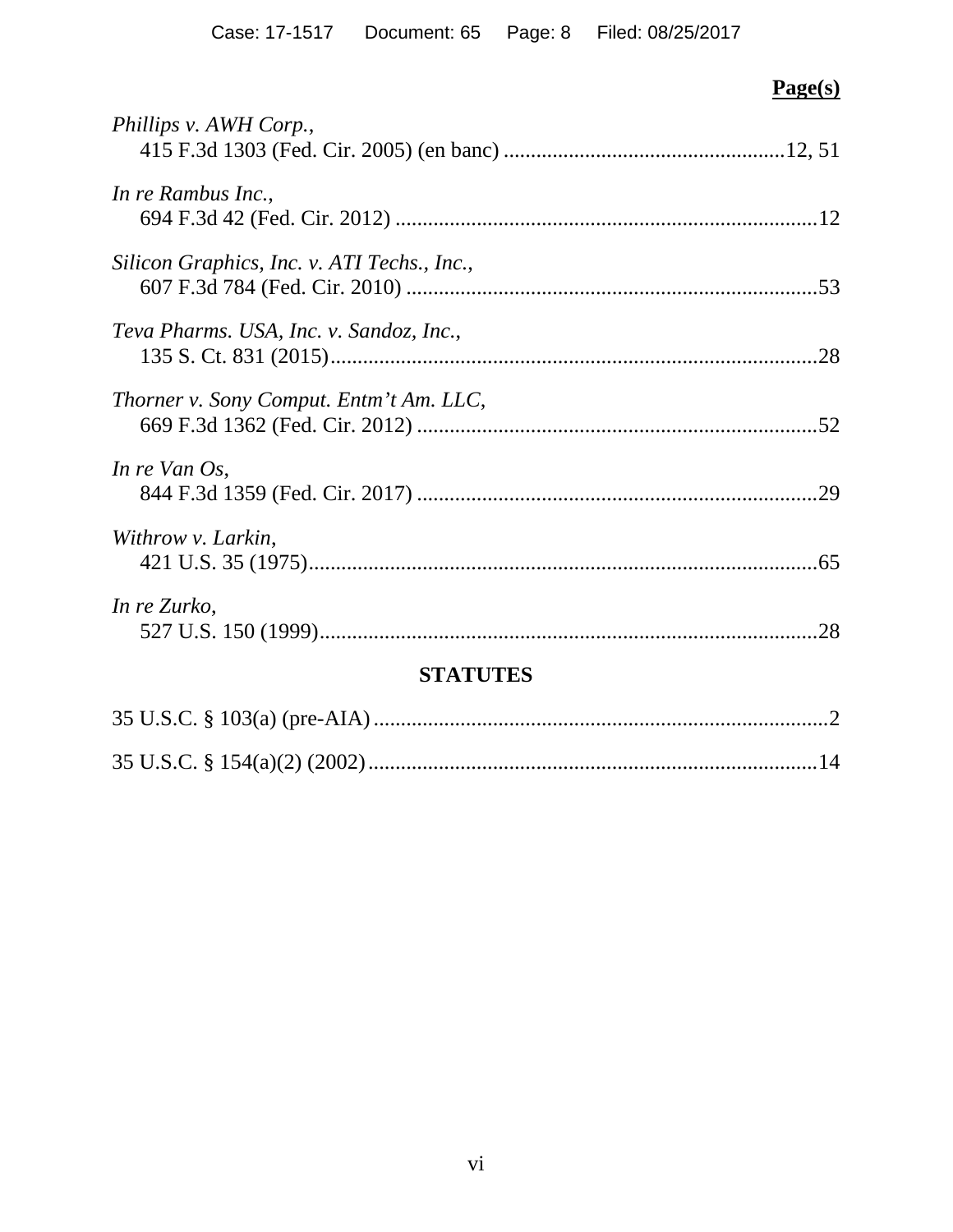### **STATEMENT OF RELATED CASES**

Appellee Epson America, Inc. ("Epson") agrees with the Statement of

Related Cases provided by Appellant Cascades Projection, LLC ("Cascades"):

- *Cascades Projection LLC v. Epson America, Inc. et al.*, Case No. 2:15-cv-00258-SJO-RZ (C.D. Cal.)
- *Cascades Projection LLC v. Barco, Inc. et al.,* Case No. 2:15-cv-00271- SJO-RZ (C.D. Cal.)
- *Cascades Projection LLC v. Christie Digital Systems USA, Inc., Case No.* 8:15-cv-00050-SJO-RZ (C.D. Cal.)
- *Cascades Projection LLC v. NEC Display Solutions of America, Inc., Case* No. 2:15-cv-00273-SJO-RZ (C.D. Cal.)
- *Cascades Projection LLC v. Sony Corporation of America, Inc. et al.,* Case No. 2:15-cv-00274-SJO-RZ (C.D. Cal.).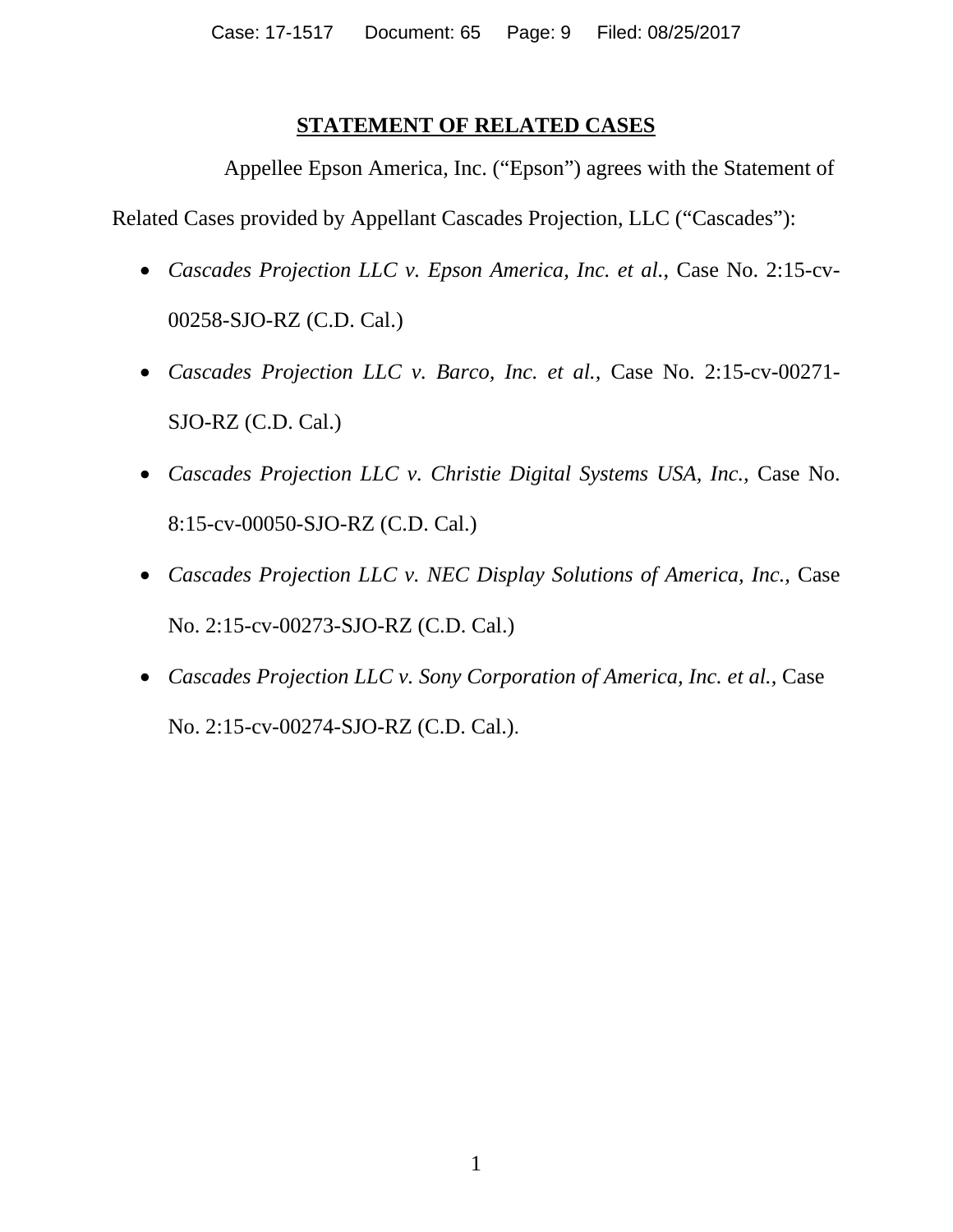#### <span id="page-9-0"></span>**STATEMENT OF THE ISSUES**

Cascades challenges the Board's Final Written Decisions invalidating certain claims of U.S. Patent No. 7,688,347 in IPRs brought by Epson and by Sony Corporation ("Sony"). In the Epson appeal, there are four ultimate issues for the Court to decide:

1. Whether the Board correctly concluded that claims 29, 30, 32 and 33 of the '347 Patent are unpatentable under 35 U.S.C. § 103(a) (pre-AIA), where

(a) the intrinsic record and substantial extrinsic evidence support the Board's identification of exemplary structure in the Figure 65 embodiment for the "input lens array" comprised within the "means for focusing" of claim 29; and

(b) substantial evidence supports the Board's determination that the prior art contains motivation to combine and modify the cited references to achieve equivalent structure for performing the identical claimed function of the "means for focusing."

2. Whether the Board correctly concluded that claims 48 and 69 of the '347 Patent are unpatentable under 35 U.S.C. § 103(a) (pre-AIA), where

(a) the intrinsic record and substantial extrinsic evidence support the Board's claim construction of "Fresnel polarizer" in claims 48 and 69 and in particular its determination not to import an "optical coating layer" limitation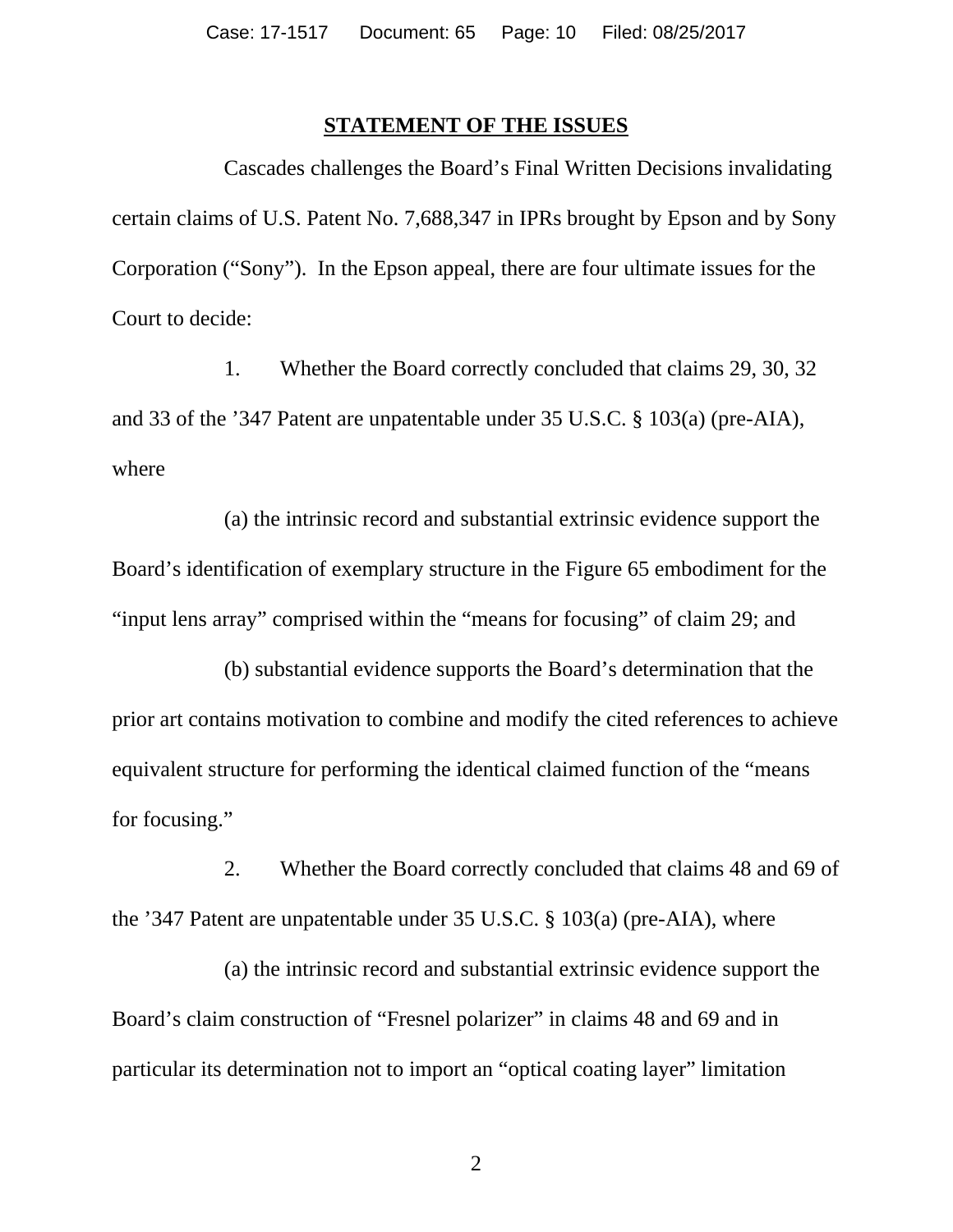because the specification does not provide a clear definition requiring such a limitation and instead discloses an alternative hologram embodiment; and

(b) substantial evidence again supports the Board's findings regarding the prior art and the Board correctly rejected Cascades' attempts to distinguish it based on unclaimed features.

3. With respect to the Board's determination of the effective filing date of the '347 Patent, which the Board made to determine if the patent has expired and thus the *Phillips* claim construction standard applies, whether Cascades' argument that the determination is "premature" should be rejected, where (a) Cascades waived its argument below; (b) Cascades failed to identify any way in which its argument would affect the disputed claim constructions or the Board's obviousness determinations; (c) Cascades failed to identify error in the Board's reliance on the filing date of the earliest related application specifically referenced in the '347 Patent; and (d) Cascades has not sought to stay this appeal pending Cascades' attempts to obtain a Certificate of Correction to remove from the patent the reference to that earliest related application.

<span id="page-10-1"></span><span id="page-10-0"></span>4. Whether *inter partes* review ("IPR") proceedings pass constitutional muster, where the panel decision in *MCM Portfolio LLC v. Hewlett-Packard Co.*, 812 F.3d 1284 (Fed. Cir. 2015) remains binding on future panels pending the Supreme Court's decision in *Oil States Energy Services v. Greene's*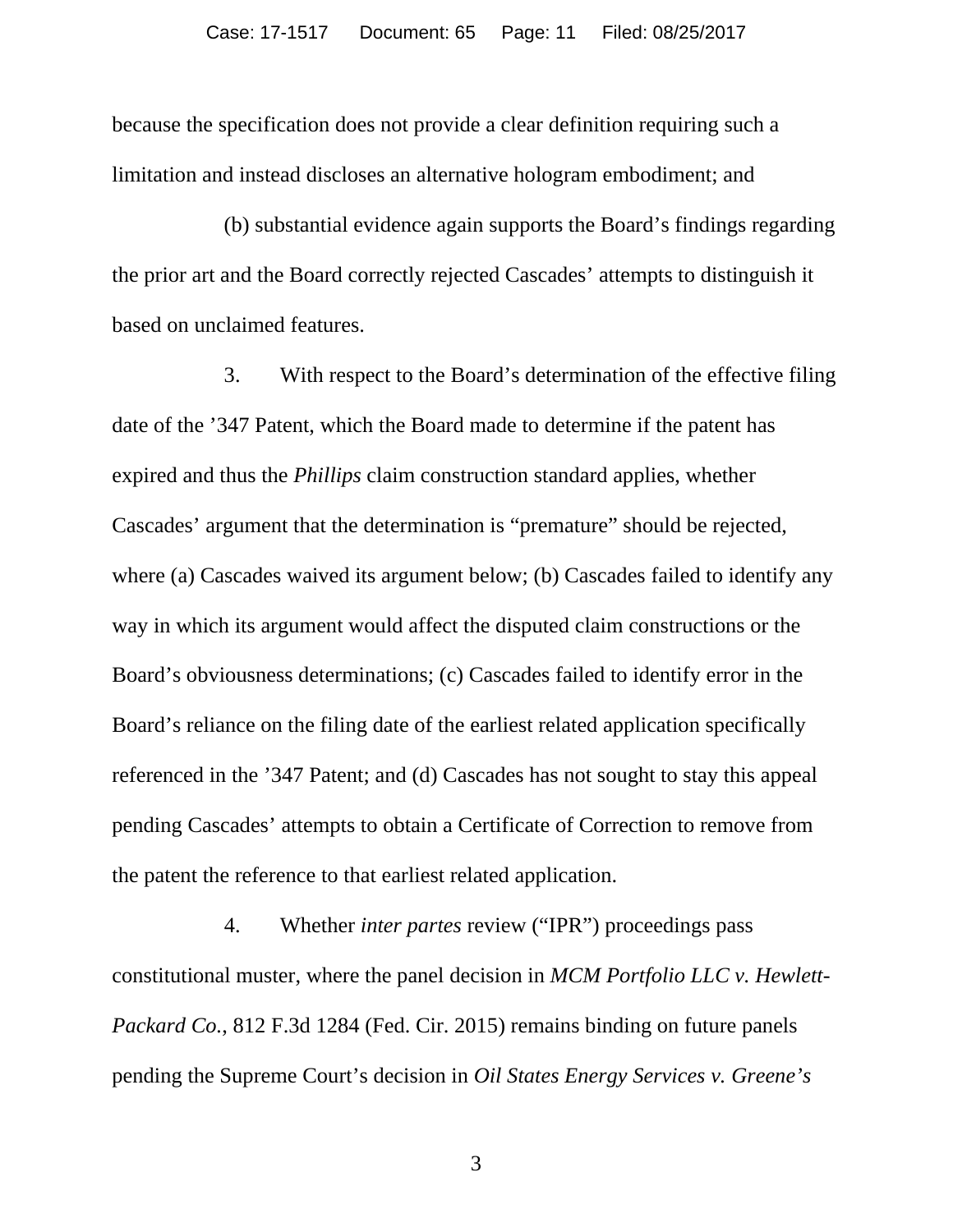*Energy Group, LLC*, No. 16-712, (U.S. cert. granted June 12, 2017) and where Cascades' due process arguments are speculative and contrary to precedent.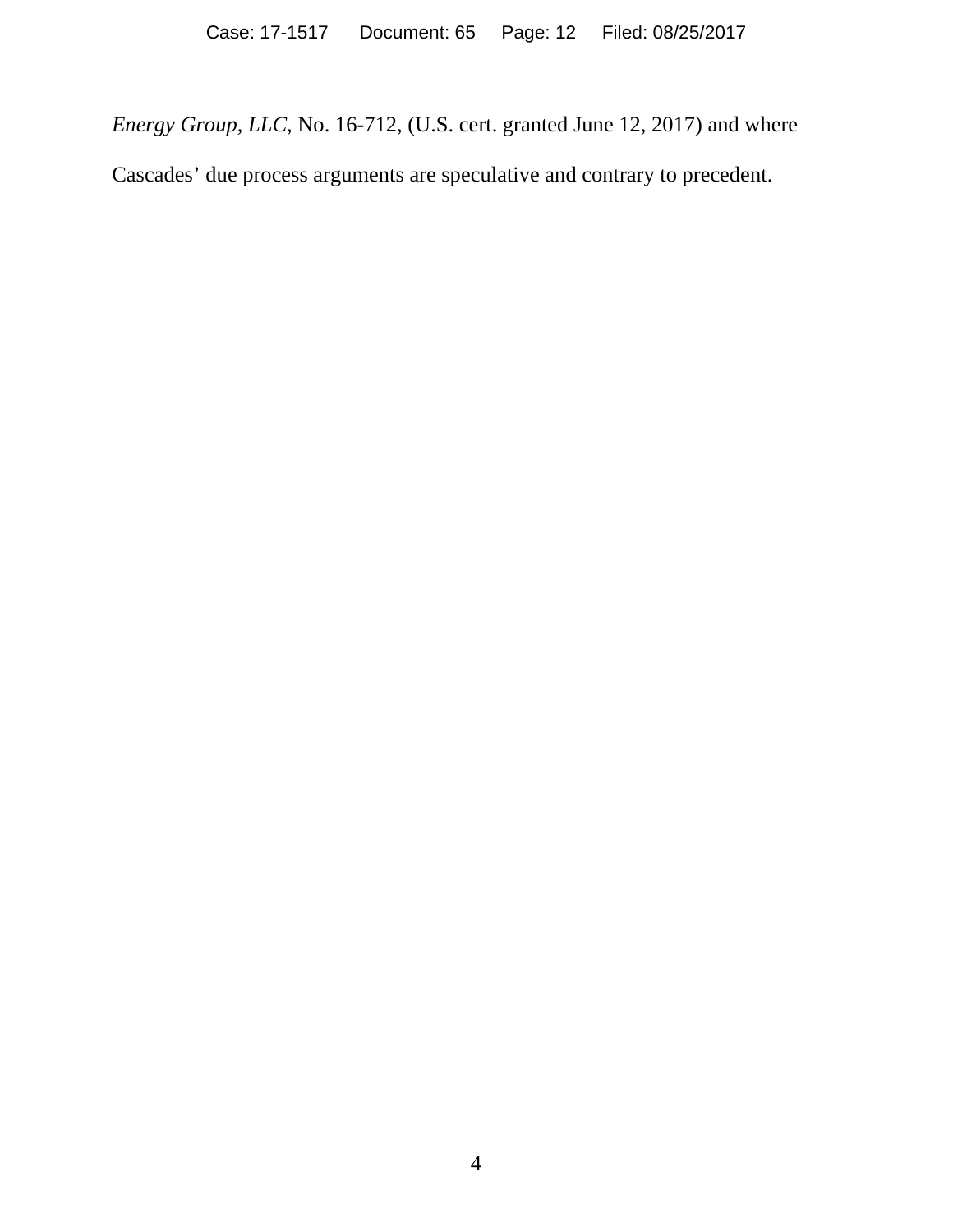#### **STATEMENT OF THE CASE**

On May 15, 2015, Epson petitioned for *inter partes* review of Cascades' U.S. Patent No. 7,688,347 ("the '347 Patent"), challenging claims 29, 30, 32, 33, 48 and 69 as obvious in view of certain combinations of prior art references. Appx74 (the "Petition"). The Patent Trial and Appeal Board (the "Board") instituted *inter partes* review on December 1, 2015. Appx1283 (the "Institution Decision"). On November 29, 2016, the Board issued its written determination that the challenged claims are invalid as obvious under the instituted grounds. Appx1 (the "Final Written Decision").

#### **A. The '347 Patent**

The '347 Patent concerns display illumination systems for projectors using liquid crystal displays ("LCDs") and other "light valves," which the patent sometimes describes as "image-forming elements." Appx187 (2:52-57); Appx189 (5:49-52); Appx204 (36:23, 31-32). Light valves modulate light from a light source, imposing image or data information on the light beam to be projected onto a viewing surface. Appx3; Appx191 (10:36-57). Such systems can also include an arrangement of "optics which collimate light from the source and improve light throughput efficiency and quality of the projected image." *See* Appx189 (5:59-65). It is these optics that are the subject area of the alleged invention.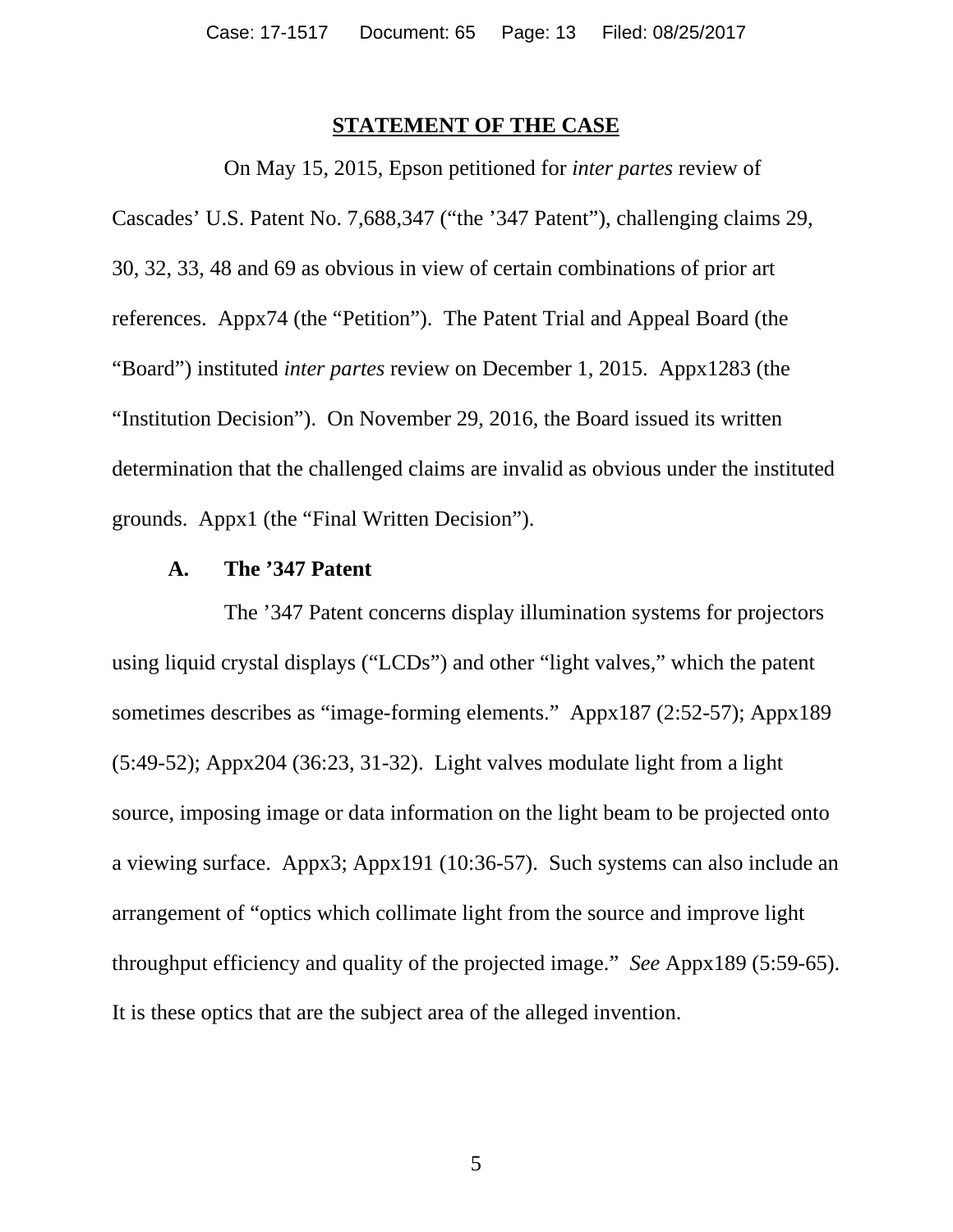## **B. The Board's Claim Constructions**

### **1. Claims 29, 30, 32 And 33: "Input Lens Array" And "Means For Focusing"**

These terms are recited in independent claim 29:<sup>1</sup>

29. A display system comprising:

a light source;

an element having pixels, said element being capable of having an image formed thereon; and

means for focusing different segments of a light beam emanating from said light source onto said element at proper angles such that light is focused onto the pixels of said element, comprising at least one input lens array located between said light source and said element.

The Board addressed the "input lens array" limitation as part of its

analysis of the "means for focusing." It is undisputed that "means for focusing" is

a means-plus-function limitation and that the embodiment in Figure 65 of the '347

Patent contains structure corresponding to the "means for focusing" including the

"input lens array." Appx8-12; Appellant's Br. 44.

<sup>&</sup>lt;sup>1</sup> Claim 29 is representative of dependent claims 30, 32, and 33. A portion of Cascades' appeal brief separately addresses claim 33, Appellant's Br. 29, 55, but this is because the combination of references upon which the Board instituted IPR for claim 33 is different from the combination for claims 29, 30 and 32. Cascades' arguments for claim 33, like those for claim 29, are concerned with the "means for focusing" recited in claim 29. *See id.*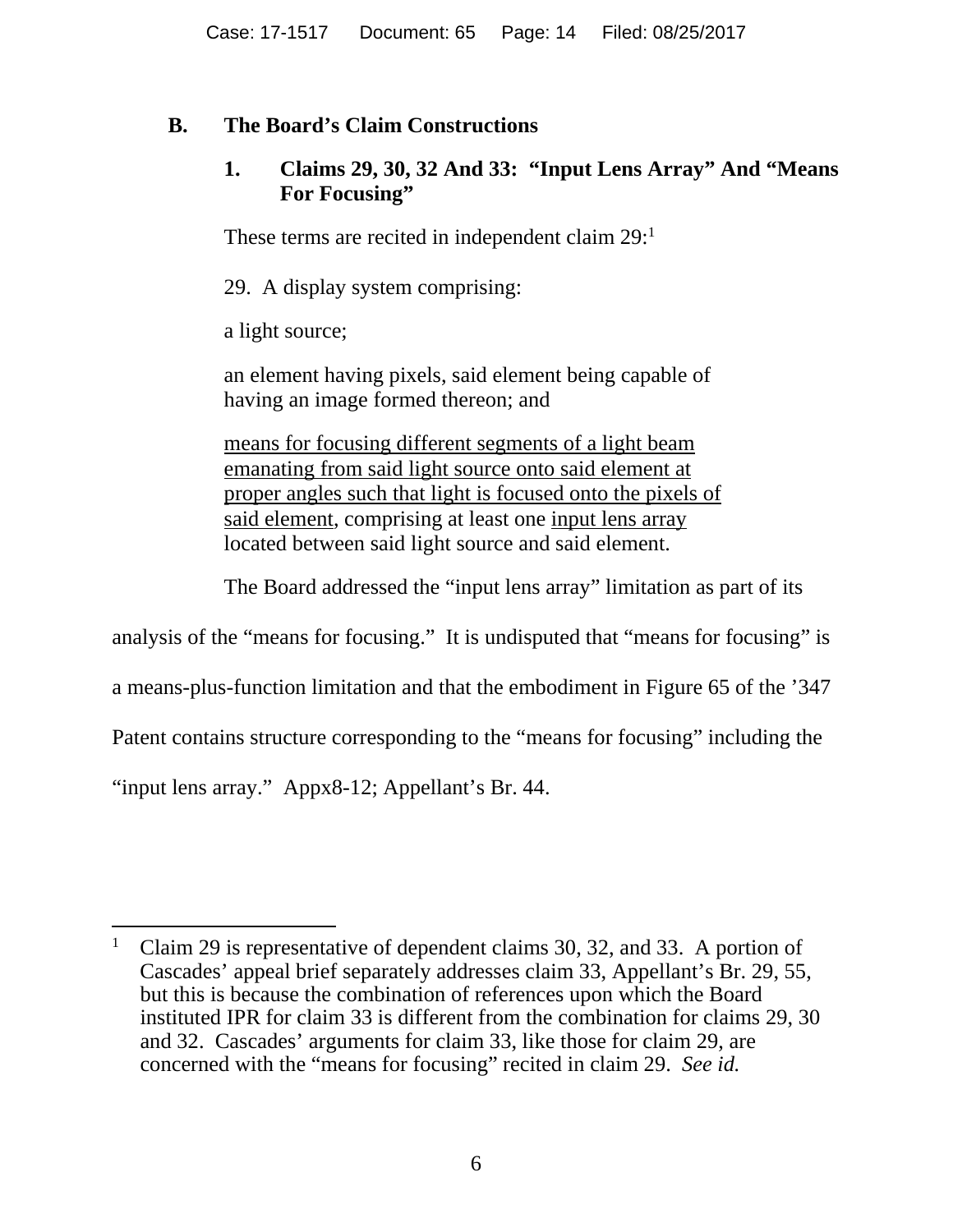

Figure 65 depicts a light source 6510 used to illuminate an LCD or other image-forming element ("IFE") 6530 through a series of intervening optics. Appx9; Appx205-206 (38:49-39:4).<sup>2</sup> The light output by the lens array 6570 converges to "foci" 6550, Appx205 (38:51-52), which are "small regions at which rays converge or from which they appear to diverge," Appx85-86; Appx930; Appx986-990 (¶¶ 39-44); Appx1134. Figure 65 also depicts two sets of unnumbered deflecting prisms – the first located just after lens array 6570, and the second set located near foci 6550 – which "properly place[ ]" the foci. *See* 

<sup>&</sup>lt;sup>2</sup> The Figure 65 embodiment is "a preferred variation" that adds additional structure to the embodiment shown in Figure 62. Appx205 (38:58). Thus, the description of Figure 62 at column 38, lines 49-57 applies equally to Figure 65. *See* Appx25; Appx1008 (¶ 74); Appx1705 (¶ 23).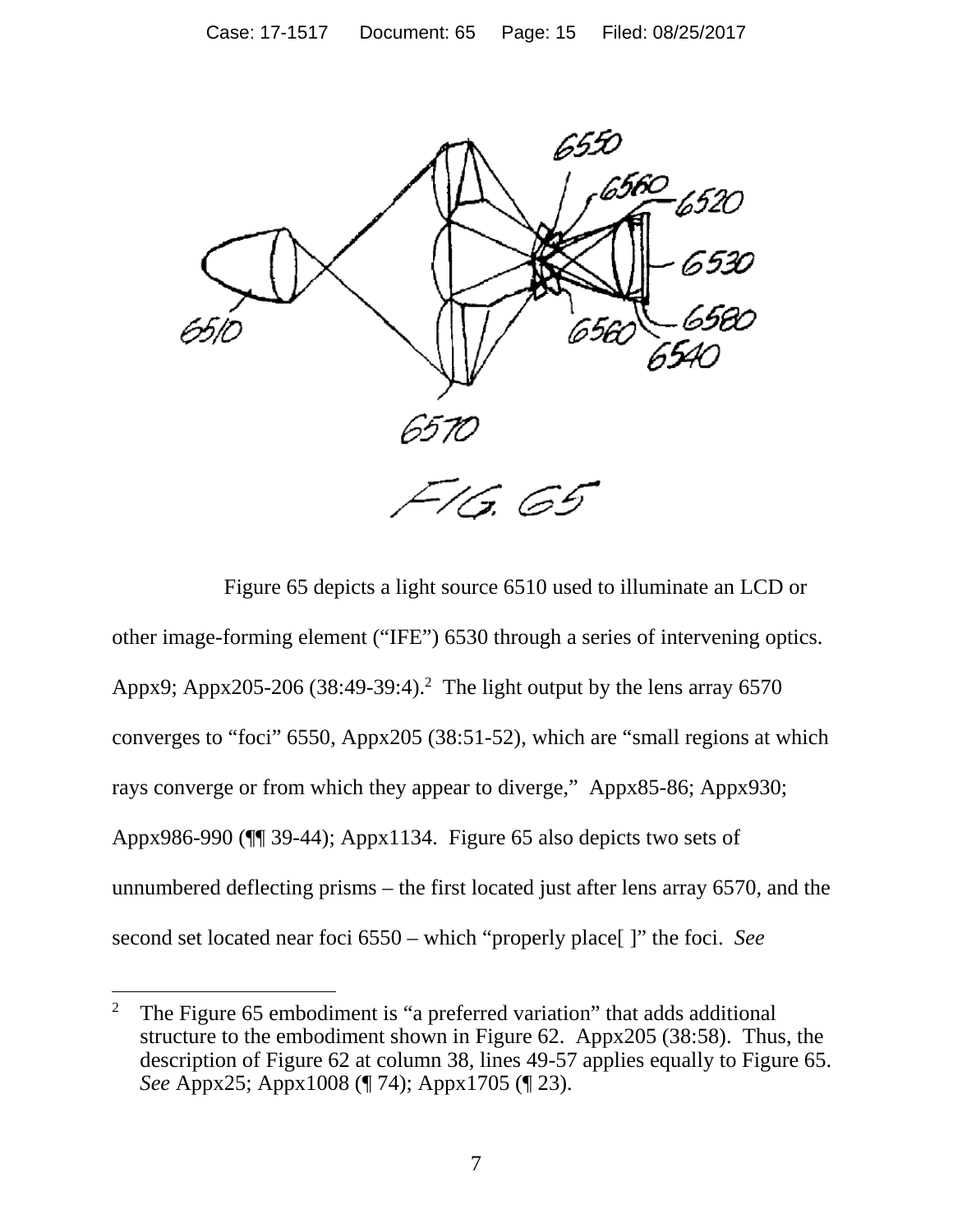Appx205 (38:52-54); Appx1008-1009 (¶ 74). The specification discloses that the second set of prisms could also be mirrors or other similar optical elements, stating that "mirrors, prisms, etc." are used to "properly place[ ]" foci "to produce various collimated beams." Appx205 (38:52-54).

Figure 65 separately depicts focusing lenses 6560, Appx205 (38:59- 61), followed by another lens 6520 that produces "various collimated beams" 6540, *id.* (38:53-55). "Each lens 6560 focuses an image of a portion (with the same shape as the IFE [image-forming element]) of collimating lens 6570 onto the IFE 6530. The image can be made to fill part or all of the IFE." *Id*. (38:61-64). Figure 65 also depicts the location of "input lens array(s) 6580" which allow the light to be "focussed … into pixel holes." Appx9; Appx206 (39:1-2).

The Board identified the "means for focusing" in Figure 65 as focusing lenses 6560 and the unnumbered prisms near foci 6550, together with "the structural element of at least one input lens array located between the light source and the element having pixels (e.g., input lens array 6580 as depicted in Figure 65)." Appx12. On appeal, Cascades' only disagreement with the Board's analysis is to assert that the "input lens array" depicted in Figure 65 is lens array 6570, not 6580. Appellant's Br. 44-47, 50-51.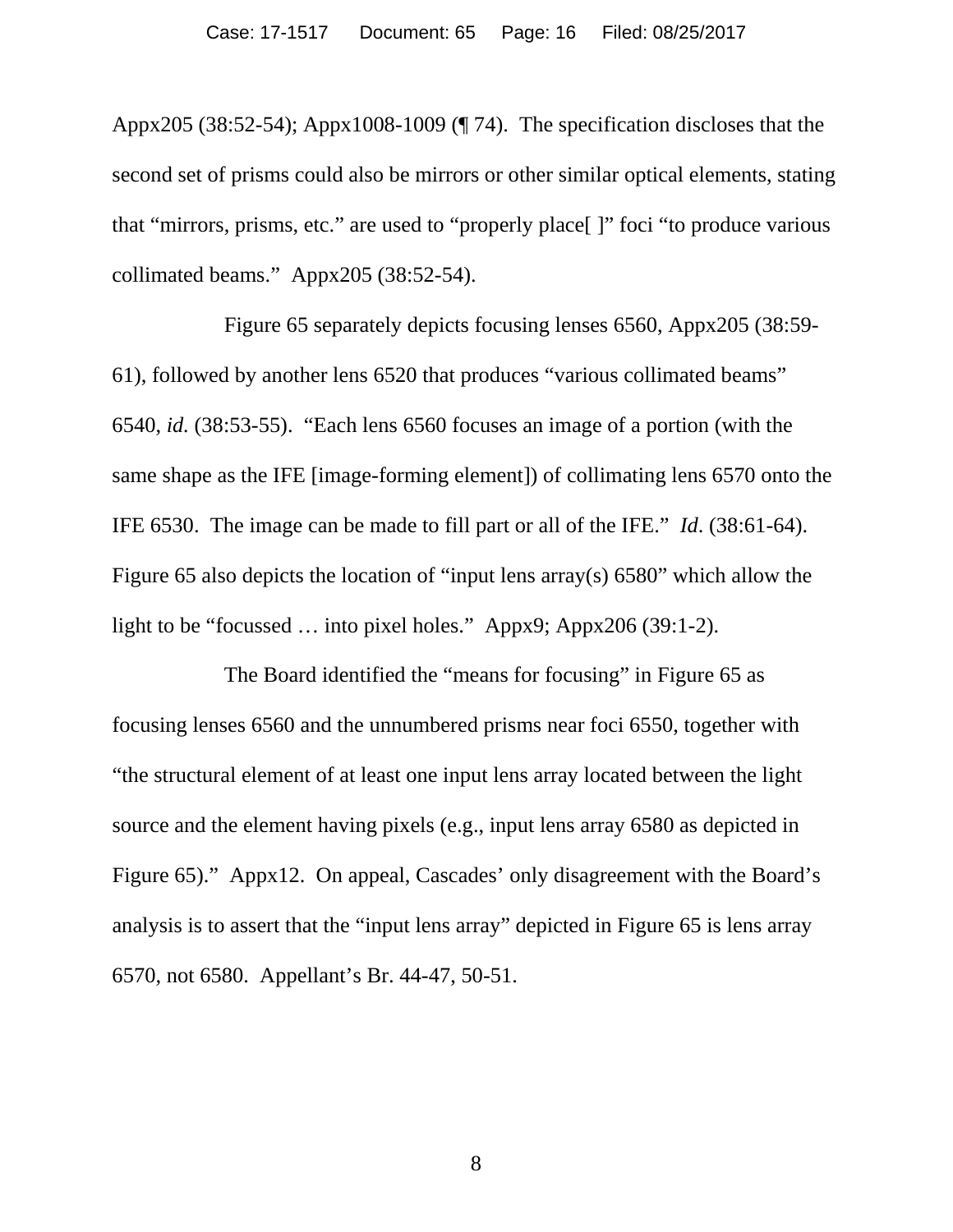### **2. Claims 48 and 69: "Fresnel Polarizer"**

This term is present in claims 48 and 69. Claim 69 is representative

of claim 48 for purposes of this appeal:3

69. A display system comprising:

a light source;

an element capable of having an image formed thereon, said element having a predetermined shape;

and means for enhancing brightness of an image by shaping a beam illuminating said image-forming element such that the shape of the beam substantially matches the shape of said image-forming element,

wherein said enhancing means also includes a Fresnel polarizer means.

It is undisputed that "Fresnel polarizer means" is not a means-plus-

function limitation. Appx13; *see* Appx95; Appx1022 (¶ 98). The Board construed

"Fresnel polarizer" to mean "a polarizer constructed with stepped, sawtooth-like

elements so as to have the optical properties of a much thicker polarizer." Appx16.

An example appears in Figure 79, which depicts a Fresnel polarizer including

identical plastic elements 7950 and 7970, each having a stepped sawtooth-like

edge, and a multi-layer dielectric coating 7960 sandwiched between the elements.

*See* Appx209 (45:9, 17-25); Appx998-999 (¶ 58).

<sup>&</sup>lt;sup>3</sup> Claim 48 is near-identical to claim 69, except that (1) claim 48 is written in dependent claim format while claim 69 is written in independent claim format, and (2) claim 48 refers to an "electronic image-forming element" while claim 69 refers to an "image-forming element." *See* Appx218-219. These differences are immaterial to the Board's decision and the arguments on appeal.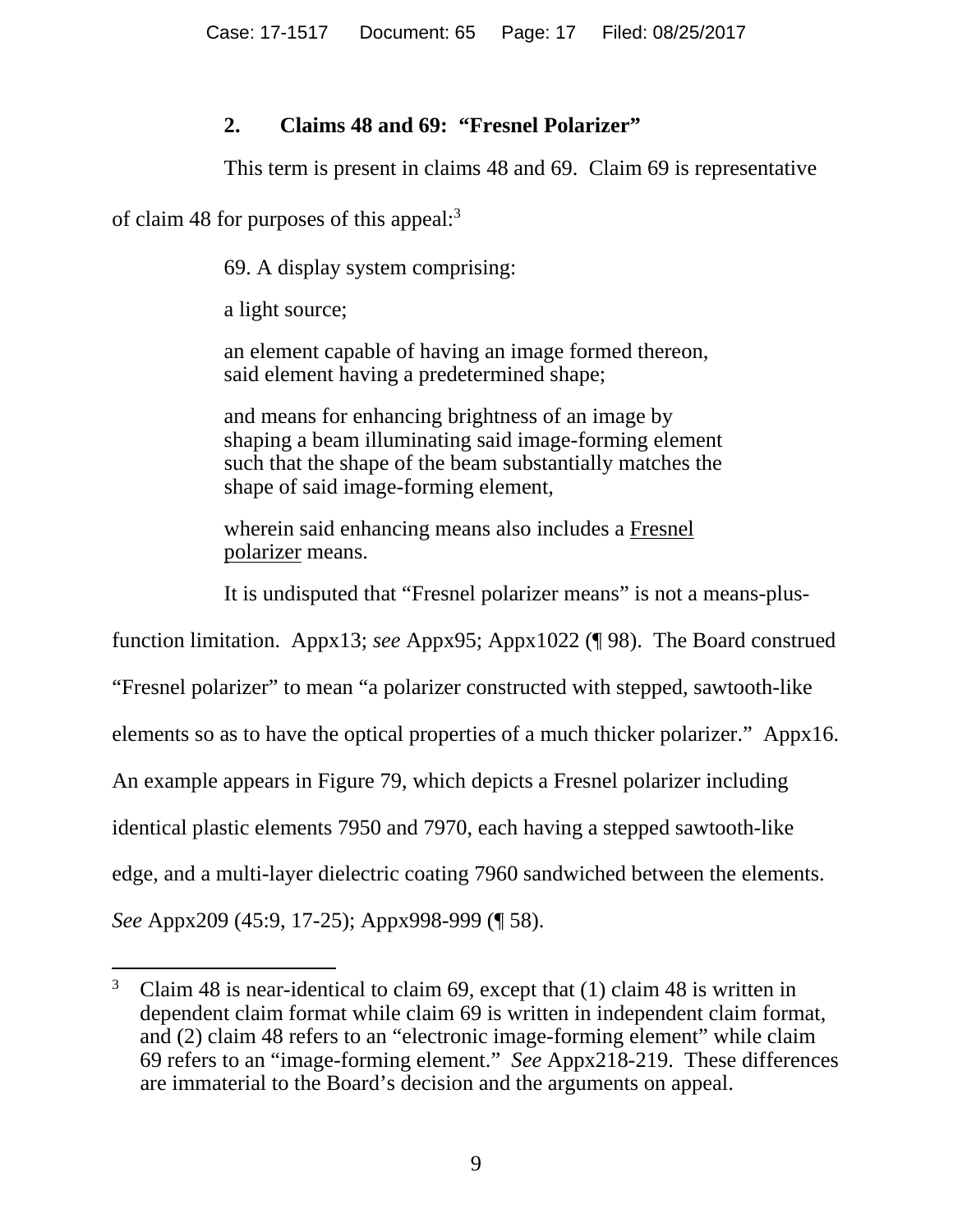

The specification also discloses an embodiment in which a hologram "provides an alternative to such a multi-layer coating." Appx209 (46:37-39); *see* Appx15.

In reaching its construction, the Board cited a dictionary definition of "Fresnel lens" as a "thin lens constructed with stepped setbacks so as to have the optical properties of a much thicker lens," and "numerous instances where the '347 patent describes a 'Fresnel polarizer' or a 'Fresnel polarizer plate' as having a stepped sawtooth-like construction." Appx13-14; Appx205 (38:10-21); Appx209 (45:1-5); Appx931. The benefit of a "Fresnel" configuration is that it "save[s] space, weight and cost." Appx14; Appx205 (38:10-21); *see also* Appx990-994  $(\P\P\P 46-47, 51-52).$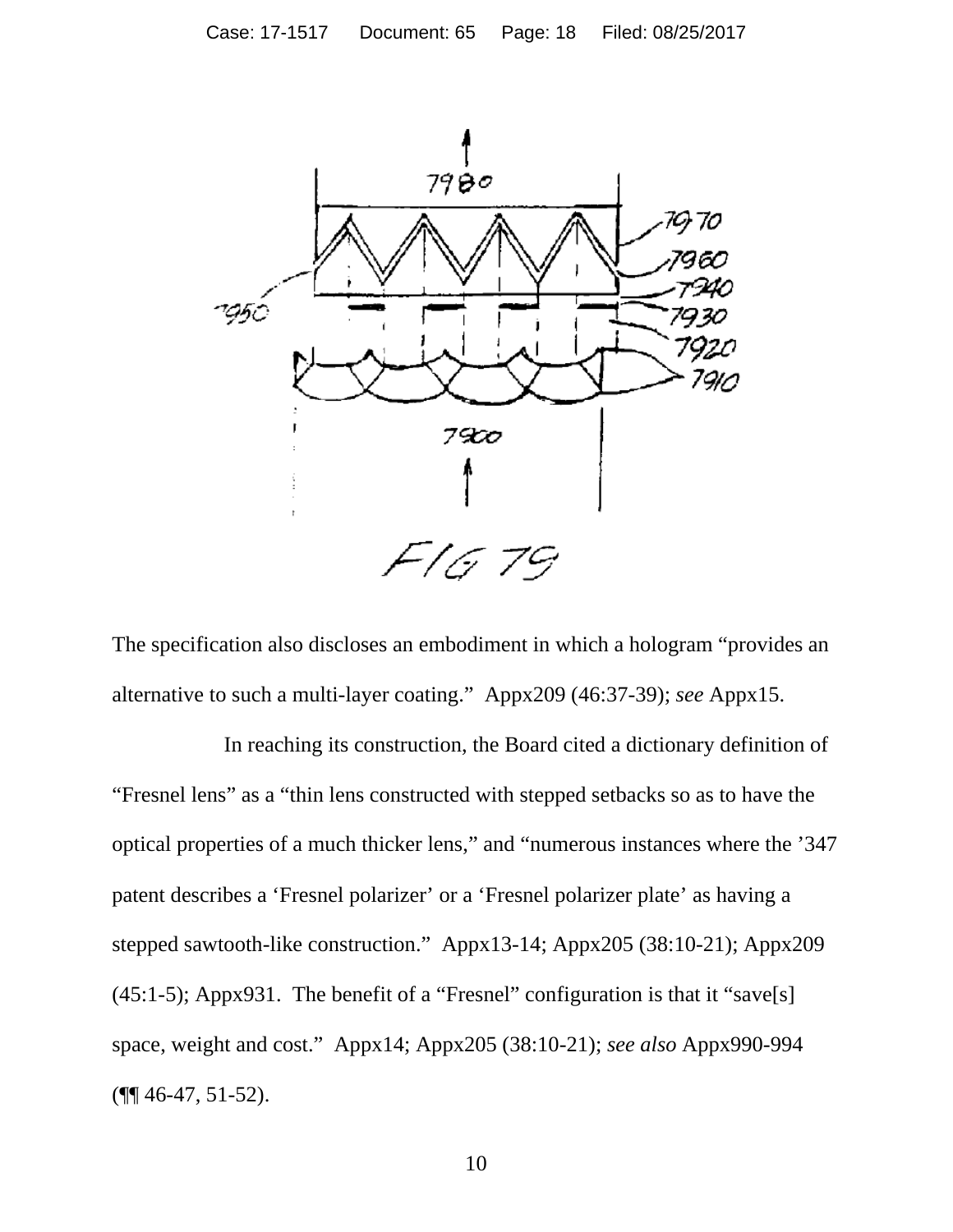Cascades agrees with the wording of the Board's construction but seeks to add to it a further limitation of "an optical coating layer where two sawtooth-like elements touch." In its Final Written Decision, the Board rejected Cascades' argument, stating that "[w]e are not persuaded that the Specification provides a clear definition of 'Fresnel polarizer' such that it is limited to having" such an optical coating layer. Appx15.

During the proceedings below, Cascades also sought to add to the construction a limitation of "polarization conversion of reflected incident light through a wave plate in a manner to cause nearly all incident light to exit with primarily one polarization." The Board was unpersuaded, citing Epson's observation that "the '347 Patent does not teach that all 'Fresnel polarizers' must have polarization conversion" and an embodiment in the specification which refers to "improperly polarized light exiting the . . . Fresnel polarizer" instead of being converted to the other polarization. Appx16; Appx213 (54:23-24). On appeal, Cascades discusses polarization conversion as a purported innovation by named inventor Eugene Dolgoff, Appellant's Br. 7-11, 24, but does not challenge the Board's determination that it is not a requirement of a "Fresnel polarizer."

#### **3. Claims 48 and 69: "Means For Enhancing Brightness"**

Claims 48 and 69 also recite "means for enhancing brightness of an image by shaping a beam illuminating said [electronic] image-forming element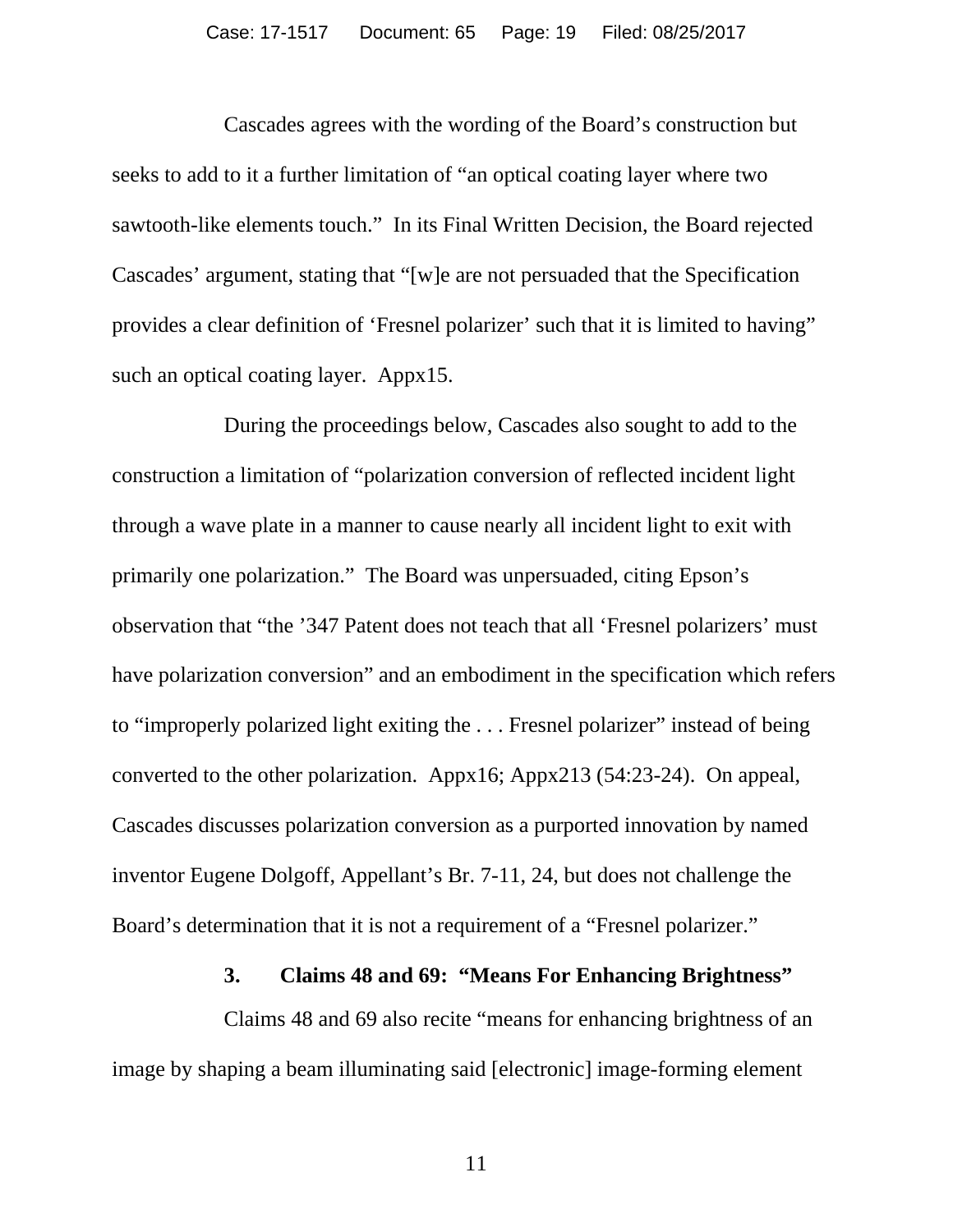such that the shape of the beam substantially matches the shape of said [electronic] image-forming element," with the bracketed word "electronic" appearing in claim 48 but not claim 69. Epson proposed, and the Board and Cascades agree, that the "means for enhancing brightness" in the Figure 65 embodiment includes lens array 6570, unlabeled deflecting prisms located just after lens array 6570, another set of unlabeled prisms, mirrors or similar optical elements located near foci 6550, focusing lens array 6560, and collimating lens 6520. *See* Appx12; Appx93-95; Appx1018-1019 (¶¶ 93-94); Appellant's Br. 43.

## **4. The Effective Filing Date Determination Reached By The Board In Deciding What Claim Construction Standard To Apply**

<span id="page-19-1"></span>Because *Phillips*<sup>4</sup> and not the "broadest reasonable construction" standard applies in USPTO proceedings on expired patents, *see* Appx4-5, Appx7; *In re Rambus Inc.*, 694 F.3d 42, 46 (Fed. Cir. 2012), the Board analyzed the expiration date of the '347 Patent and in particular the effect of a priority disclaimer the applicant submitted during prosecution on the effective filing date used to calculate the expiration date. Appx4-7. For the following reasons, the Board determined that the effective filing date was such that the patent had expired and accordingly that the *Phillips* claim construction standard applies. *Id.*

<span id="page-19-0"></span> <sup>4</sup> *Phillips v. AWH Corp.*, 415 F.3d 1303 (Fed. Cir. 2005) (en banc).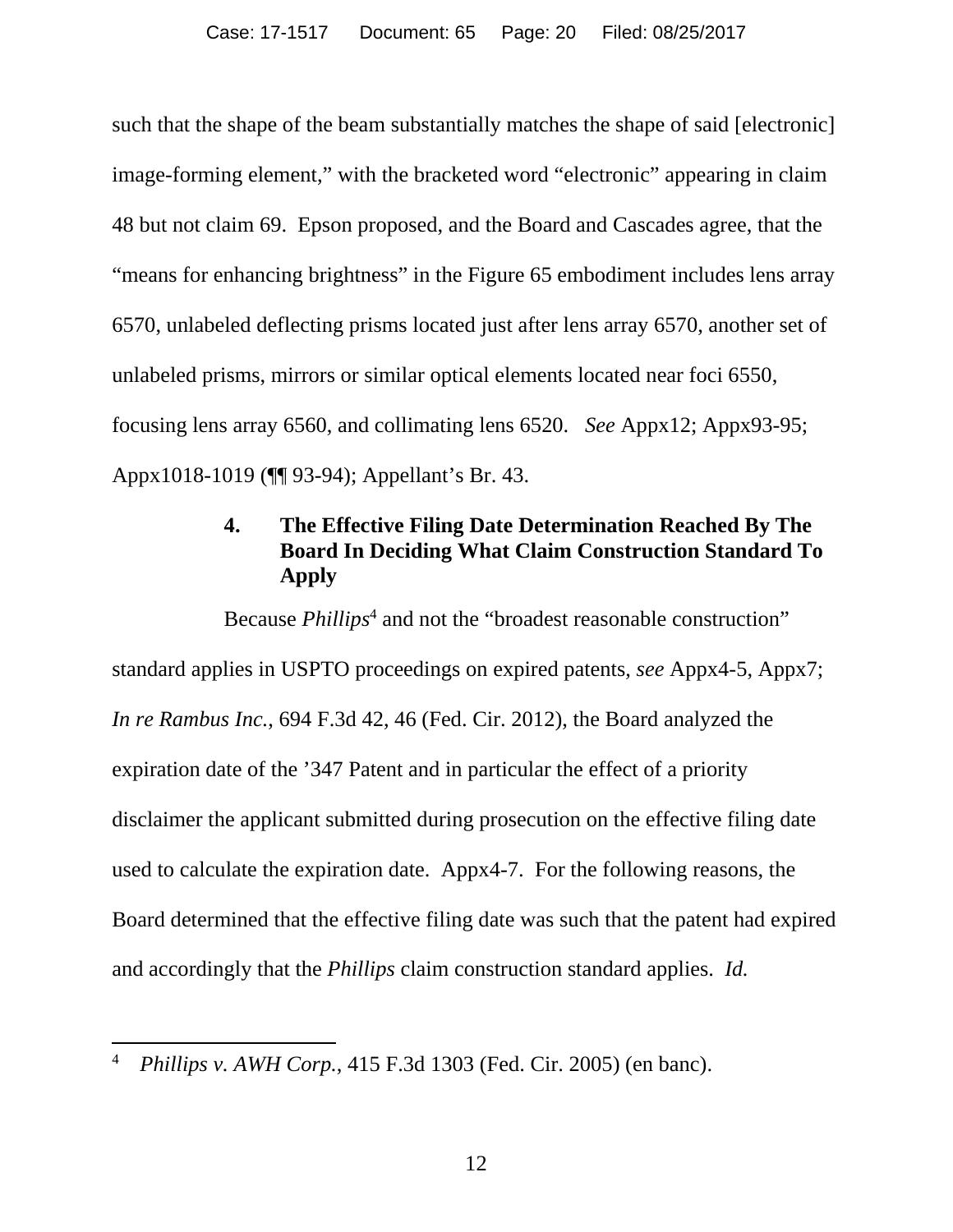As specified on the cover and in column 1 of the patent, Appx136; Appx187, the application for the '347 Patent was the last in a string of six continuations and continuations-in-part. The earliest listed application is U.S. Application No. 07/659,596 ("the '596 Application"), filed on February 21, 1991, and the next listed application is U.S. Application No. 08/223,479 ("the '479 Application"), filed on April 4, 1994.

During prosecution of the application for the '347 Patent, the applicant disclaimed priority to the earliest listed application, the '596 Application, and submitted a corrected Application Data Sheet that struck out the original claim to the '596 Application filing date. Appx641; Appx652. The applicant unequivocally stated: "The present invention was first disclosed in Applicant's U.S. patent application 08/223,479, filed April 4, 1994." Appx641; *see also*  Appx760. The applicant, however, never amended the specification of the '347 Patent "to change the original claim to priority." Appx6.

In its Final Written Decision, the Board determined that (1) in view of the disclaimer, the priority date of the '347 Patent is April 4, 1994; but (2) because the applicant did not correct the text of the specification itself, the expiration date is properly measured from February 21, 1991, the filing date of the earliestreferenced application or the '596 Application. Appx4-7; Appx17. The Board explained that "[t]he term of the patent grant begins on the date on which the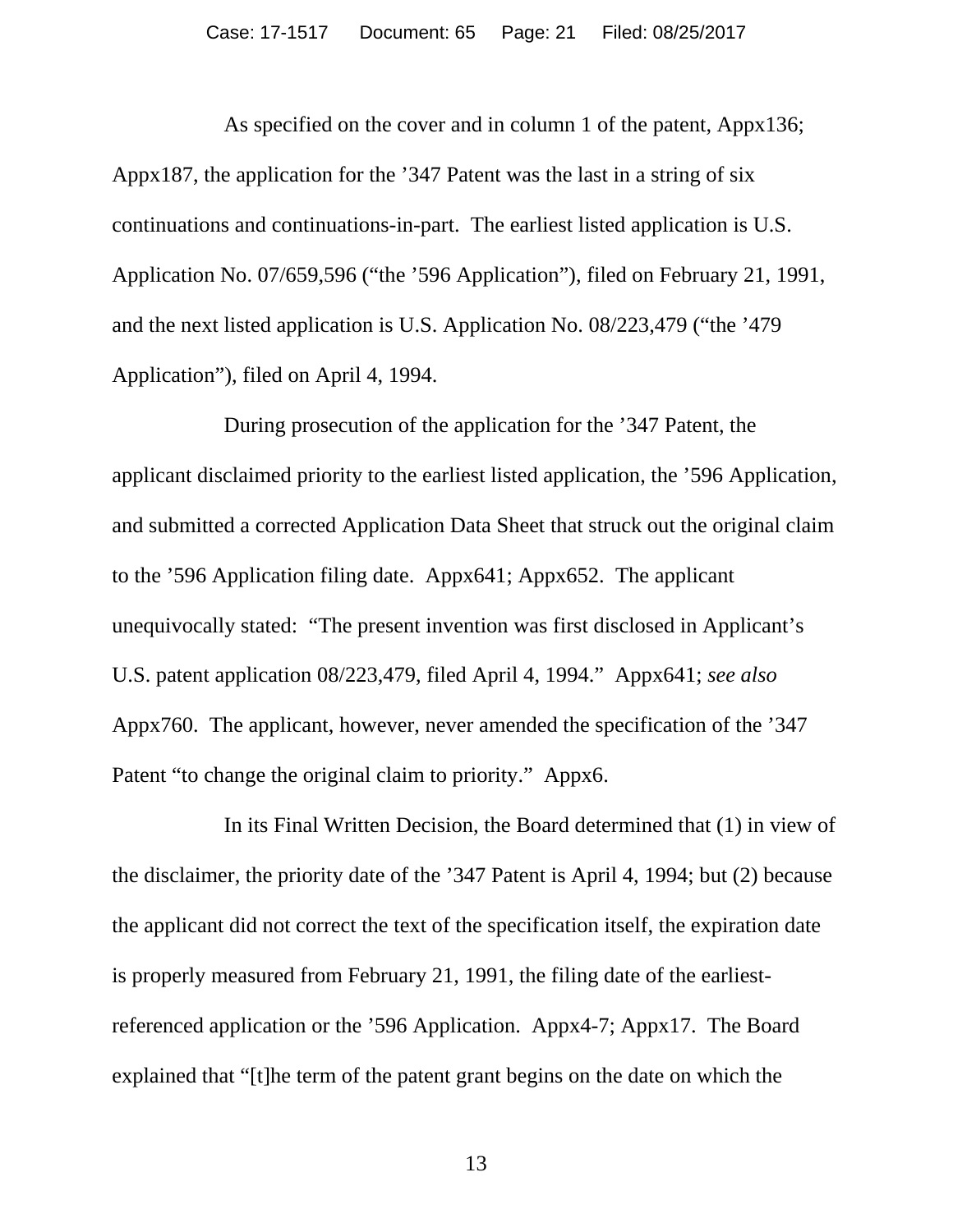<span id="page-21-0"></span>patent issues and ends 20 years from the date on which the application for the patent was filed in the United States 'or, if the application contains a specific reference to an earlier filed application or applications under section 120, 121, or 365(c) from the date on which the earliest such application was filed.' 35 U.S.C.  $§ 154(a)(2) (2002).$ " Appx5. "We determine, therefore, that the term of the '347 patent is, thus, measured from February 21, 1991 because the application contains a specific reference to earlier-filed applications under section 120, with term measured 'from the date on which the earliest such application was filed.'" Appx6.

Using the 1991 effective filing date, the Board calculated the expiration date of the '347 Patent as September 16, 2016 and accordingly applied *Phillips* instead of the "broadest reasonable construction" standard. Appx5-7.

Cascades does not contest that *Phillips* applies if the patent term is properly measured from the filing of the '596 Application. Nor does Cascades identify any part of the claim construction that might be different under the "broadest reasonable construction" standard than under *Phillips*. Instead, Cascades challenges the effective filing date determination as allegedly "premature." Appellant's Br. 58. Cascades states that in 2015, after the Board issued its Institution Decision in which it first set forth its analysis, the patent owner requested a Certificate of Correction that would remove the reference to the '596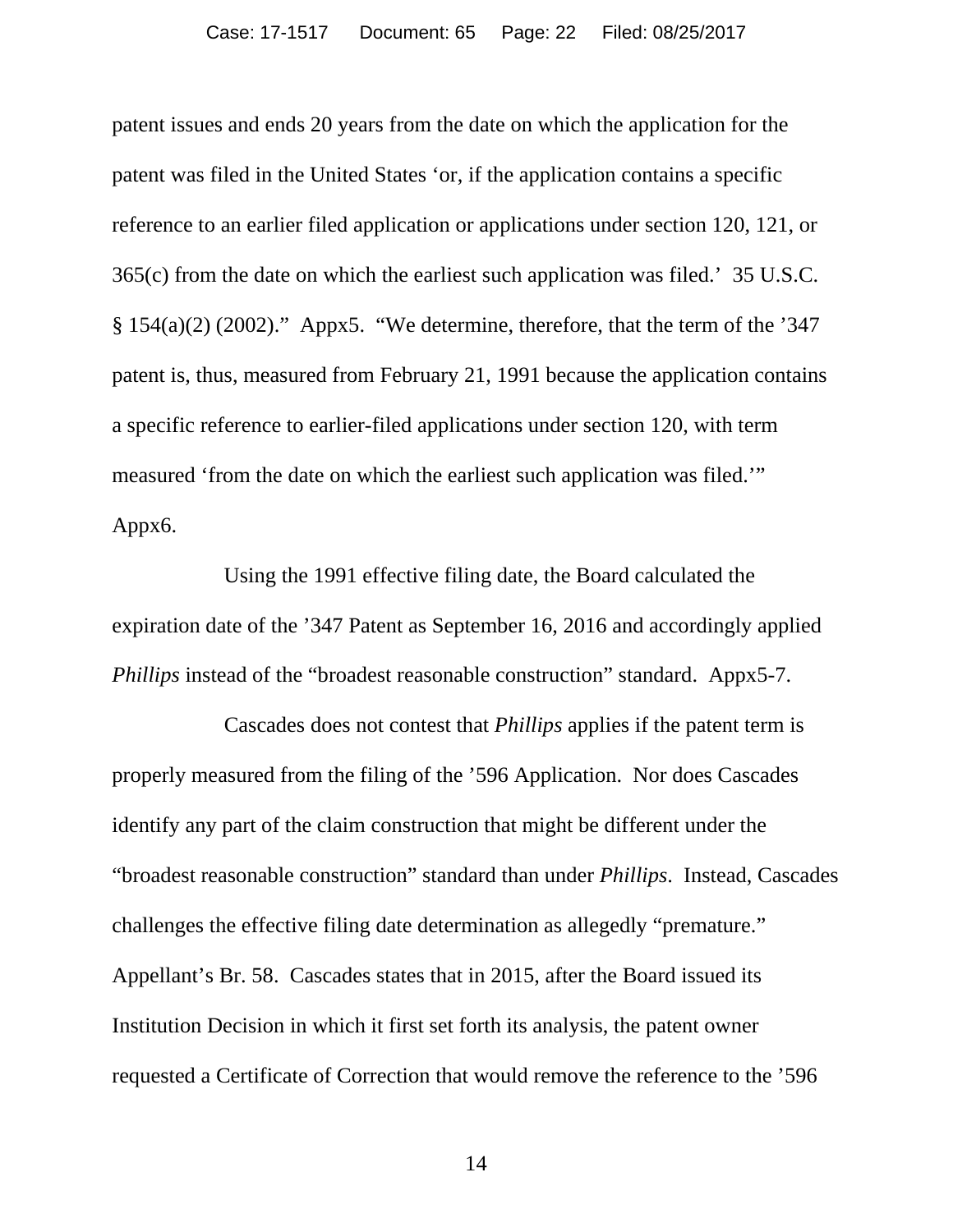Application from the '347 Patent. *Id.* 57-58. The USPTO denied that request and also denied a petition for review of the denial. *Id.* 58.The patent owner then filed a "Petition for Reconsideration and Final Agency Action" which is pending. *Id.*

### **C. The Board's Obviousness Determinations**

In its Final Written Decision, the Board determined that Epson had demonstrated obviousness on each of the instituted grounds and thus that all of the challenged claims are unpatentable. Appx30-31. Specifically, the Board found that:

- Claims 29, 30, and 32 are obvious in view of Brandt<sup>5</sup> and Uchiyama.<sup>6</sup> Appx19-23.
- Claim 33 is obvious in view of Brandt and EP '630,<sup>7</sup> a combination that the Board relied upon instead of Brandt and Uchiyama "because Petitioner relies solely on Brandt and EP '630 to show the further requirements of dependent claim 33." Appx23-26.

 <sup>5</sup> U.S. Patent No. 5,098,184, naming inventor Adrianus H.J. van den **Brandt**, issued on March 24, 1992. Appx772.

<sup>6</sup> Japanese Published Patent Application No. A-5-45724, naming lead inventor Shoichi **Uchiyama**, was published on February 26, 1993. Appx797. A certified translation of the text of Uchiyama is of record at Appx802.

<sup>7</sup> European Patent Application Publication No. 0 509 630 A2 ("**EP '630**"), naming the same inventor Eugene Dolgoff as the '347 Patent, was published on October 21, 1992. Appx855.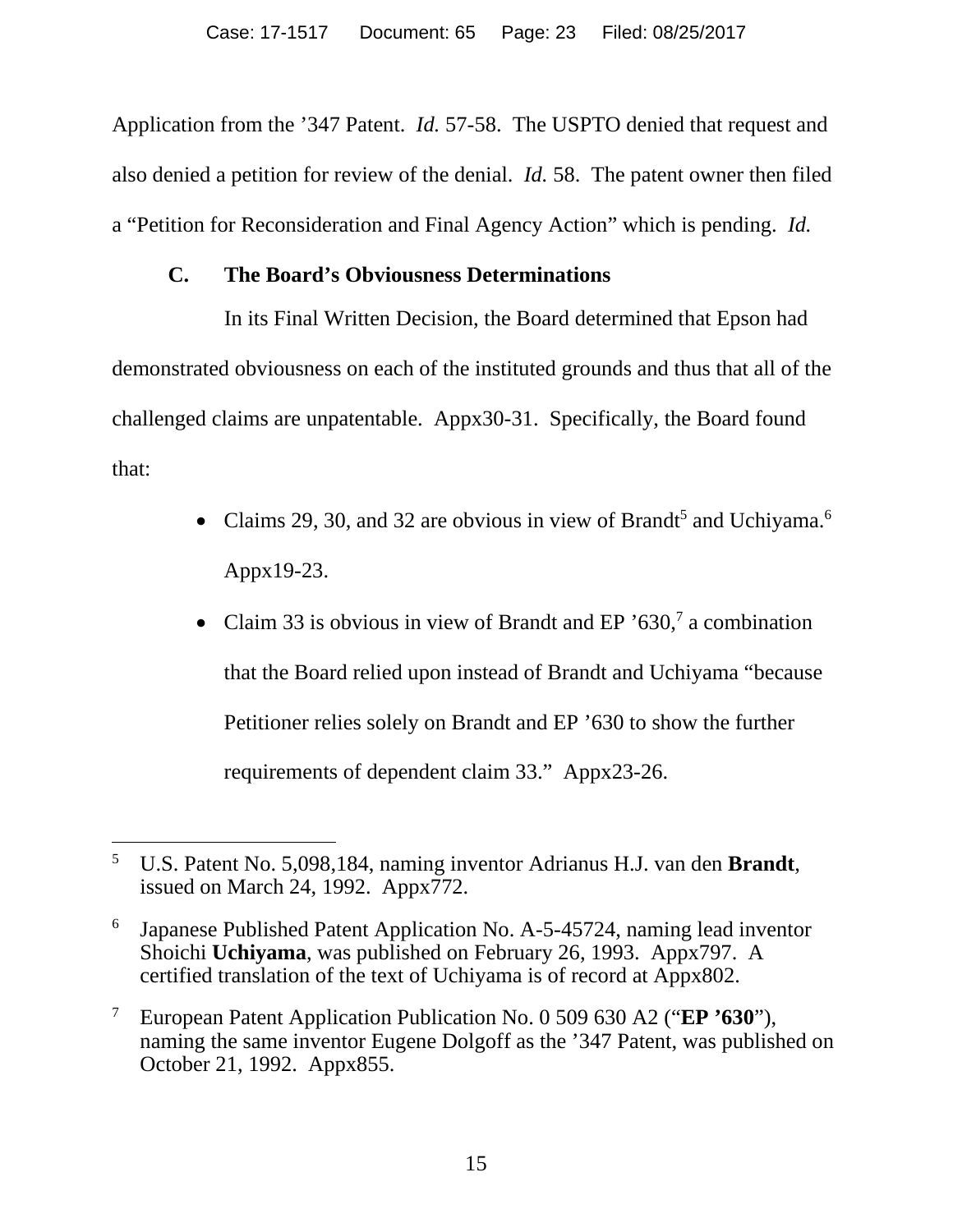• Claims 48 and 69 are obvious in view of Brandt and Sato.<sup>8</sup> Appx26-29.

#### **1. The Prior Art**

*Brandt***.** Brandt discloses "an efficient illumination system for an image projection apparatus" using an LCD display panel. Appx772; Appx788 (10:45-46). Brandt's goal is that the "radiation energy" of the light source "should be used as efficiently as possible." Appx784 (1:62-64). In Brandt's display system, "a maximum quantity of the radiation supplied by the source is directed onto the display panel and in which the illumination beam at the position of the object to be illuminated, has a cross section adapted to this object." *Id.* (2:53-57).

The embodiment of Brandt's Figure 2 uses lenses to image the light source onto the LCD with the desired amount of brightness uniformity.



First lens plate 25 contains an array of lenses 26 that divide the light beam emanating from light source 20 into sub-beams and image them on associated

 <sup>8</sup> U.S. Patent No. 5,042,921, naming lead inventor Makoto **Sato**, issued on August 27, 1991. Appx817.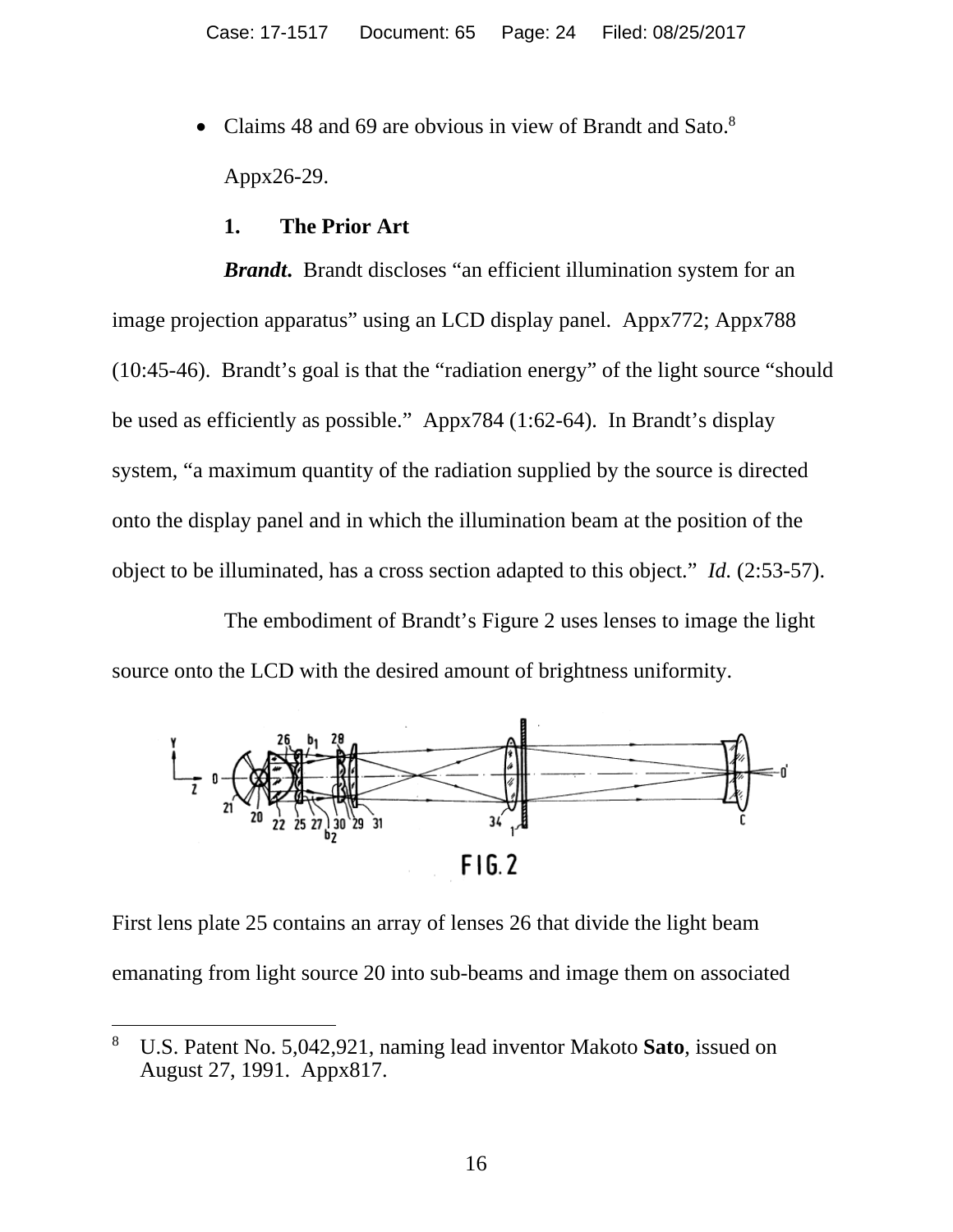lenses of second lens plate 28. Appx17; Appx789 (12:44-53); Appx795 (23:63- 65). Second lens plate 28 contains an array of lenses 29 that, with lens 31, superimpose the different sub-beams onto the LCD image-forming element 1. Appx17-18; Appx789 (12:62-67); Appx795 (24:1-3). The result is that "all radiation coming from the condensing lens system and entering through the first lens plate passes through the display panel and the illumination system has a high collection efficiency." Appx790 (13:11-15). This contradicts Cascades' attempt to take credit for reducing light waste as an alleged innovation in the '347 Patent. *See* Appellant's Br. 7, 11-13.

Moreover, Brandt's system "results in the illumination intensity distribution in this plane [of LCD panel 1] having the desired uniformity, the degree of uniformity being determined by the number of lenses of the plates 25 and 28." Appx789 (12:1-13:2). This contradicts Cascades' attempt to take credit for increasing display brightness uniformity as an alleged innovation in the '347 Patent. *See* Appellant's Br. 7-8, 11-13.

The embodiment of Brandt's Figure 9 splits the first lens plate into plates 25 and 25´ and adds mirrors 36-39 that, together with the lenses, reduce the beam size. Appx1056-1057 (¶ 148).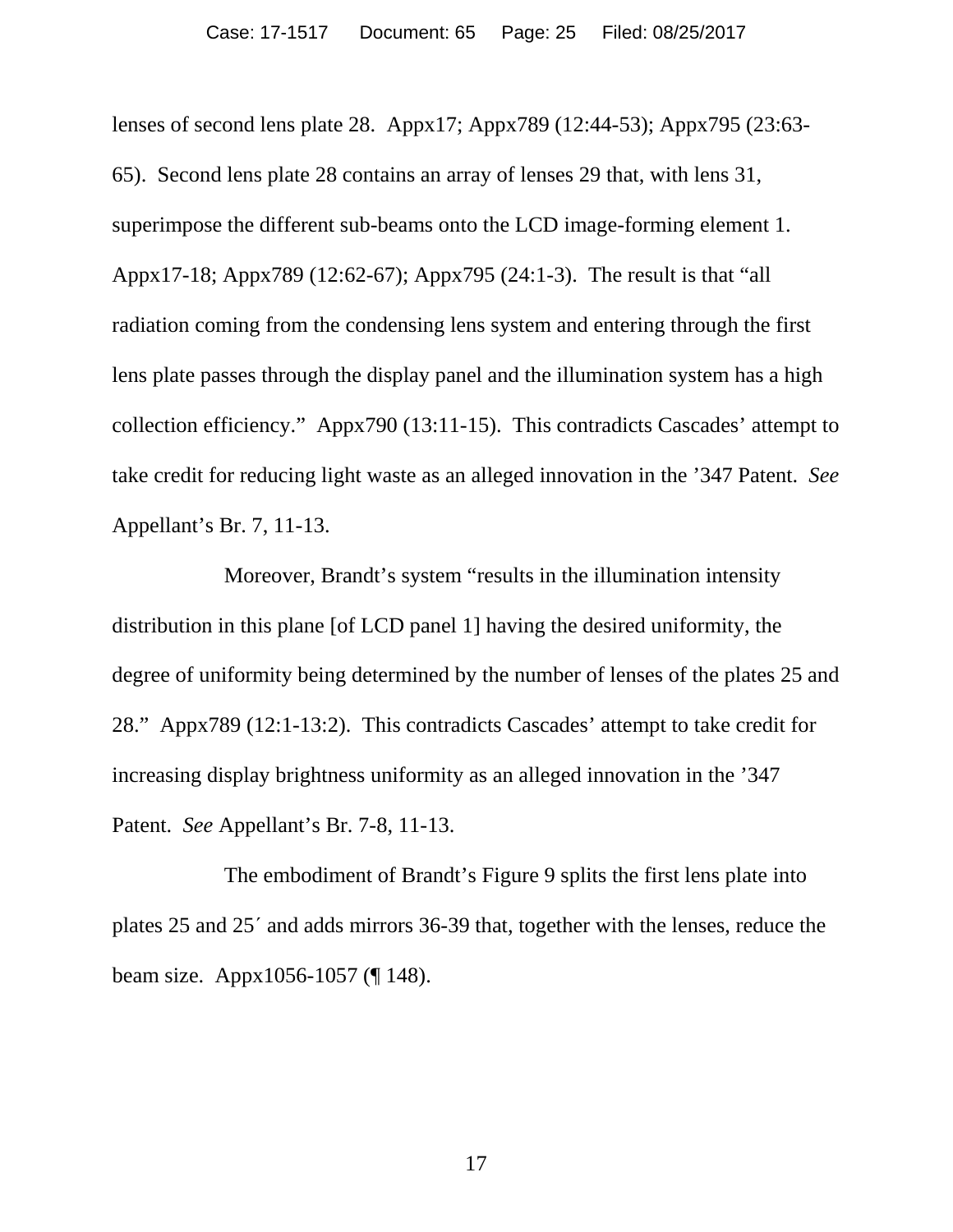

*Uchiyama.*Uchiyama "increase[s] the luminance of light outputted from the projection-type liquid crystal display apparatus" by increasing "the amount of light passing through pixel openings." Appx803 (certified translation). Uchiyama's Figure 2 shows lenses 205 in lens array 204 directing light rays into pixel openings 209 and 210. *See* Appx808-810. "Most of the light fluxes incident on the lens array therefore pass through the liquid crystal pixel openings, whereby the luminance of a projected image increases." Appx809.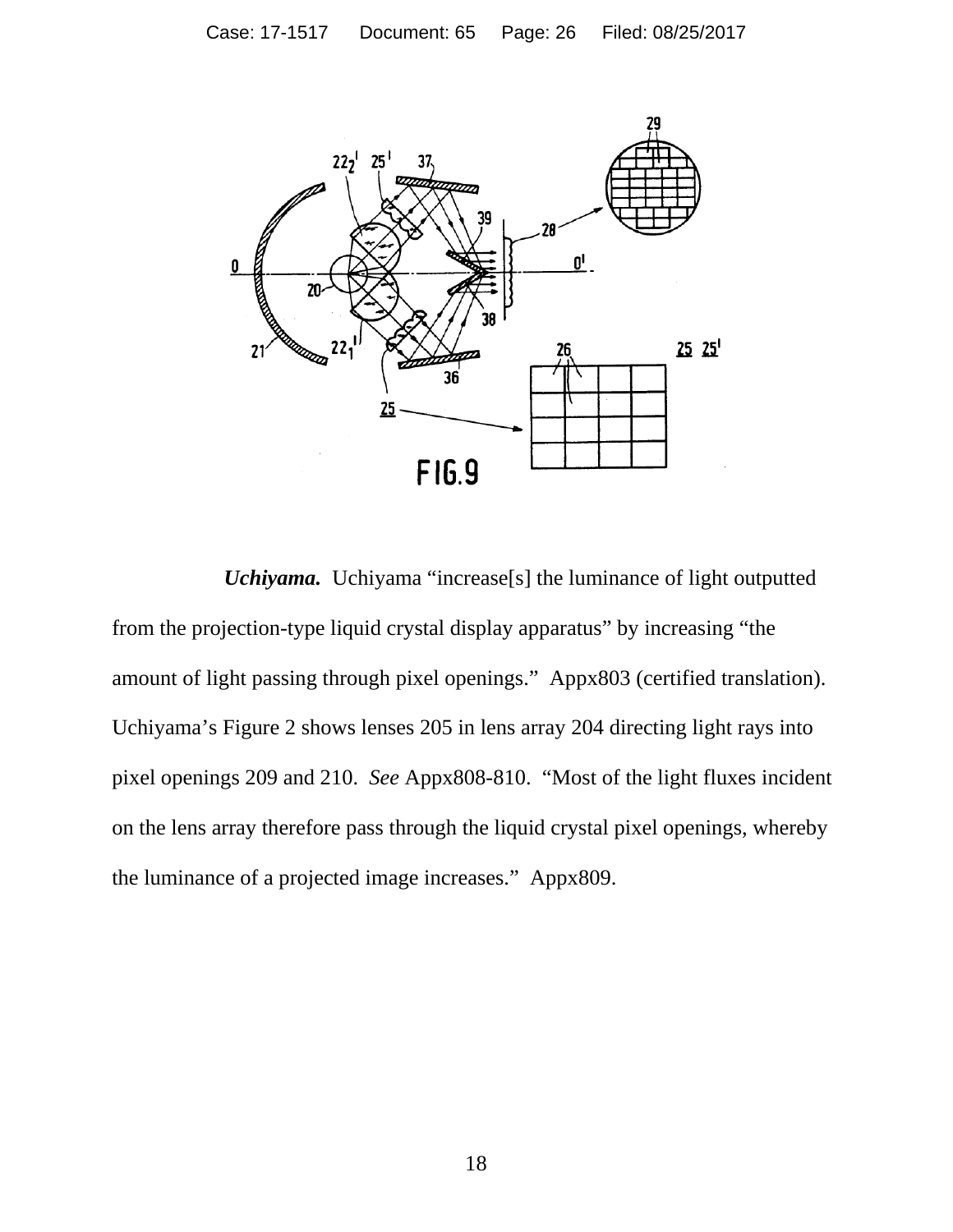



*EP '630.* EP '630 explains that an LCD has opaque spaces between pixels that do not transmit light. Appx879 (47:48-50). "Light that hits these areas does not reach the screen, decreasing the brightness of the projected image and contributing to heating of the light valve." *Id.* (47:50-53). Thus, Figure 34 shows lens array 3440, placed before light valve 3430, to "focus light coming from the condenser system down into the pixel holes." *Id*. (47:55-48:2); Appx1052 (¶ 82).

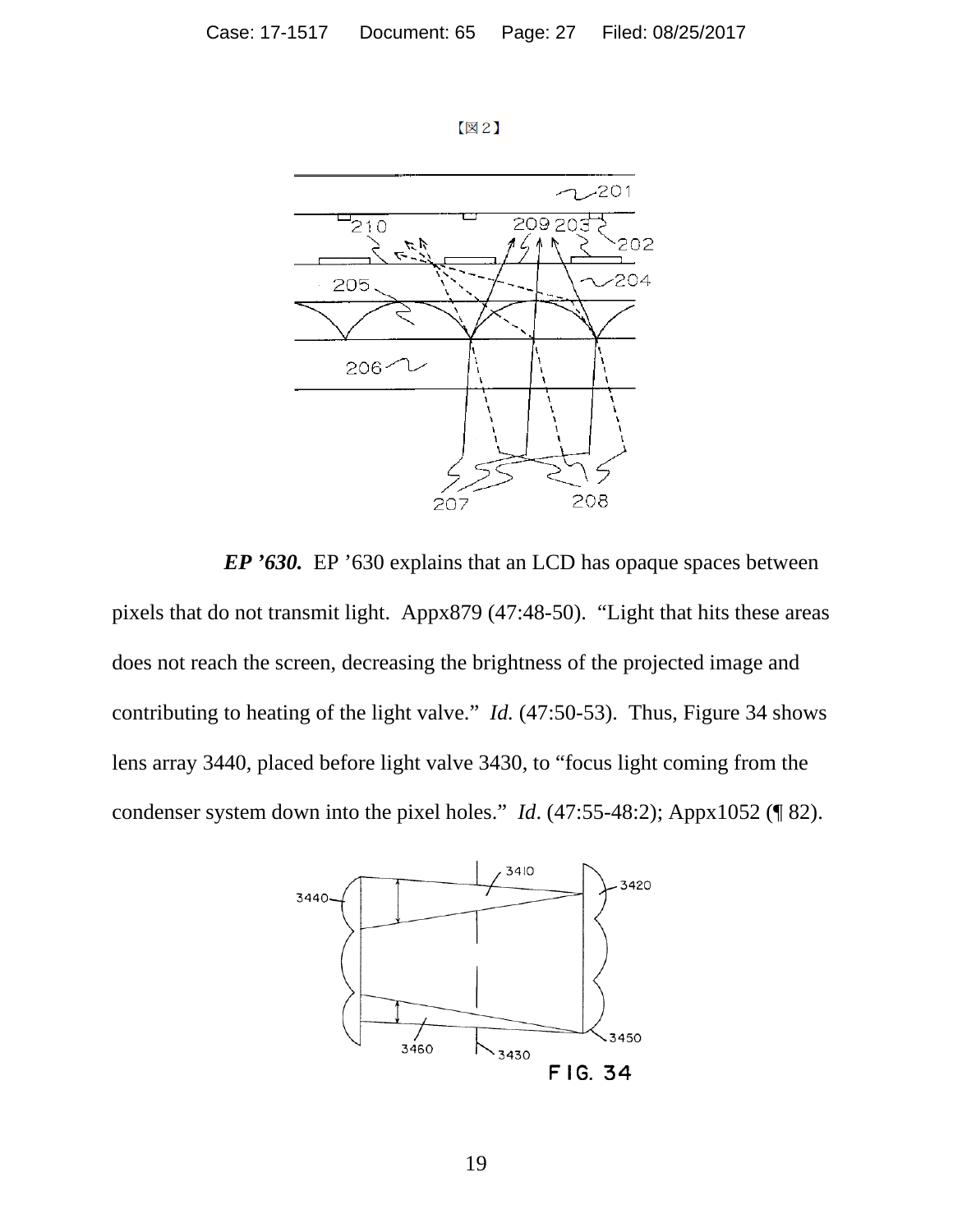*Sato***.** Sato's goal is "to provide a liquid crystal display apparatus which can utilize light from a light source in display on a liquid crystal display panel with almost no waste light." Appx840 (1:66-2:1). Sato's Figure 7 discloses polarizing beam splitter 108 including prisms 108d and 108e with a sawtoothshaped interface between the prisms. Appx842 (6:63-68).



108 is a polarizing beam splitter, and necessarily therefore a polarizer, because it splits the incident light into polarized components, with P-polarized component "Ap" transmitted to LCD 101 and S-polarized component "As" reflected at the interface between prisms 108d and 108e. *Id.* (5:66-6:8); Appx1074 (¶ 173). Epson's expert Dr. Frederic Kahn explained that its stepped, sawtooth-like construction "allows it to polarize light in the same manner as much thicker polarizers." Appx1074-1075 (¶¶ 174-175). This contradicts Cascades' attempt to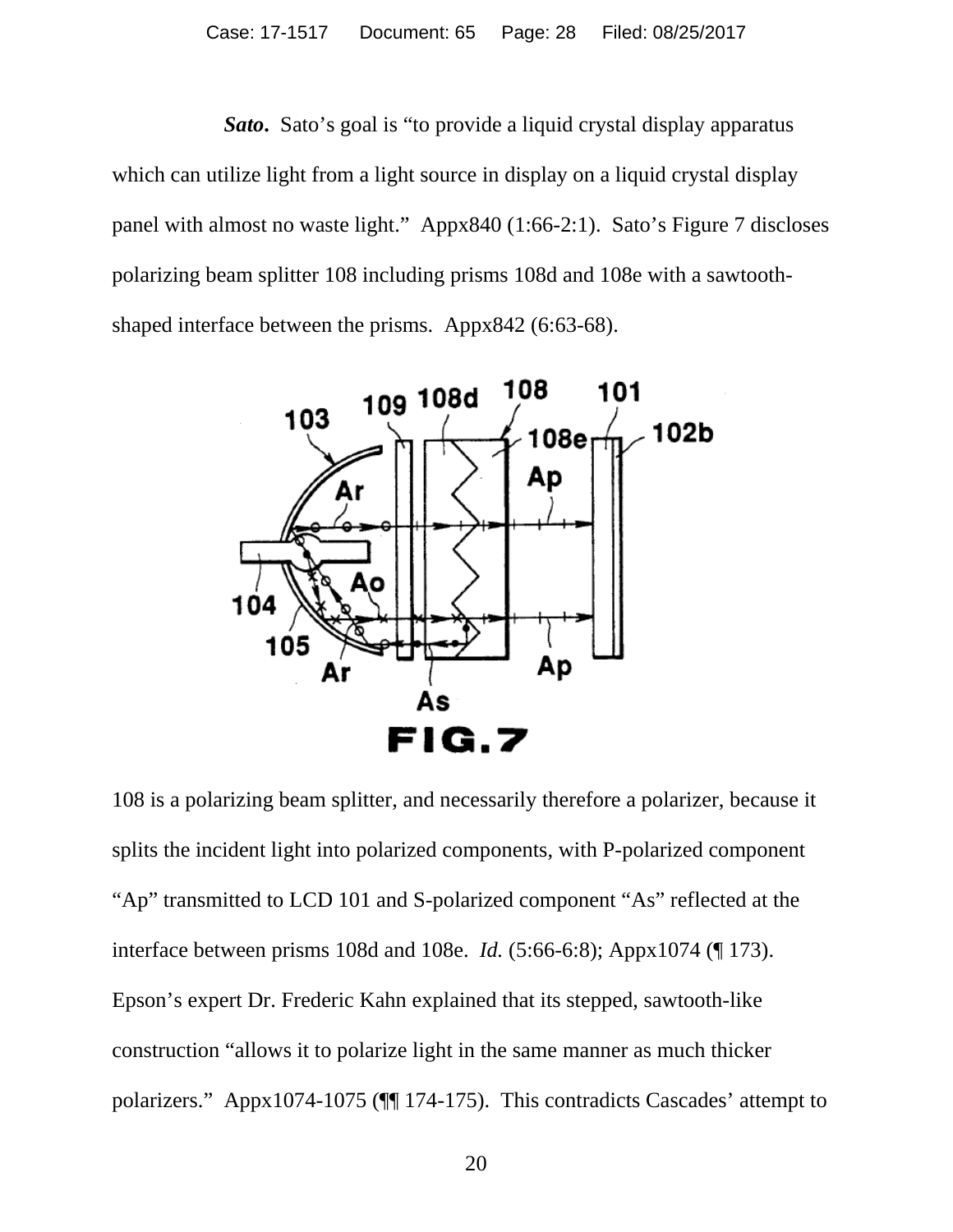take credit for using a Fresnel sawtooth-like structure to reduce the size of polarizers as an alleged innovation in the '347 Patent. *See* Appellant's Br. 10-11.

The system in Sato's Figure 7 also performs polarization conversion using polarizing beam splitter 108 with optical rotatory plate 109. Appx842 (6:23- 52); Appx843 (7:10-23); Appx1078-1079 (¶¶ 180, 182). This contradicts Cascades' attempt to take credit for polarization conversion as an alleged innovation in the '347 Patent. *See* Appellant's Br. 7, 9-10.

#### **2. The Obviousness Analysis**

#### *Obviousness of claims 29, 30 and 32 over Brandt and Uchiyama*.

Epson provided claim charts identifying specific portions of the cited prior art corresponding to each limitation of these claims and a detailed explanation for why one of ordinary skill would have been motivated to combine and modify the prior art to achieve the claimed invention. Appx97-117. The Board determined that Epson had demonstrated claims 29, 30 and 32 are unpatentable for obviousness over Brandt and Uchiyama. Appx23. The Board stated: "Petitioner identifies at least two persuasive reasons why one of ordinary skill in the art would have combined the teachings of the prior art references to achieve the claimed invention: (1) to increase the brightness of a projector display (Pet. 34-37 [Appx110-113]); and (2) to reduce beam size (*id.* at 37-41 [Appx113-117])." Appx22-23. The Board rejected Cascades' argument that the cited references are distinguishable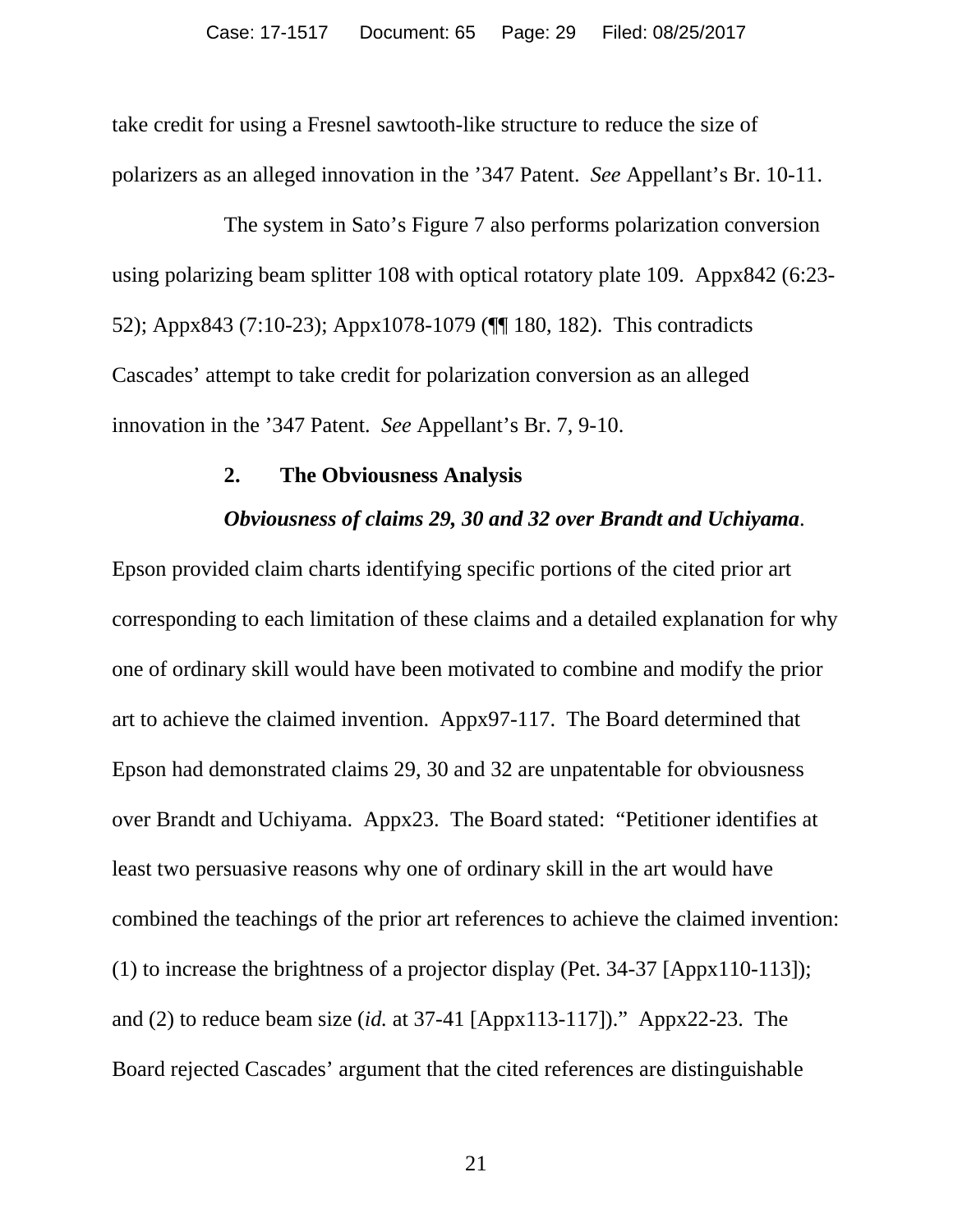because they allegedly increase light waste and reduce brightness uniformity, explaining that "the challenged claims do not require any particular degree of uniformity or light waste." Appx20-22.

*Obviousness of claim 33 in view of Brandt and EP '630*. Epson also provided claim charts and a detailed explanation of the motivation to combine and modify Brandt and EP '630 to achieve the alleged invention in claim 33, Appx97- 117, and the Board again determined that Epson had demonstrated obviousness. Appx26. Cascades' principal argument concerning dependent claim 33 below, as on appeal, turned on the "means for focusing" of independent claim 29, asserting that prisms are "a construed requirement of claim 29" and in particular of the means for focusing. Appx25. The Board rejected Cascades' argument: "Although Figure 65 of the '347 patent appears to show unnumbered 'prisms' near foci 6550, the patent makes clear that 'prisms or mirrors' may serve interchangeably. Ex. 1001 [Appx205], col. 38, ll. 49-57 (describing corresponding Fig. 62 structures)." Appx25.

# *Obviousness of claims 48 and 69 in view of Brandt and Sato.* The Board also determined that Epson had demonstrated obviousness of claims 48 and 69. Appx29; *see* Appx118-130 (Epson's claim charts and motivation to combine/modify analysis). With respect to the disputed "Fresnel polarizer" limitation, the Board noted Epson's citation of polarizing beam splitter 108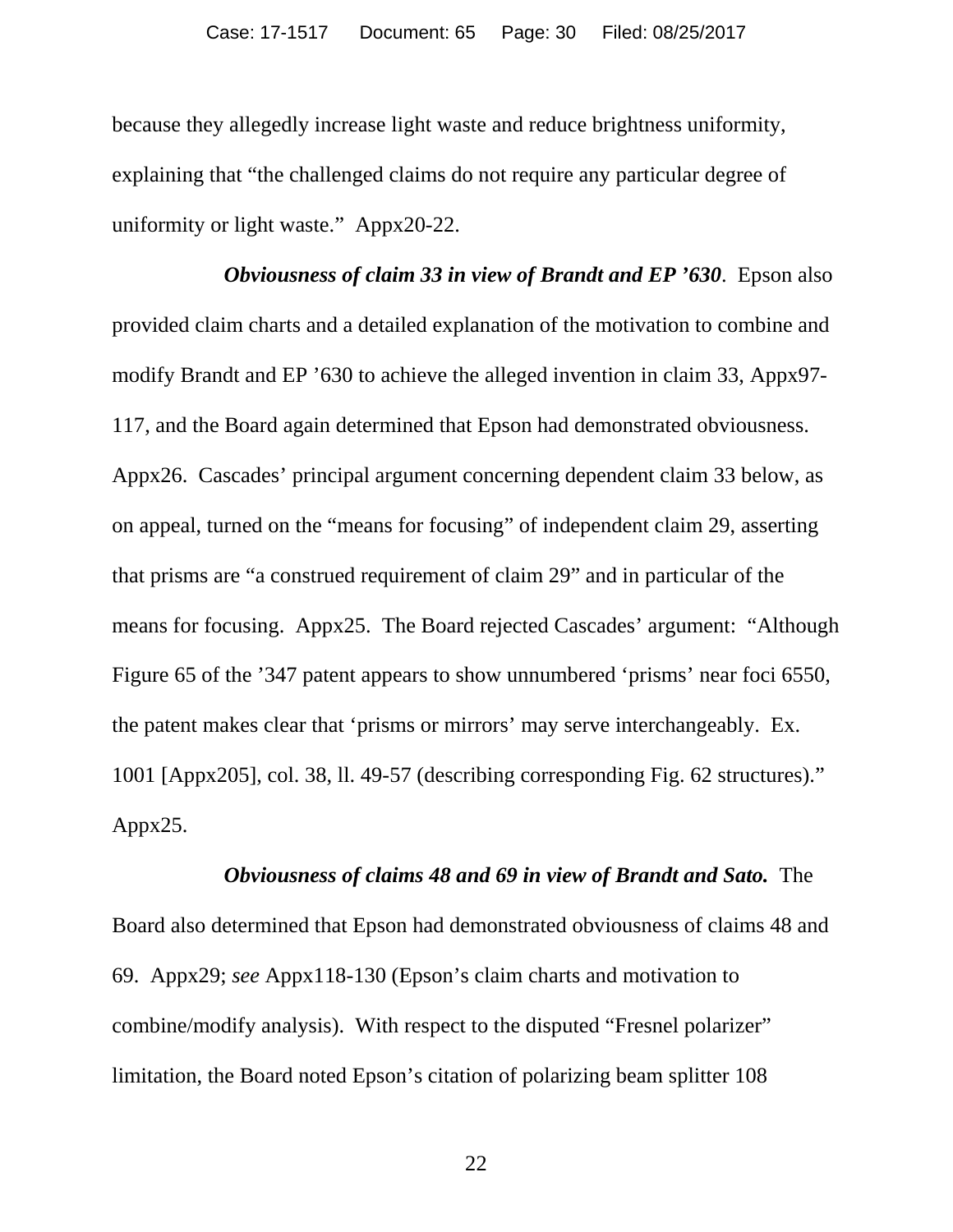disclosed in Figure 7 of Sato and rejected Cascades' argument that combining Brandt and Sato would allegedly "render Sato unsatisfactory for its intended purpose." Appx27-29. On appeal, Cascades does not repeat its "rendered unsatisfactory" argument.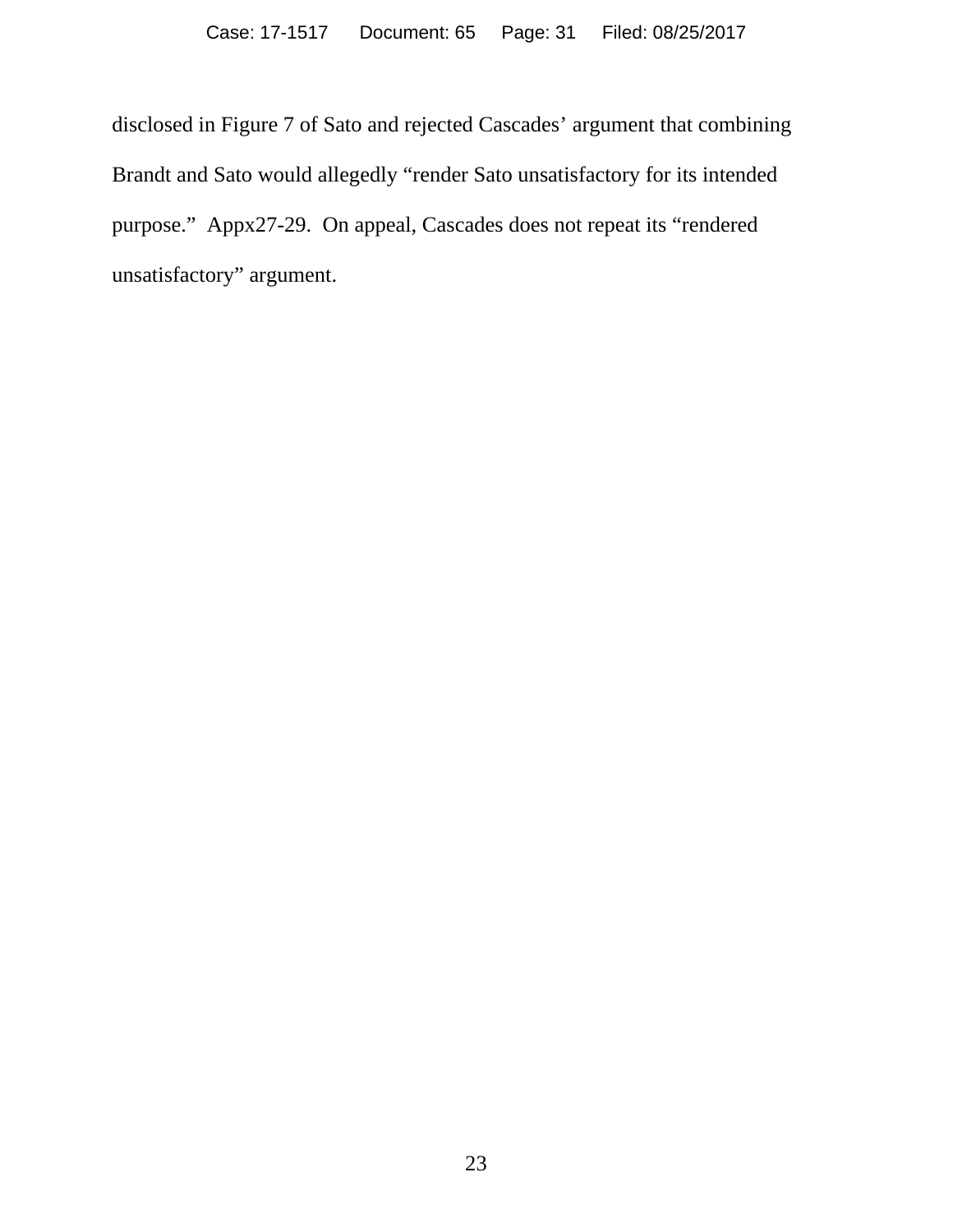#### **SUMMARY OF ARGUMENT**

Each of the Board's determinations is correct and supported by substantial evidence. Cascades asserts that the Board misidentified input lens array 6580 in Figure 65 as corresponding to the "input lens array" of claim 29, but Cascades does not identify any way in which its argument might affect the obviousness analysis. The Board stated that while input lens array 6580 is an example of an "input lens array," the term "is not limited to that particular structure and equivalents thereof." Appx11. Moreover, the Board identified the correct structure. Cascades neglects that the specification both expressly describes input lens array 6580 as an "input lens array" and describes the function of an "input lens array" as focusing light into pixel holes – a function performed by input lens array 6580 in the Figure 65 embodiment.

With respect to the obviousness of claims 29, 30, 32 and 33, the Board's findings regarding motivation to combine and modify the cited prior art references to achieve the claimed invention, Appx22-23, are supported by substantial evidence. Epson and its expert witness Dr. Kahn provided a detailed analysis identifying equivalent structure for performing the identical function of the "means for focusing" of claim 29; and explaining that one of ordinary skill would have been motivated to achieve the equivalent structure by combining Brandt with Uchiyama or EP '630 to increase the brightness of a projector display,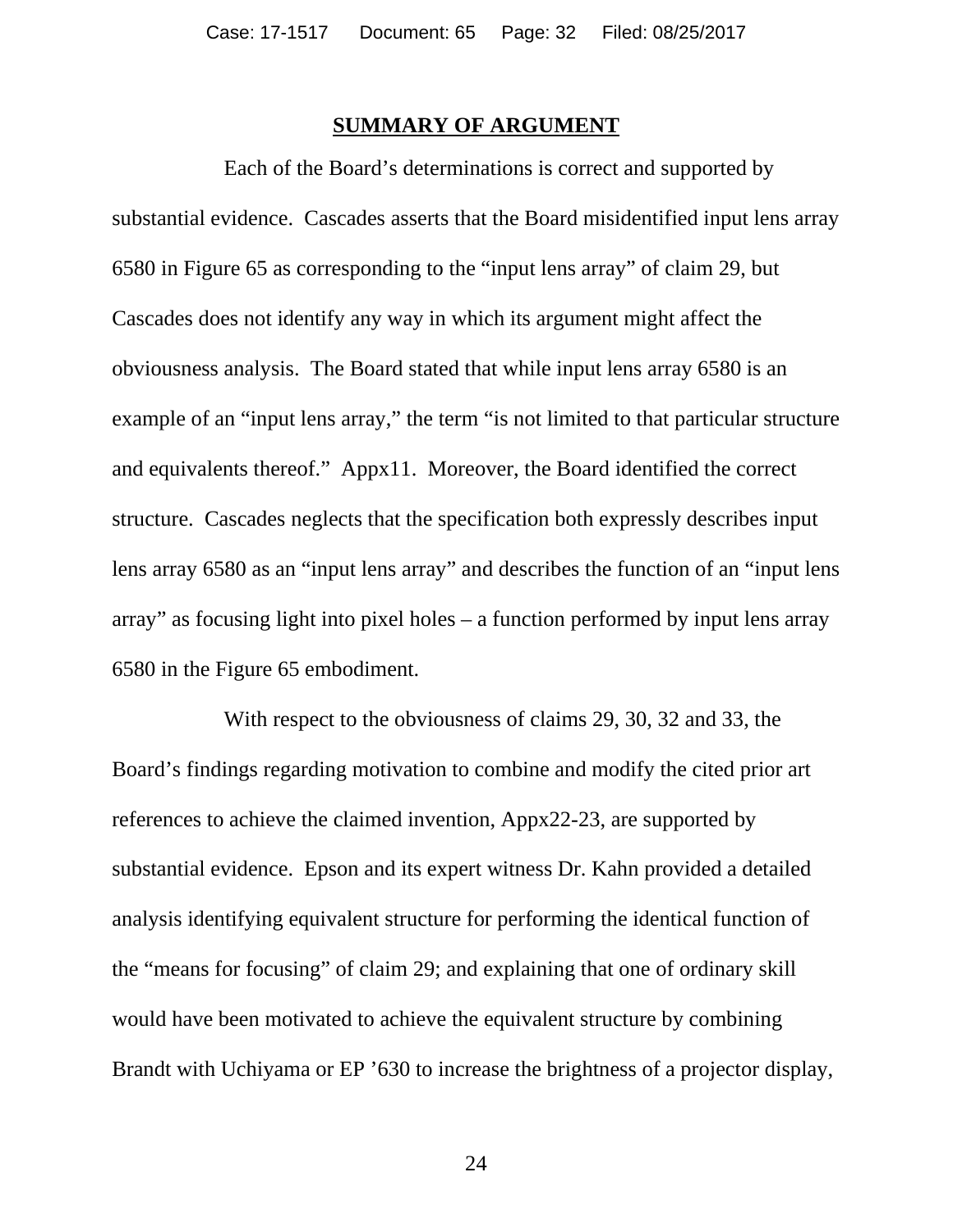and modifying the cited references to add prisms or other equivalent optical elements to reduce the beam size and thereby reduce system size, cost and weight. The Board also correctly rejected Cascades' counterfactual attempts to disparage the prior art as purportedly wasteful of light and failing to achieve brightness uniformity because "the challenged claims do not require any particular degree of uniformity or light waste." Appx21. Again this determination is supported by substantial evidence including the cross-examination testimony of Cascades' expert Mr. William Bohannon.

With respect to claims 48 and 69, the Board correctly construed "Fresnel polarizer" not to require Cascades' proposed additional limitation of "an optical coating layer where two sawtooth-like elements touch." The Board correctly rejected Cascades' argument that "Fresnel polarizer" has a different, narrower, meaning from the ordinary meanings of "Fresnel" and "polarizer," noting that the specification of the '347 Patent does not provide the clear definition that would be requisite to narrow its meaning. Appx15. The Board also correctly rejected Cascades' attempt to import an "optical coating layer" limitation into the claims based on its alleged presence in each specification embodiment of a Fresnel polarizer, noting that the specification includes an embodiment in which "a less expensive hologram may serve as an alternative to a multi-layer coating." Appx15.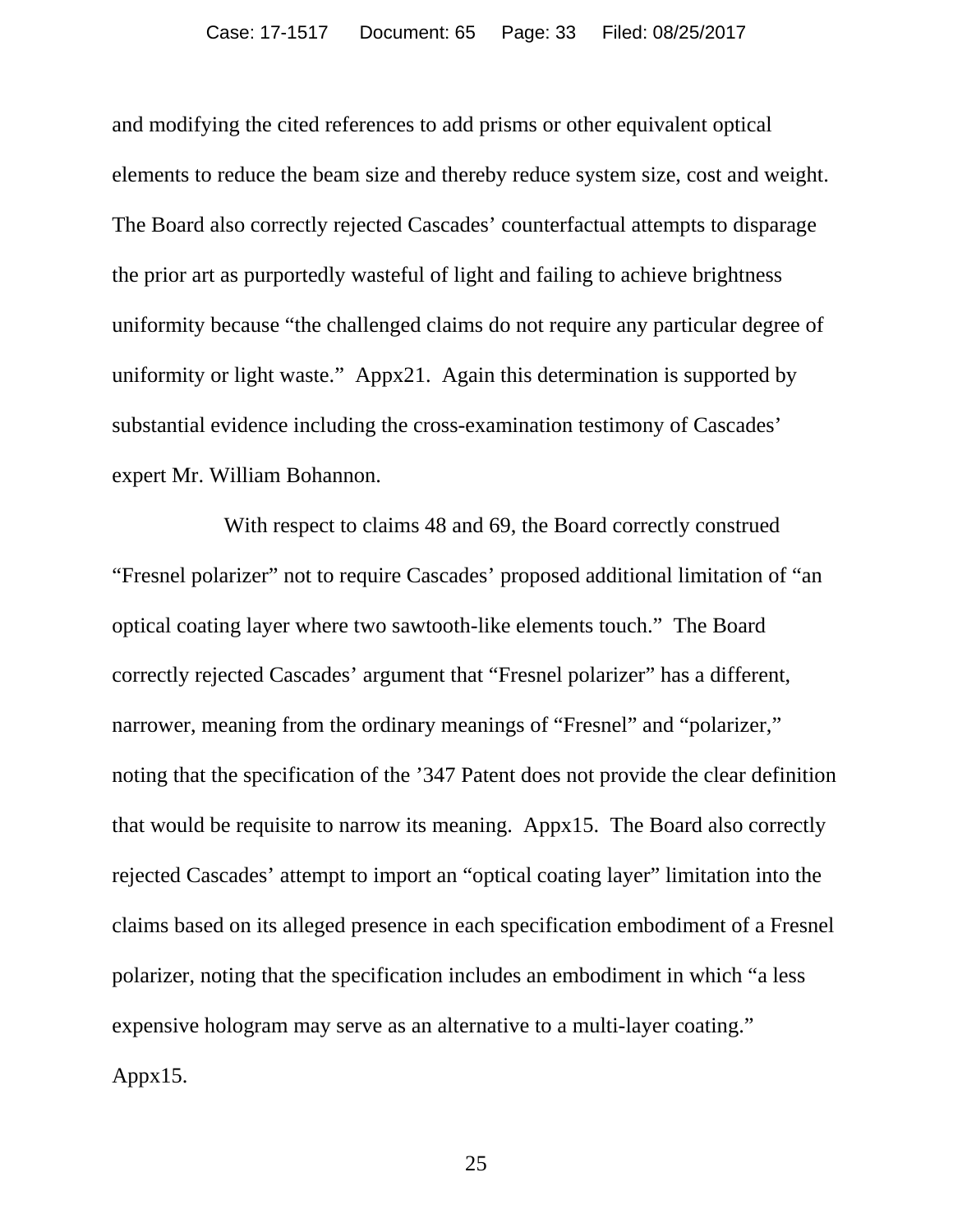The remainder of the Board's analysis of claims 48 and 69 is also correct and supported by substantial evidence. Because polarization conversion is unclaimed, Cascades' counterfactual attack on Sato as purportedly lacking polarization conversion is irrelevant. And Cascades' attack on the Board's analysis of the "means for enhancing brightness" repeats the same arguments regarding the unclaimed features of reducing light waste and promoting brightness uniformity that the Board properly rejected in its analysis of the "means for focusing" of claims 29, 30, 32 and 33.

Cascades' assertion that analysis of the '347 Patent's effective filing date is "premature" should also be rejected. Cascades waived its argument by not making it in the Patent Owner's Response or at the oral hearing below, and the argument is immaterial in any event because Cascades does not identify any way in which the argument could have affected the outcome of the Board's decision. The only reason the Board addressed the effective filing date was so that the Board could determine whether the patent has expired and thus the *Phillips* claim construction standard applies instead of the "broadest reasonable construction" standard, and Cascades does not contend that the application of the "broadest reasonable construction" standard would have resulted in a different construction. Cascades does not dispute that the Board's effective filing date determination was correct based on the face of the patent, which continues to include a specific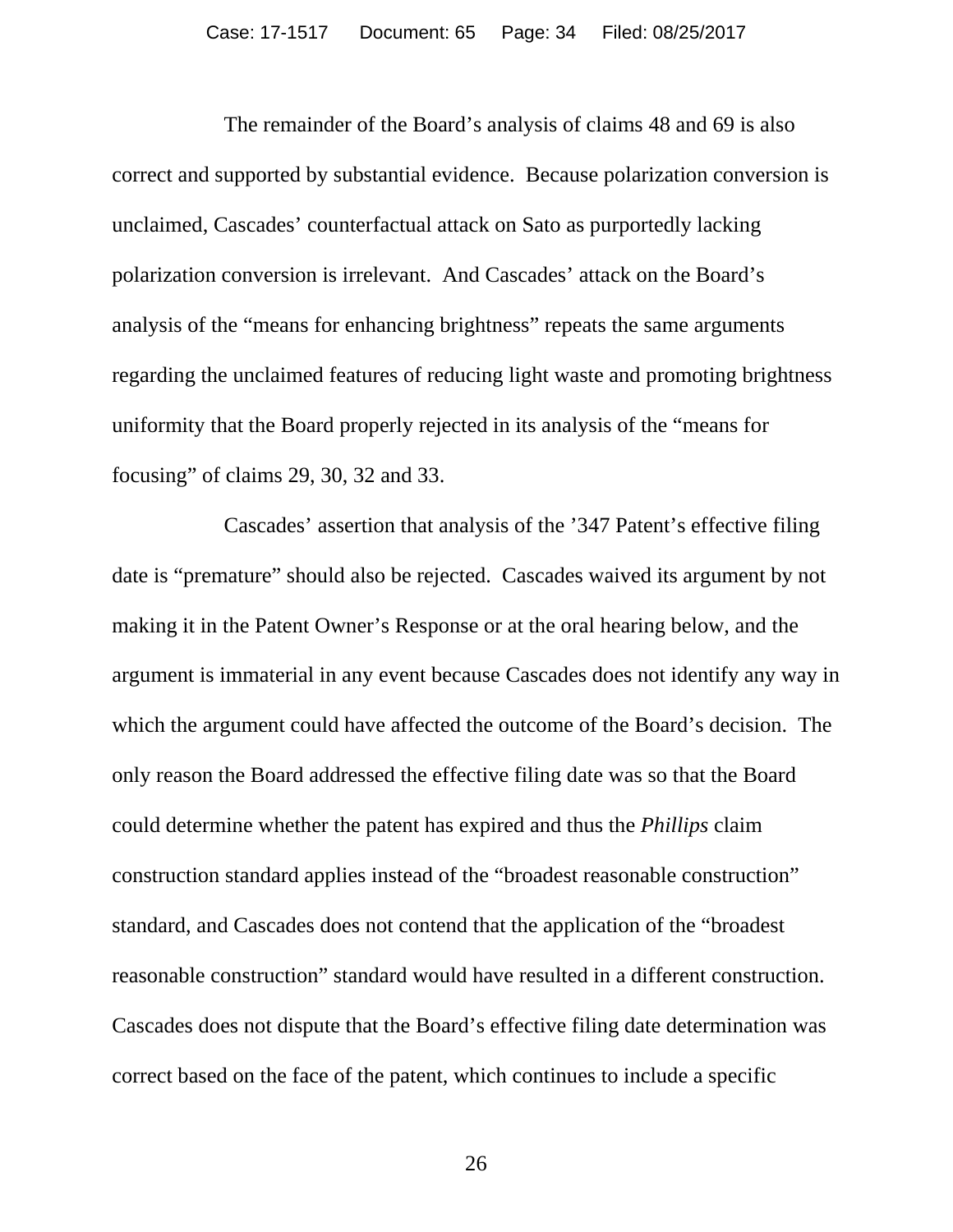reference to the '596 Application, and Cascades has not sought and would not be entitled to a stay of this appeal pending resolution of its efforts to obtain a Certificate of Correction to remove the reference to the '596 Application.

<span id="page-34-0"></span>Finally, Cascades' challenge to the constitutionality of IPR proceedings should be rejected. The panel decision regarding separation of powers in *MCM* remains binding pending the Supreme Court's decision in *Oil States*, and Cascades' speculation regarding alleged bias ignores precedent recognizing that Board members are disinterested and that it does not violate due process for members of administrative agencies to decide whether to institute a proceeding and then rule on the merits.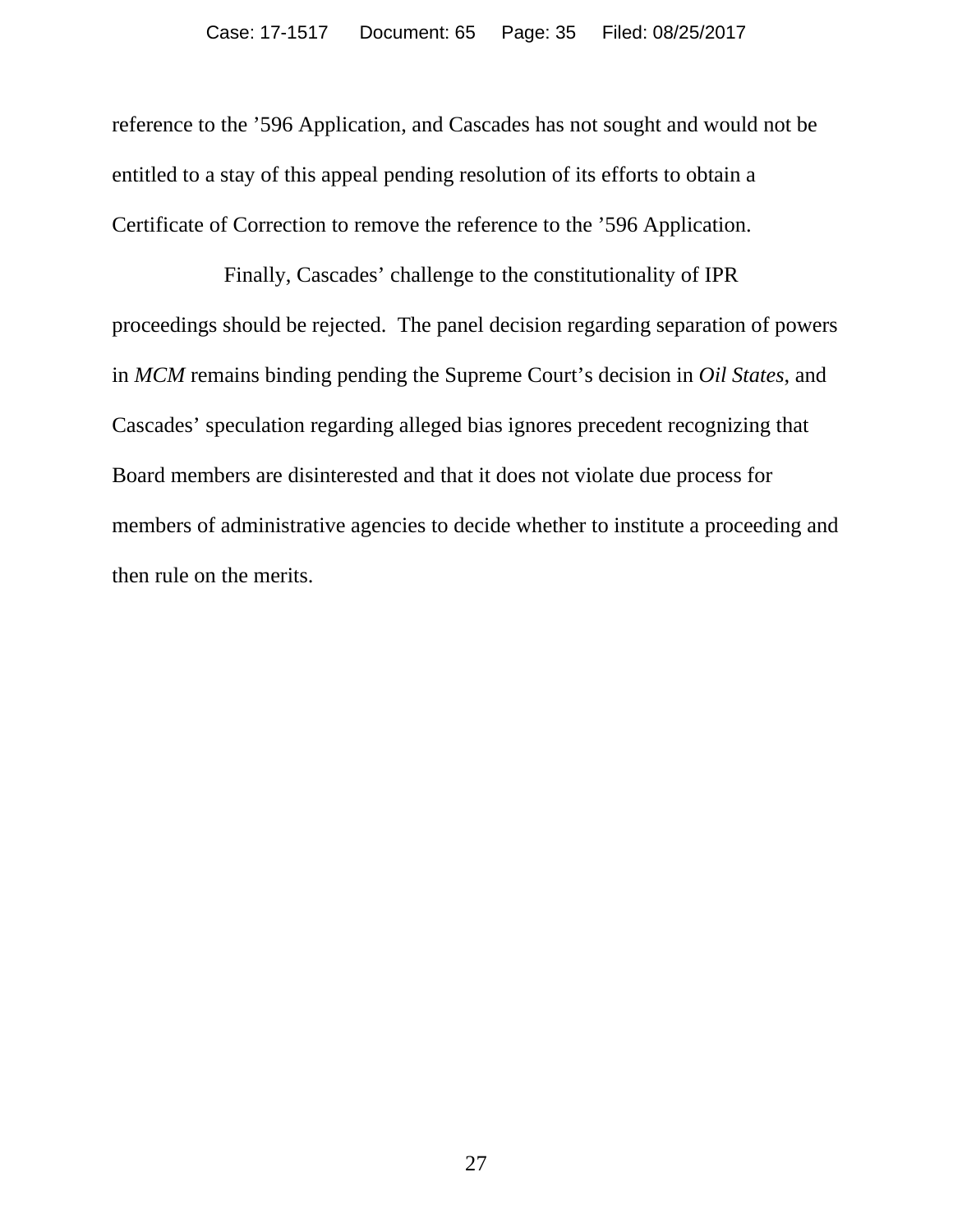#### <span id="page-35-4"></span><span id="page-35-3"></span><span id="page-35-2"></span>**ARGUMENT**

#### **I. Standards Of Review**

The Board's legal conclusions are reviewed de novo and its factual findings are reviewed for substantial evidence. *See Microsoft Corp. v. Proxyconn, Inc.*, 789 F.3d 1292, 1297 (Fed. Cir. 2015); *In re Zurko*, 527 U.S. 150, 162 (1999). The substantial evidence standard "require[s] a court to ask whether a 'reasonable mind might accept' a particular evidentiary record as 'adequate to support a conclusion.'" *Zurko*, 527 U.S. at 162 (citation omitted).

Claim construction is an issue of law with subsidiary factual issues when there is relevant and disputed extrinsic evidence. *Teva Pharms. USA, Inc. v. Sandoz, Inc.*, 135 S. Ct. 831, 841 (2015).

<span id="page-35-1"></span><span id="page-35-0"></span>Obviousness is an issue of law with subsidiary factual issues regarding the scope and content of the prior art, differences between the prior art and the claimed invention, the level of skill in the art, and any secondary considerations. *Graham v. John Deere Co.*, 383 U.S. 1, 17-18 (1966). The Board's findings regarding these issues, and in particular regarding motivation to modify or combine prior art references, are factual. "What a prior art reference teaches and whether a skilled artisan would have been motivated to combine references are questions of fact." *Apple Inc. v. Samsung Elecs. Co.*, 839 F.3d 1034, 1051 (Fed. Cir. 2016) (en banc). "Whether a person of ordinary skill in the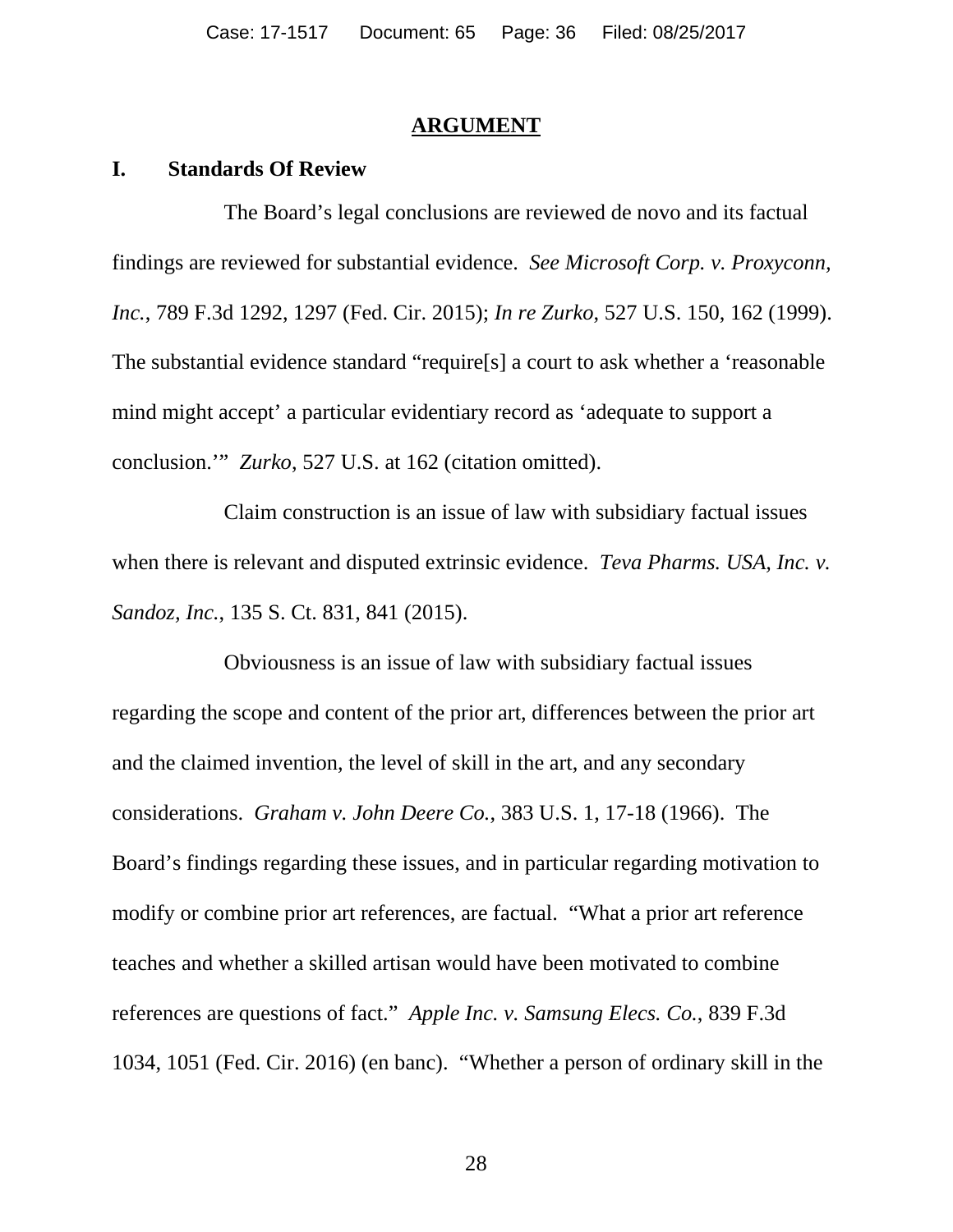art would have been motivated to modify or combine prior art is a question of

fact." *In re Van Os*, 844 F.3d 1359, 1360 (Fed. Cir. 2017).

# **II. The Board's Determination That Claims 29, 30, 32 And 33 Are Unpatentable Is Correct And Supported By Substantial Evidence**

# **A. The Board Correctly Identified The "Input Lens Array" In Figure 65 Of The '347 Specification**

In the course of identifying corresponding structure for the "means for focusing" of claim 29, the Board identified the structure in Figure 65 corresponding to the "input lens array" limitation as input lens array 6580, which the specification expressly labels an "input lens array." Appx8-12; Appx206 (39:1). Cascades argues that the correct structure instead is lens array 6570. Appellant's Br. 32, 44-47, 50-51.

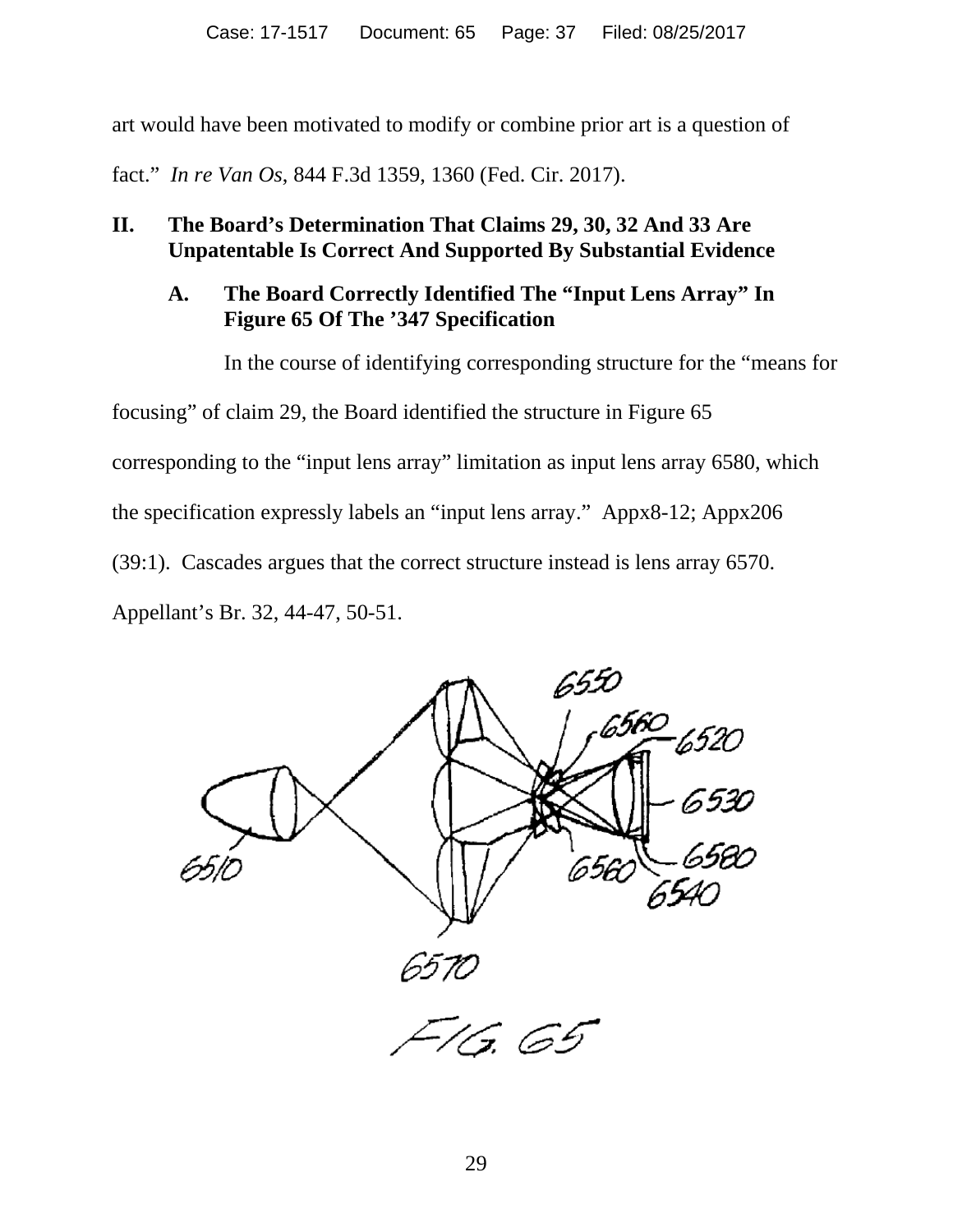First, Cascades does not identify any way in which the Board's identification of the Figure 65 "input lens array" might affect obviousness. It is undisputed that "input lens array" is not a means-plus-function limitation and thus is not limited to the corresponding structure described in the specification and equivalents. Appx11. The Board stated: "The 'at least one input lens array' is exemplified by the lens array(s) 6580 as depicted in Figure 65, but is not limited to that particular structure and equivalents thereof." *Id.* Moreover, even if Cascades were correct that the Figure 65 "input lens array" is lens array 6570, that would not matter because Cascades does not dispute that Brandt discloses a lens array that corresponds to 6570. *See* Appx120, Appx1068 (¶ 167) (Epson's analysis of "means for enhancing brightness," showing that Brandt's lens array 25 corresponds to lens array 6570); Appx26, Appx29 (agreeing with Epson's analysis of "means for enhancing brightness"). Cascades' request for what amounts to an advisory opinion on "input lens array" should be rejected. *See Personalized User Model, LLP v. Google Inc.*, 797 F.3d 1341, 1350 (Fed. Cir. 2015).

Cascades' arguments are also incorrect.The specification identifies input lens array 6580 as an "input lens array" that focuses light "into pixel holes." Appx206 (39:1-2). The specification repeatedly uses "input lens array" to refer to structures such as input lens array 6580 that focus light into pixels and not on the opaque area between pixels. *Id.* (37:36-42); Appx211 (50:31-34).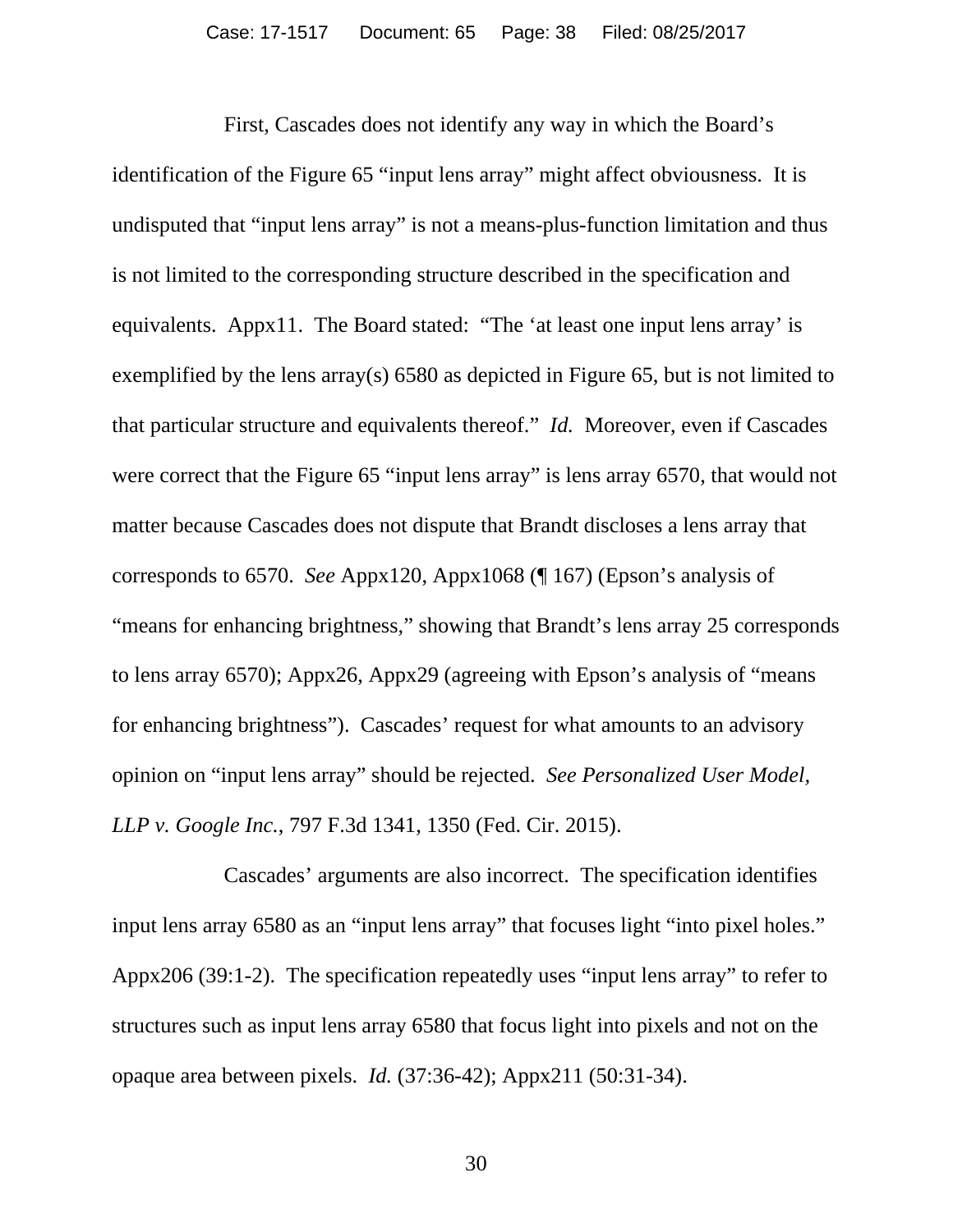The Board properly rejected Cascades' argument that focusing light "onto" pixels is purportedly inconsistent with focusing light "into" pixel holes, stating that "we are not convinced of any material difference between light falling 'onto' pixels and 'into' pixel holes," and noting that "[w]hether light is 'into' pixel holes or 'onto' pixels, the light is incident on pixels – not on the opaque areas between the pixels." Appx11-12. Even after the applicant changed the "means for focusing" during prosecution to say that light is focused "onto the pixels" instead of "into pixel holes," Appx592; Appx601, input lens array 6580 still accomplished this, because focusing light into pixel holes necessarily requires focusing light onto the pixels. Appx11-12; Appx1009 (¶ 75). And the applicant did not amend the specification passages cited above showing that input lens array 6580 is still an "input lens array."

According to Cascades' expert Mr. Bohannon, "lens arrays 6570 and 6560 work together to uniformly illuminate the IFE," and "lens array 6580 is used to 'cram' light into the pixel holes, being made to miss the opaque areas between pixels." Appx1718 (¶ 37) (emphasis in original). Thus, lens arrays 6570 and 6560 illuminate not only the pixels but also the opaque areas between pixels. But the specification teaches that focusing light "onto the opaque area" and not "through the pixel hole" would "defeat[ ] the purpose of using the input lens array."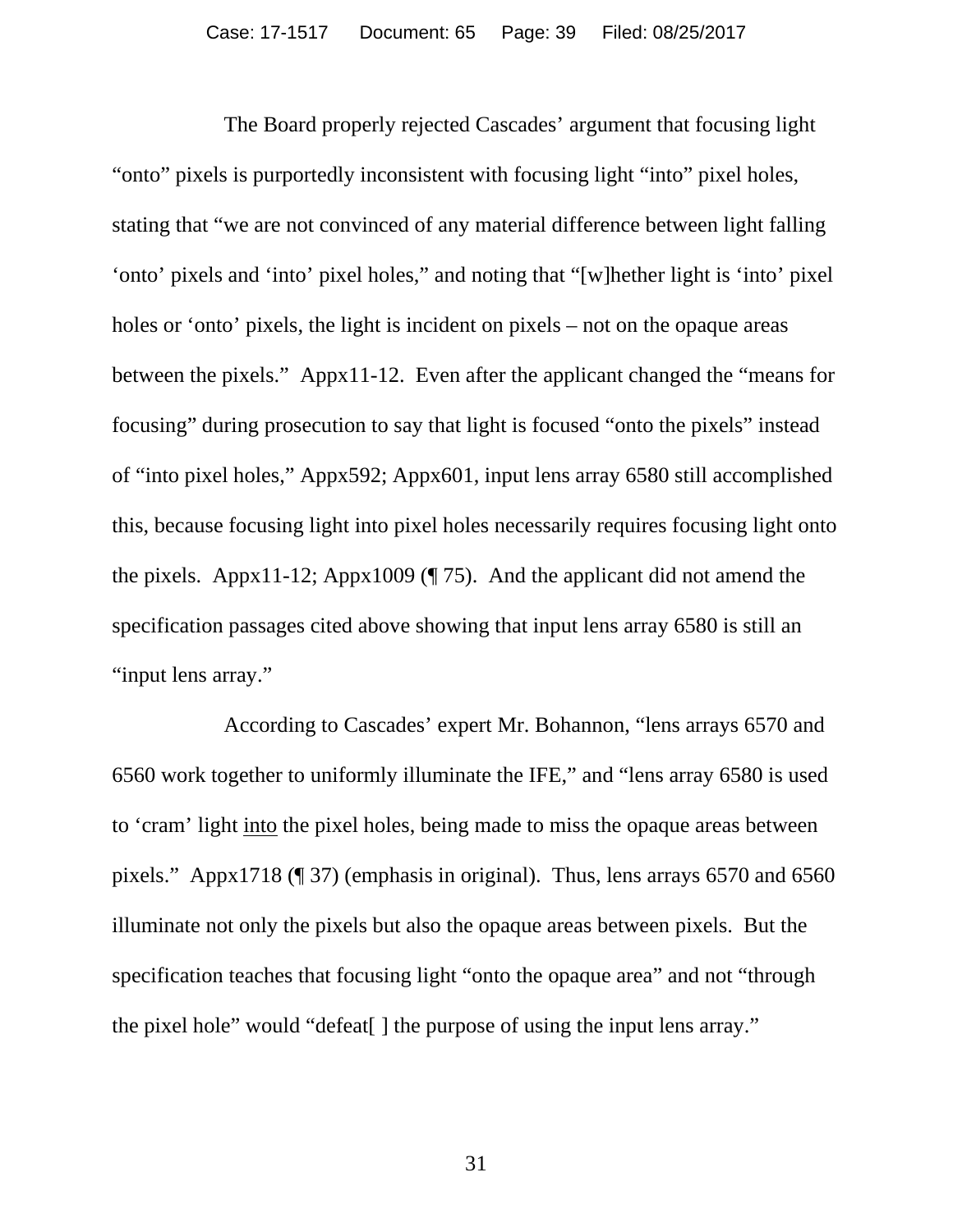Appx211 (50:31-34). Input lens array 6580 focuses light into and thus onto the pixels. Appx1009 (¶ 75).

Cascades also argues that "it is the unnumbered prisms, not the lenses 6580, that achieve the function and result of focusing light, 'onto the pixels of said element' as called for by Claim 29 and the claims dependent thereon." Appellant's Br. 50. This is a false dichotomy. It is undisputed that the prisms are one part of the system of optical elements that form the "means for focusing" in Figure 65. *Id.* 47-48. But the input lens array 6580 that focuses light into and thus onto the pixels is another part of that system. Appx1009 (¶¶ 75-76).

# **B. The Board Correctly Determined That The Cited References Render The "Means For Focusing" Obvious**

The Board determined that Epson had demonstrated claims 29, 30 and 32 are unpatentable for obviousness over the combination of Brandt and Uchiyama, and claim 33 is unpatentable for obviousness over the combination of Brandt and EP '630. Appx23; Appx26. The battleground before the Board, as on appeal, was the "means for focusing" of claim 29. The Board summarized Epson's argument regarding the combination of Brandt and Uchiyama:

> Petitioner [Epson] identifies structures depicted in Brandt's Figure 2 that it deems to be the same as or equivalent to the structures making up the "means for focusing" depicted in Figure 65 of the '347 patent. Pet. 23–29 [Appx99-105]. Petitioner admits that Brandt's Figure 2 apparatus lacks the prisms or other optical elements to change the beam size in the manner shown in Figure 65 of the '347 patent. *Id*. at 24 [Appx100].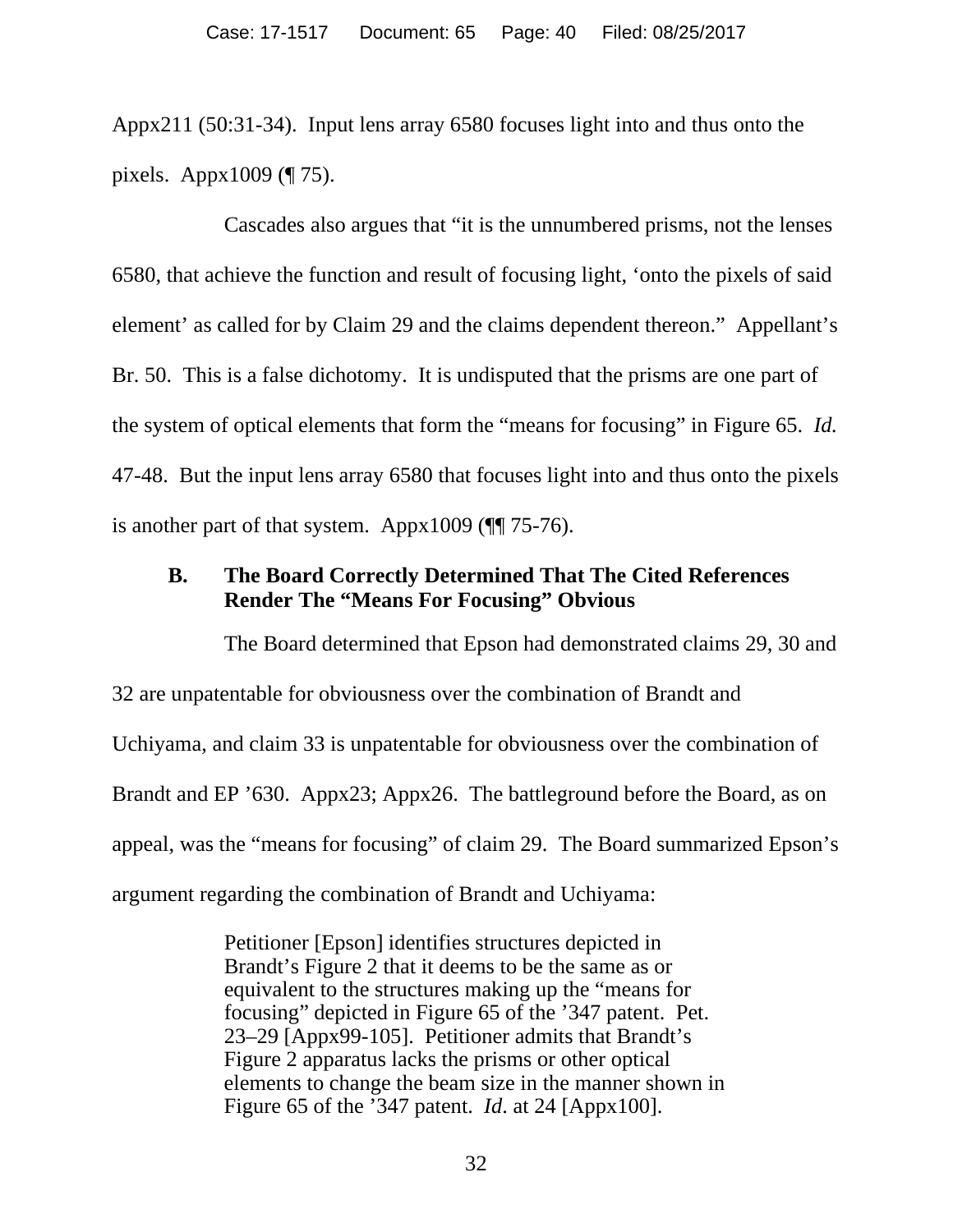Petitioner submits, however, that it would have been obvious to add to Brandt's structure prisms, and an input lens array as taught by Uchiyama, relying on the teachings of Uchiyama and the declaration of Dr. Kahn. *Id*. at 37, 39 [Appx113, Appx115]; Ex. 1011 (Kahn Decl.) **[14.4145-1059]**.

Appx19. Epson's argument regarding the combination of Brandt and EP '630 was similar. *See* Appx109-117; Appx1045-1059 (¶¶ 136-152). The following demonstrates the substantial evidence supporting the Board's findings regarding the prior art and motivation to combine and modify the cited references to achieve the claimed invention and that the Board's ultimate conclusion of obviousness was correct.

#### *Identification of equivalent structure for performing the identical*

*function of the "means for focusing."* Equivalence between the prior art and an embodiment of a means-plus-function limitation can be proved by showing that the prior art performs the identical claimed function in substantially the same way to achieve substantially the same result. *Hearing Components, Inc. v. Shure, Inc.*, 600 F.3d 1357, 1370 (Fed. Cir. 2010), *abrogated on other grounds by Nautilus, Inc. v. Biosig Instruments, Inc.*, 134 S. Ct. 2120 (2014). In *Odetics, Inc. v. Storage Tech. Corp.*, 185 F.3d 1259, 1269 (Fed. Cir. 1999), the Court reinstated a jury verdict based on a means-plus-function equivalence analysis that "point[ed] out the parallels between the claimed and accused structures." Epson has done the same here.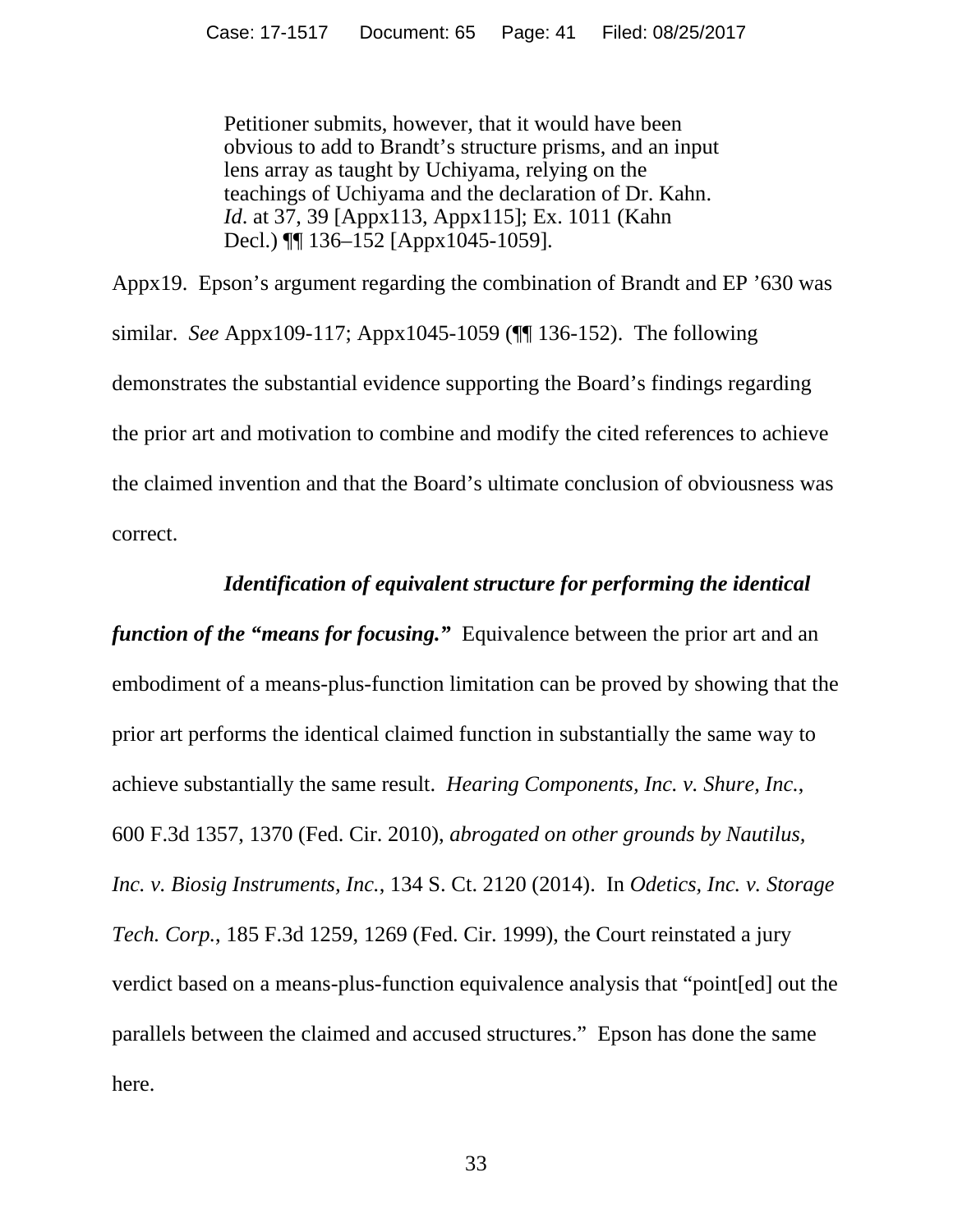The function of the "means for focusing" is "focusing different segments of a light beam emanating from said light source onto said element at proper angles such that light is focused onto the pixels of said element." Brandt, combined with either Uchiyama or the EP '630 Publication, contains structure for performing this identical function. Appx1048-1052 (¶¶ 139-142).



'347 Patent Figure 65



Brandt Figure 2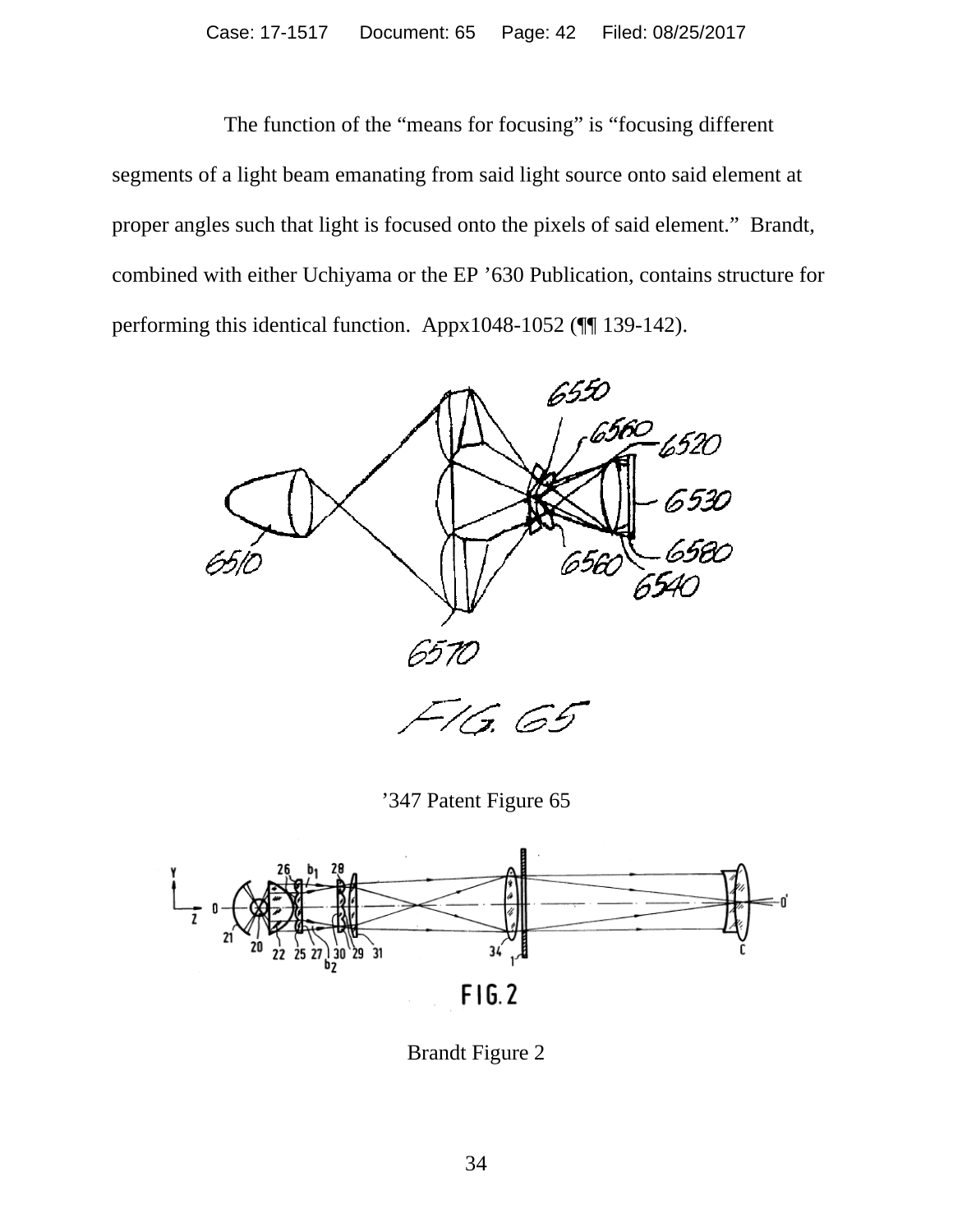



#### Uchiyama Figure 1(A) EP '630 Figure 34

First, focusing lenses 6560 in Figure 65 correspond to Brandt's second lens plate 28. "Each lens 29 [in the second lens plate 28] ensures that a radiation spot formed on the corresponding lens 26 [in the first lens plate 25] is imaged on the display panel 1." Appx789 (12:62-64). Thus, second lens plate 28 focuses different segments of a light beam emanating from light source 20 onto the image-forming element 1. Appx1046-1050 (¶¶ 137, 139-140).

Second, input lens array 6580 in Figure 65 corresponds to Uchiyama's lens array 104 or EP '630 Publication's lens array 3440. These are "input lens arrays," as that term is used in the '347 patent, because each focuses light into the pixel holes of respective image-forming elements 103 in Uchiyama and 3430 in the EP '630 Publication. *See* Appx800 (Figs. 1(A) and 2); Appx808-810; Appx879- 880 (47:47-49:29); Appx886 (61:29-31); Appx919 (Fig. 34). Because these input lens arrays focus light into the pixel holes, they necessarily focus light onto the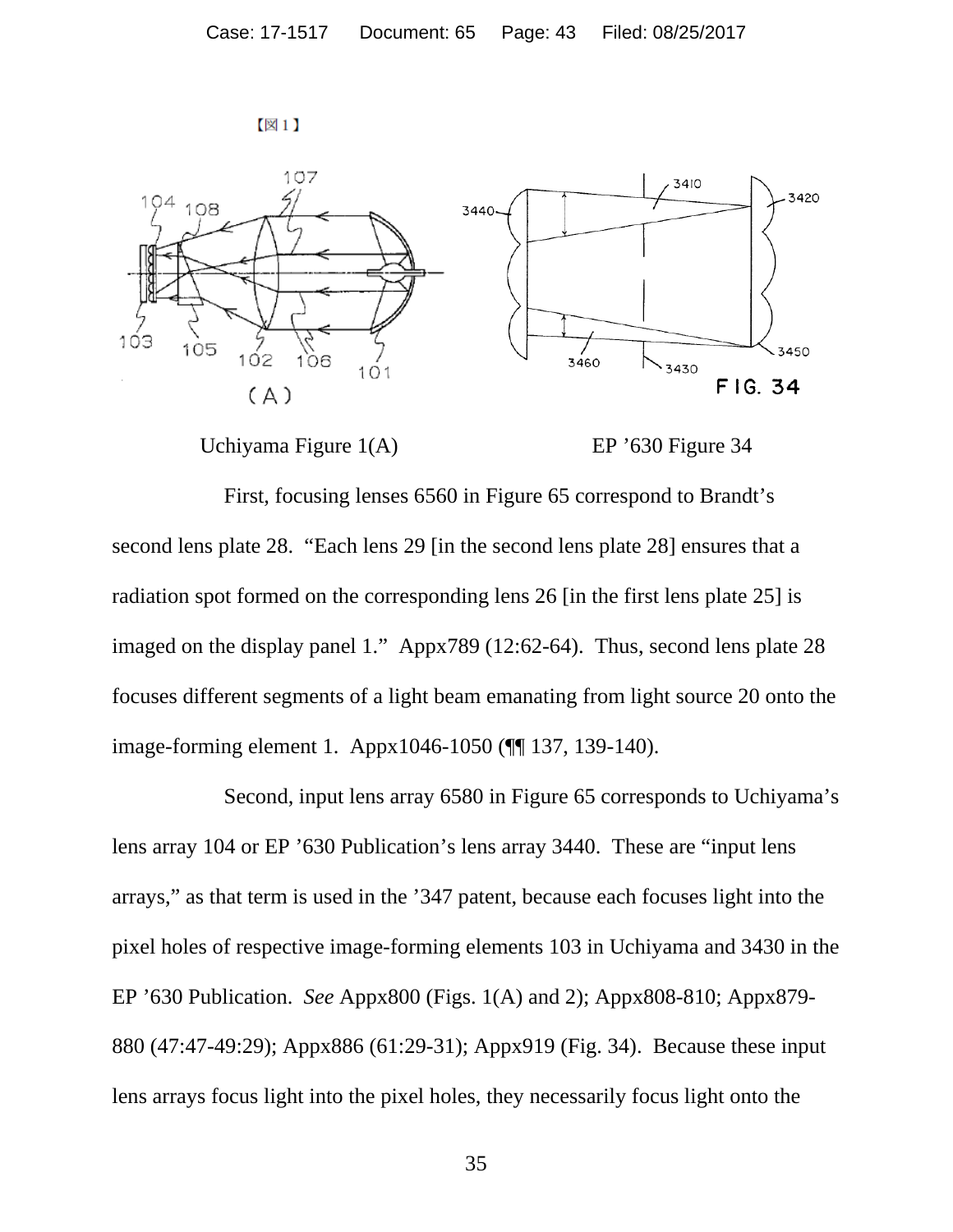image-forming element at proper angles such that light is focused onto the pixels of said element. Appx1050-1052 (¶¶ 141-142).

The structure disclosed in Brandt and the other references, modified to include prisms or other optical elements to change the beam size as described below, is equivalent to that in Figure 65. Appx1053-1054 (¶ 143). It achieves substantially the same result of increasing the light incident onto the pixels and thus increasing light throughput in substantially the same way. *Id.* The optical elements 6560 and 6580 in the Figure 65 embodiment of the "means for focusing" correspond to elements in Brandt, combined with Uchiyama or EP '630, which are the same optical elements and thus operate in the same way. *Id.*

*Motivation to combine the cited references.* The Board found that "Petitioner [Epson] identifies at least two persuasive reasons why one of ordinary skill in the art would have combined the teachings of the prior art references to achieve the claimed invention: (1) to increase the brightness of a projector display (Pet. 34‒37 [Appx110-113]); and (2) to reduce beam size (*id.* at 37‒41 [Appx113- 117])." Appx22-23. Reason (1) provides motivation to combine Brandt with either Uchiyama or EP '630 and is supported by substantial evidence. Each reference teaches that it is desirable to increase the brightness of a projector display and teaches complementary structures and techniques for achieving this goal by combining familiar elements according to known methods to yield predictable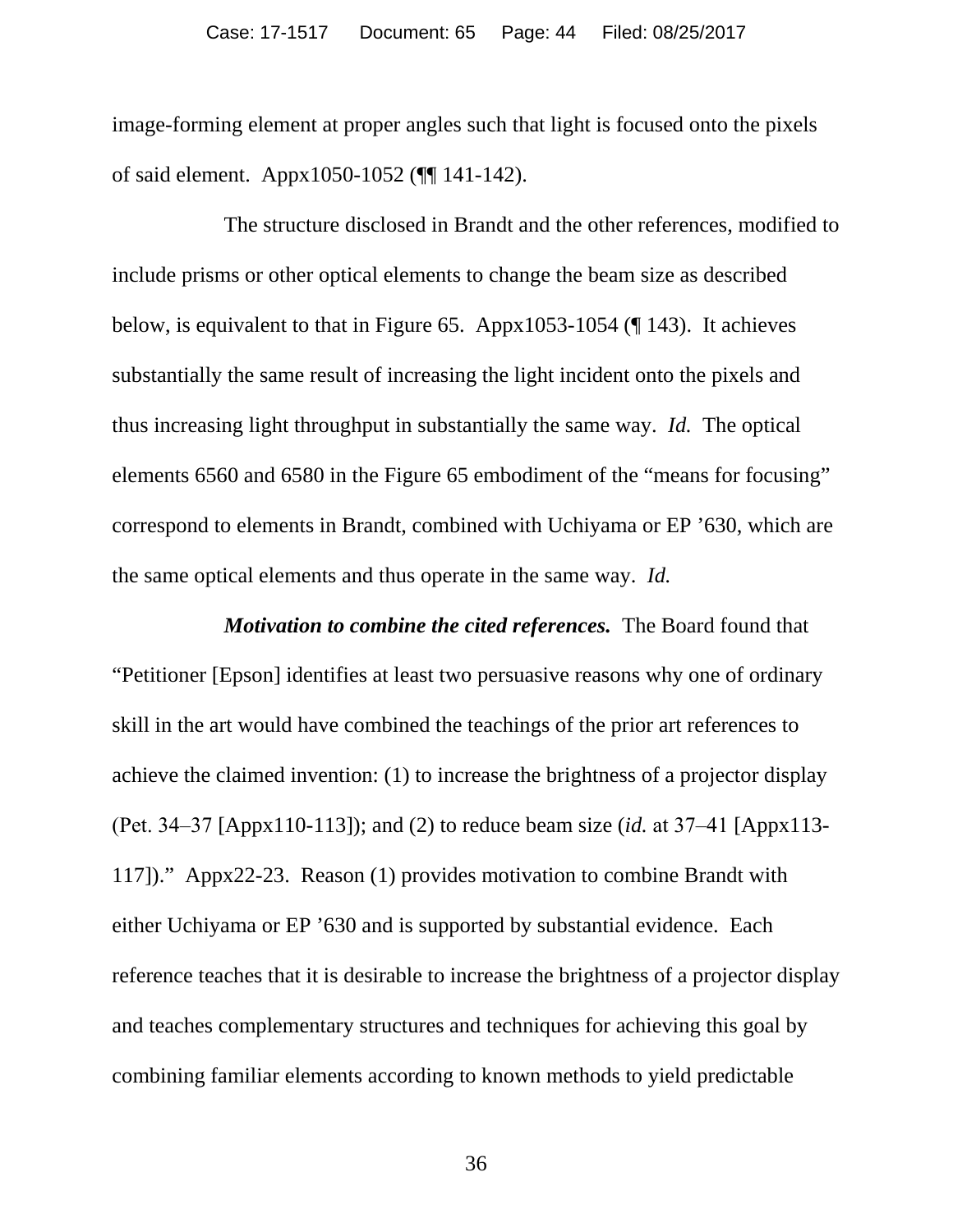results. *See* Appx1034-1040 (¶¶ 118-128).

- Brandt states that to make projection systems that are compact, inexpensive and with a simple construction, the energy radiated by the light source "should be used as efficiently as possible." Appx784 (1:51-64); *see also* Appx1034-1035 (¶¶ 119-120). Thus, in Brandt's illumination system, "a maximum quantity of the radiation supplied by the source is directed onto the display panel." Appx784 (2:53-55); *see also* Appx1036 (¶ 122).
- Uchiyama's purpose is "to increase the luminance of light outputted from the projection-type liquid crystal display apparatus," and Uchiyama teaches that the advantage it provides is that "[t]he amount of light passing through pixel openings can be increased." Appx803; Appx808; Appx1036- 1037 (¶ 123).
- The input lens array disclosed in EP '630 also increases the light actually passing through the light valve. Epson 1007 at Appx879 (47:47-48:2); Appx881 (51:10-13); *see also*  Appx1038 (¶ 125). EP '630 also discloses a series of other techniques to "greatly increase the light output of a projection system." Appx881 (51:1-20); Appx1038 (¶ 125).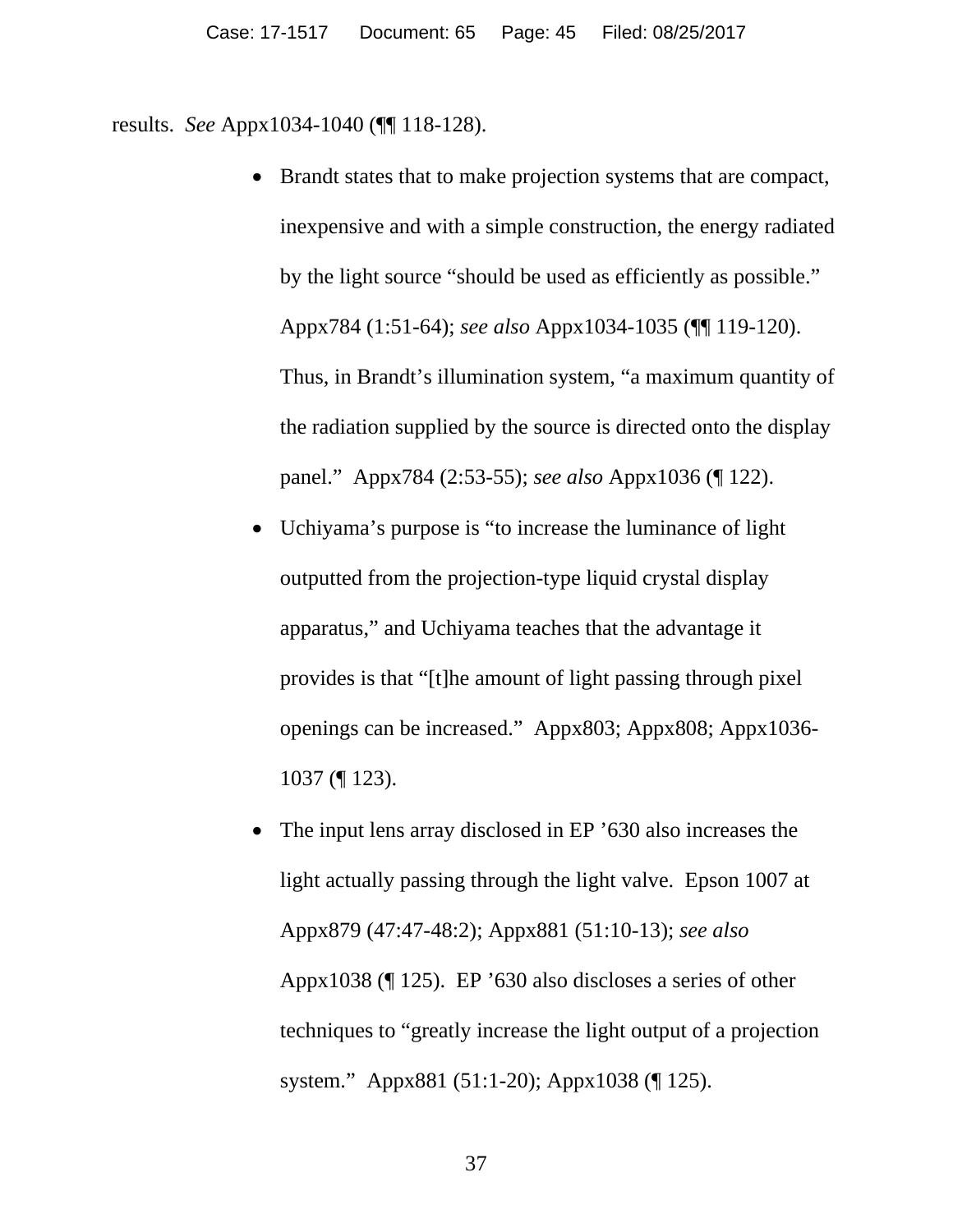*Motivation to modify the cited references to add prisms.* The Board found that the second of the "persuasive reasons" Epson had identified for "combin[ing] the teachings of the prior art references to achieve the claimed invention" was "to reduce beam size." Appx22-23. This provides specific motivation to add prisms to a lens array system like Brandt's to obtain equivalent structure to the "means for focusing" disclosed in the Figure 65 embodiment, and once again is supported by substantial evidence. Appx1054-1059 (¶¶ 144-152).

First, the purpose of including prisms with the lens arrays in the Figure 65 embodiment of the "means for focusing" is to change the beam size.<sup>9</sup> "[T]he distances needed for light to spread out sufficiently and for separate beams to be sent to the image-forming element and overlapped at the proper angles" tend to increase projector size. Appx205 (38:37-40). Thus, the specification provides examples, including Figure 65, of methods "to reduce these dimension requirements." *See id.* (38:41-42) ("various methods can be utilized"); *id.* (38:43- 57) (Figures 61 and 62); Appx205-206 (38:58-39:4) (Figure 65, which is a "preferred variation" of Figure 62). The reduction in beam size in Figure 65

It is undisputed that prisms by themselves do not substantially change beam size, Appellant's Br. 49-50; Appx1478 (Kahn Dep. at 55:18-23), but the prisms in Figure 65 operate in combination with the lens arrays to accomplish this. Appx1008 (¶ 74); Appx2001, Appx2003-2004, Appx2006 (Bohannon Dep. at 120:6-12, 122:24-123:6, 125:2-16); *see also* Appx1480 (Kahn Dep. at 57:16- 22).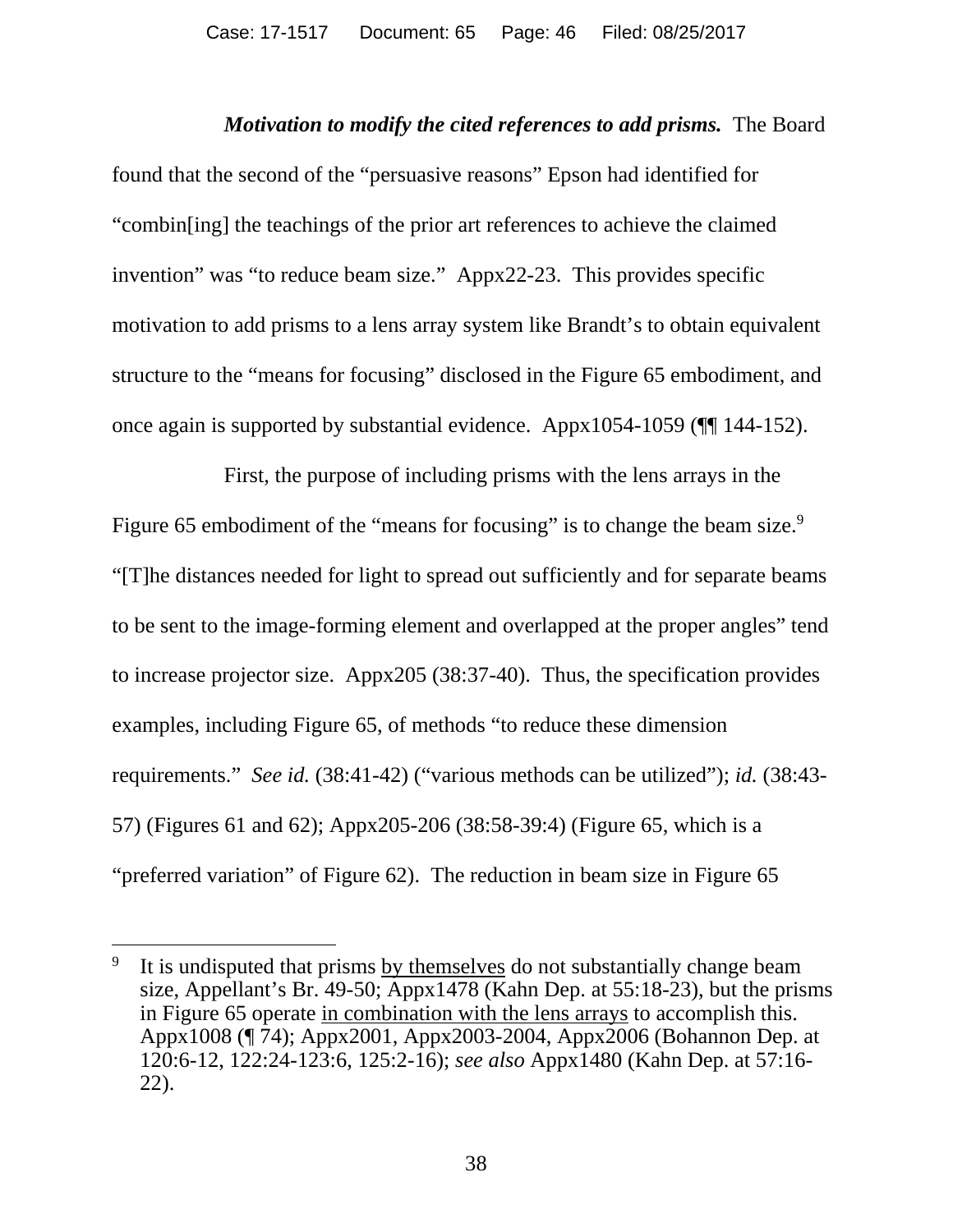between lens array 6570 and lens array 6560, achieved using the unnumbered prisms, is evident.



Second, the desirability of changing the beam size was well-known in the art. For example, Brandt teaches that "lamps having a higher light intensity generally also have a larger radiating surface area in the form of a lamp arc so that the output aperture of the illumination system is larger. When reducing the beam aperture so as to limit the dimensions of the subsequent optical components in the projection apparatus, a part of the light energy would be lost again. It is therefore desirable to receive as much light as possible from the lamp and to concentrate it to a narrow beam." Appx789 (12:15-23) (emphasis added); *see also* Appx1054 (¶ 145). Uchiyama describes the prior art to his invention as including a system emitting a beam that is larger than the light valve and therefore must be reduced in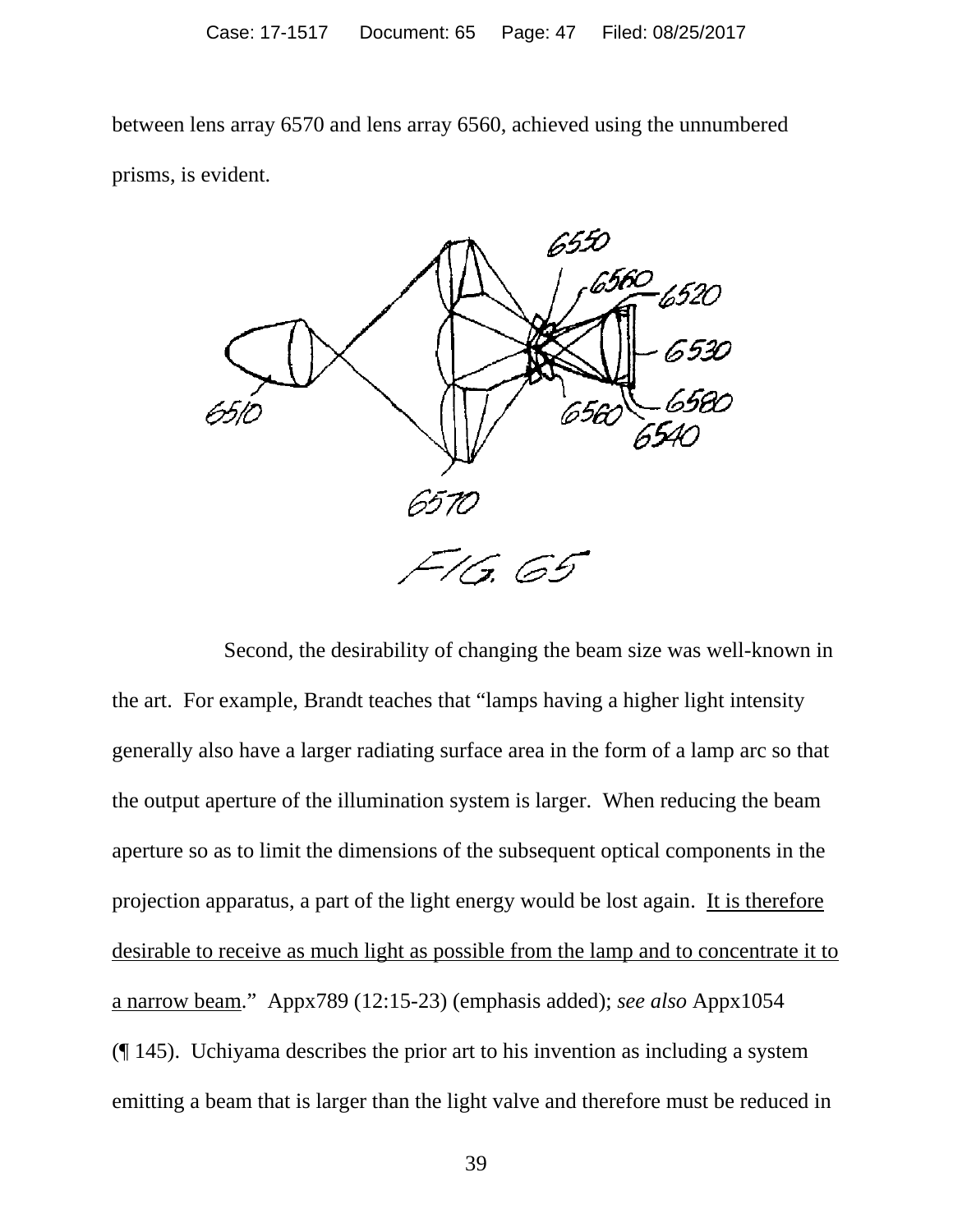size. *See* Appx1055 (¶ 146); Appx801 (Fig. 4(A)); Appx805-808. EP '630 likewise discusses "reduc[ing] the size of the resulting collimated beam, which will probably be necessary in most applications." Appx876 (41:19-23).

A person of ordinary skill in the art would also have been motivated to reduce the beam size because this would reduce the size and therefore the cost and weight of the other key optical elements in the system, including the light valve. Appx1063-1064 (¶ 159). Brandt disclosed that "a projection television apparatus is a consumer apparatus which should be compact and inexpensive and have a construction which is as simple as possible." Appx784 (1:58-61).

Third, the prior art taught how to reduce the beam size using prisms. Uchiyama's Figures  $1(A)$  and  $3(A)$  show use of lens and prism combinations 102/105 and 302/305 to reduce the beam size. Appx1055-1056 (¶ 147).



【図3】



Cascades alludes in its "Statement of the Relevant Facts" to its arguments below that Uchiyama teaches away because it allegedly wastes light and its prisms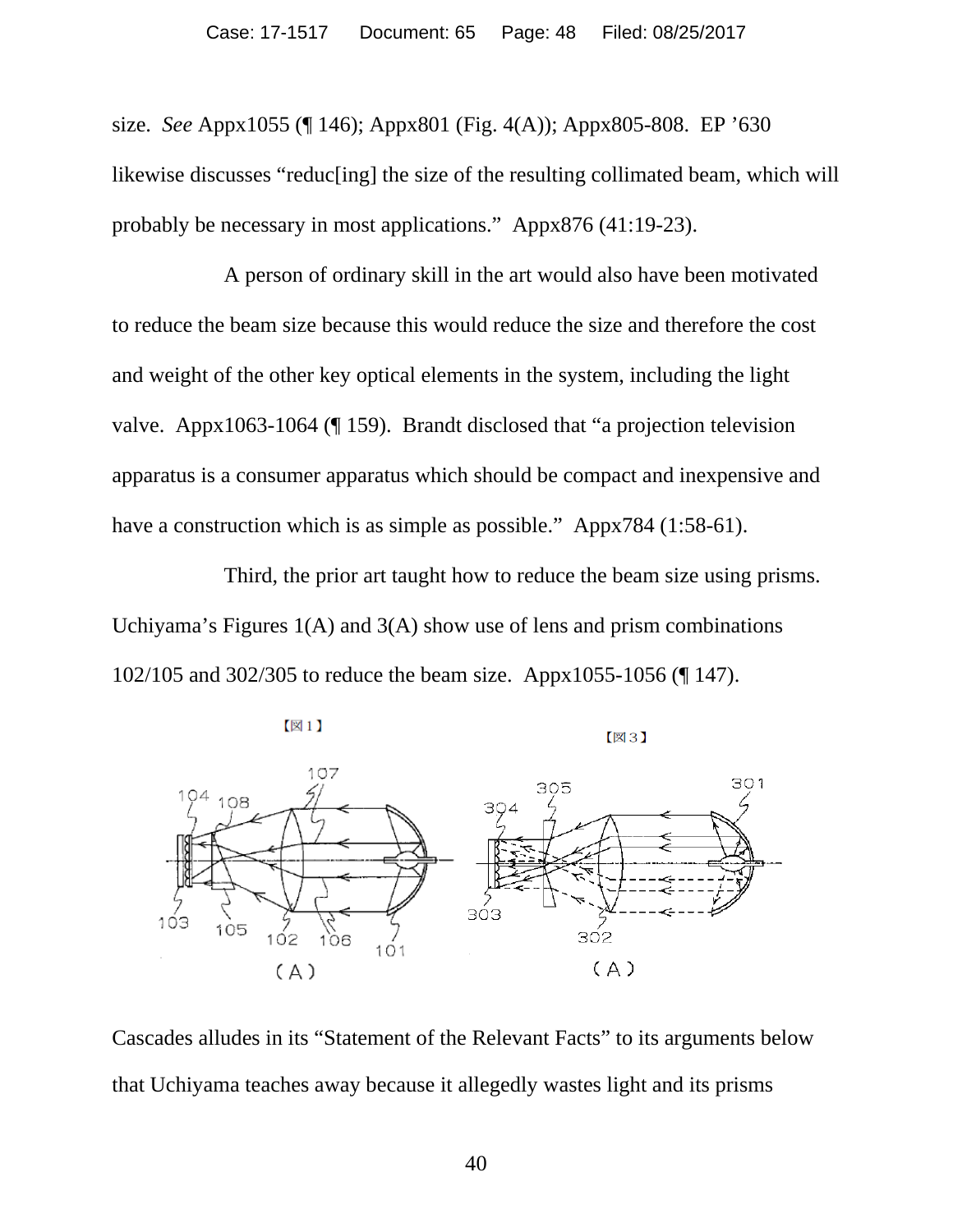introduce non-uniformity into the display illumination. Appellant's Br. 23. However, as explained in the next section below, the Board correctly determined that "the challenged claims do not require any particular degree of uniformity or light waste." Appx21. Moreover, Cascades is wrong about Uchiyama's teachings. The purpose of Uchiyama is to increase "[t]he amount of light passing through pixel openings" and thus reduce light waste. Appx803. And Uchiyama includes the embodiment in Figure 3(A), with two prisms 305, specifically to reduce the "slight" non-uniformity resulting from use of single prism 105 in Figure 1(A). Appx811-12. The Board found that "[t]o the extent that uniformity may have been considered in the design of a projection apparatus, Uchiyama's second embodiment (using a combination of prisms) addresses the problem of the 'slight amount of brightness unevenness' in the first embodiment. Pet. Reply 4‒5 [Appx1772-1773]; Ex. 1005, 5 (Figs. 3A, 3B), 10‒11 [Appx801, Appx811-812]." Appx21. This finding is supported by the substantial evidence cited by the Board and Cascades does not challenge it on appeal.<sup>10</sup>

*Motivation to modify the cited references to add mirrors, which are equivalent to prisms in the Figure 65 embodiment of the "means for focusing.*"

<sup>&</sup>lt;sup>10</sup> Dr. Kahn also discussed the background knowledge in the prior art of using standard prisms to shape light beams, as displayed in a 1978 optics handbook that showed different types of prisms and noted "the reader may readily combine features or systems to meet his own particular requirements." Appx1055-1056 (¶ 147) (citing Appx938, Appx943-950).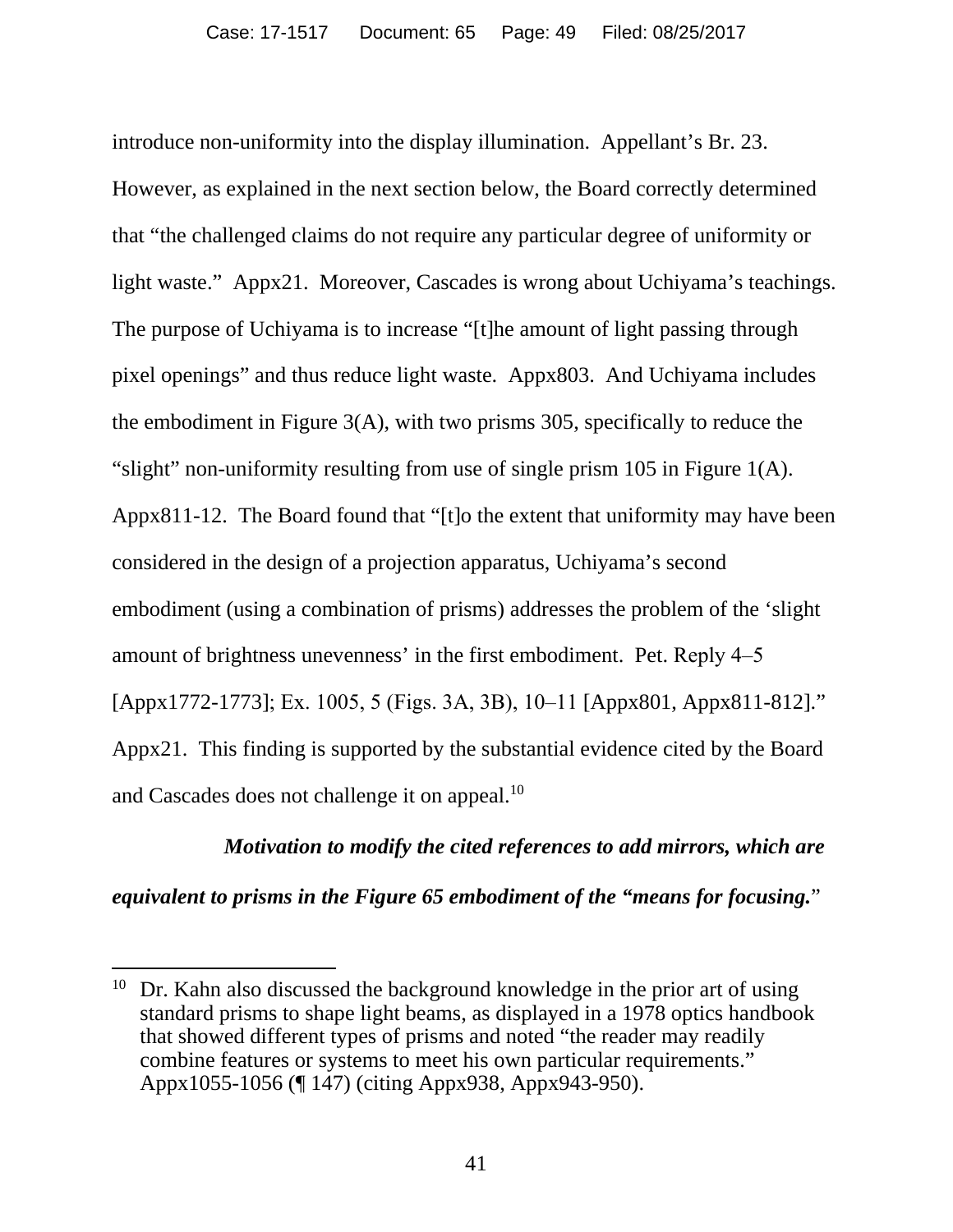While the prior art teaching regarding prisms, discussed above, is by itself

sufficient to support obviousness, the prior art also teaches using mirrors to reduce

the beam size, and this equally supports obviousness because the '347 specification

discloses that mirrors are equivalent to prisms in the Figure  $65$  embodiment.<sup>11</sup>

The specification expressly discloses that the prisms shown in Figures

62 and 65 could also be mirrors:

Alternatively, a larger single source (6210) can be sufficiently expanded to produce the required collimation, once collimated by a large lens 6270, after which different parts of the collimated beam can be brought to foci (6250) which are, likewise, properly placed (by mirrors, prisms, etc.) to produce various collimated beams (6240) at the proper angles once they pass through a collimating lens (6220) near the imageforming element (6230).

Appx205 (38:43-56) (discussing corresponding portion of Figure 62 embodiment) (emphasis added). This disclosure shows Cascades is incorrect to assert that "[n]owhere in the '347 Patent is any embodiment showing mirrors, rather than prisms, disclosed." Appellant's Br. 55. Thus, the Board determined that "the patent makes clear that 'prisms or mirrors' may serve interchangeably," and "the patent teaches that 'mirrors' are the structural equivalents of 'prisms' in performing the function associated with the 'means for focusing.'" Appx25-26.

 <sup>11</sup> The prior art also teaches other methods to reduce the beam size. *See* Appx1057-1058 (¶¶ 149-150).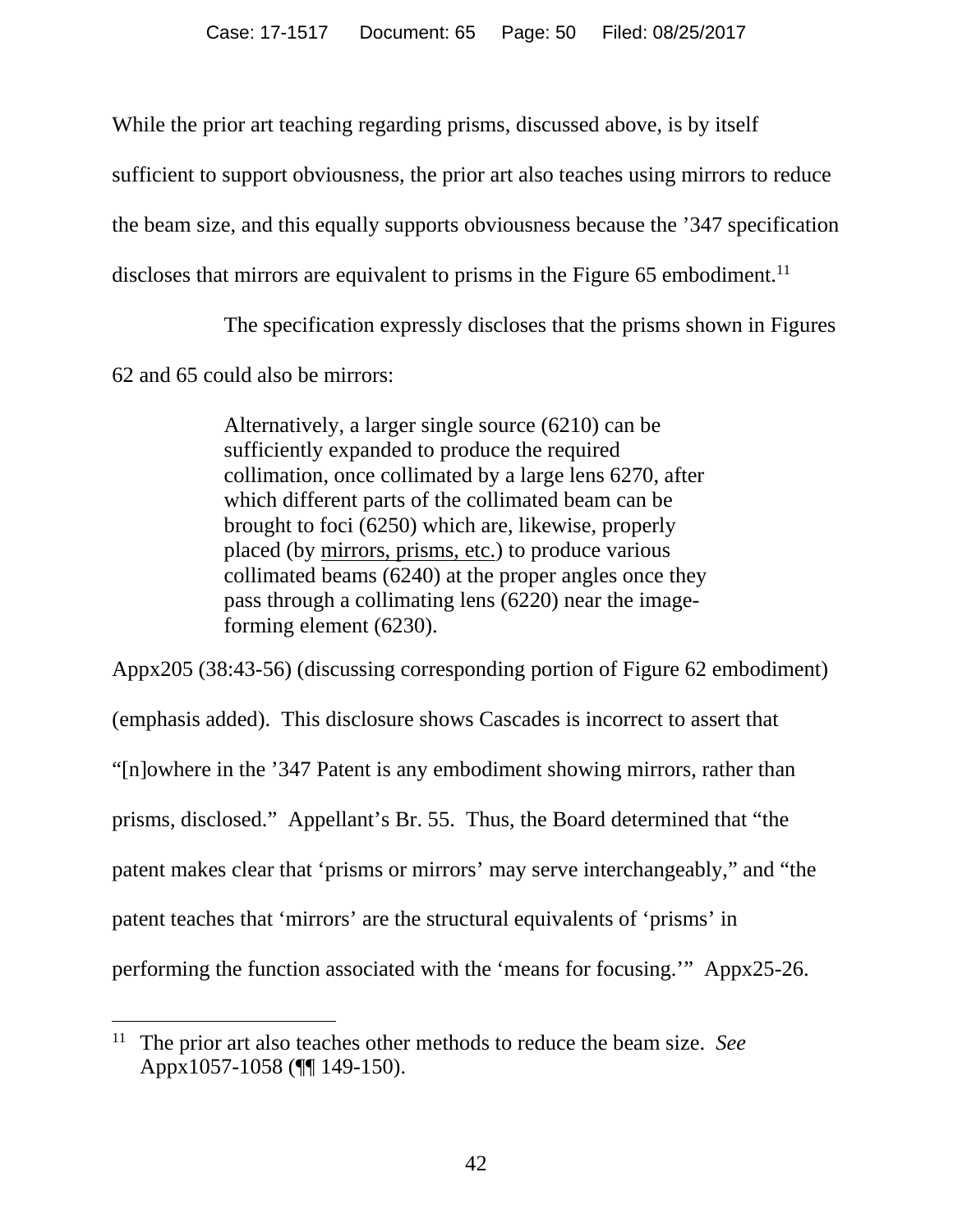The prior art teaches using mirrors to reduce the beam size.

Appx1056-1057 (¶ 148). Brandt's Figure 9 shows a double condenser lens system which produces beams reflected by mirrors 36-39 to produce a smaller beam. *Id.*



*See* Appx791 (15:19-24) (describing Figure 9); Appx790 (14:19-28) (describing mirrors 36-39 in the alternative embodiment of Figure 6). The beam-reducing mirrors of Figure 9 are located between collimating lens arrays (25, 25´) and focusing lens array 28, just as the beam-reducing prisms in Figure 65 of the '347 patent are located between lens array 6570 and focusing lens array 6560. Appx1056-1057 (¶ 148). Thus, Brandt's Figure 9 discloses "where such mirrors can be effectively positioned," and is prior art that "shows how mirrors can be so used." *See* Appellant's Br. 55.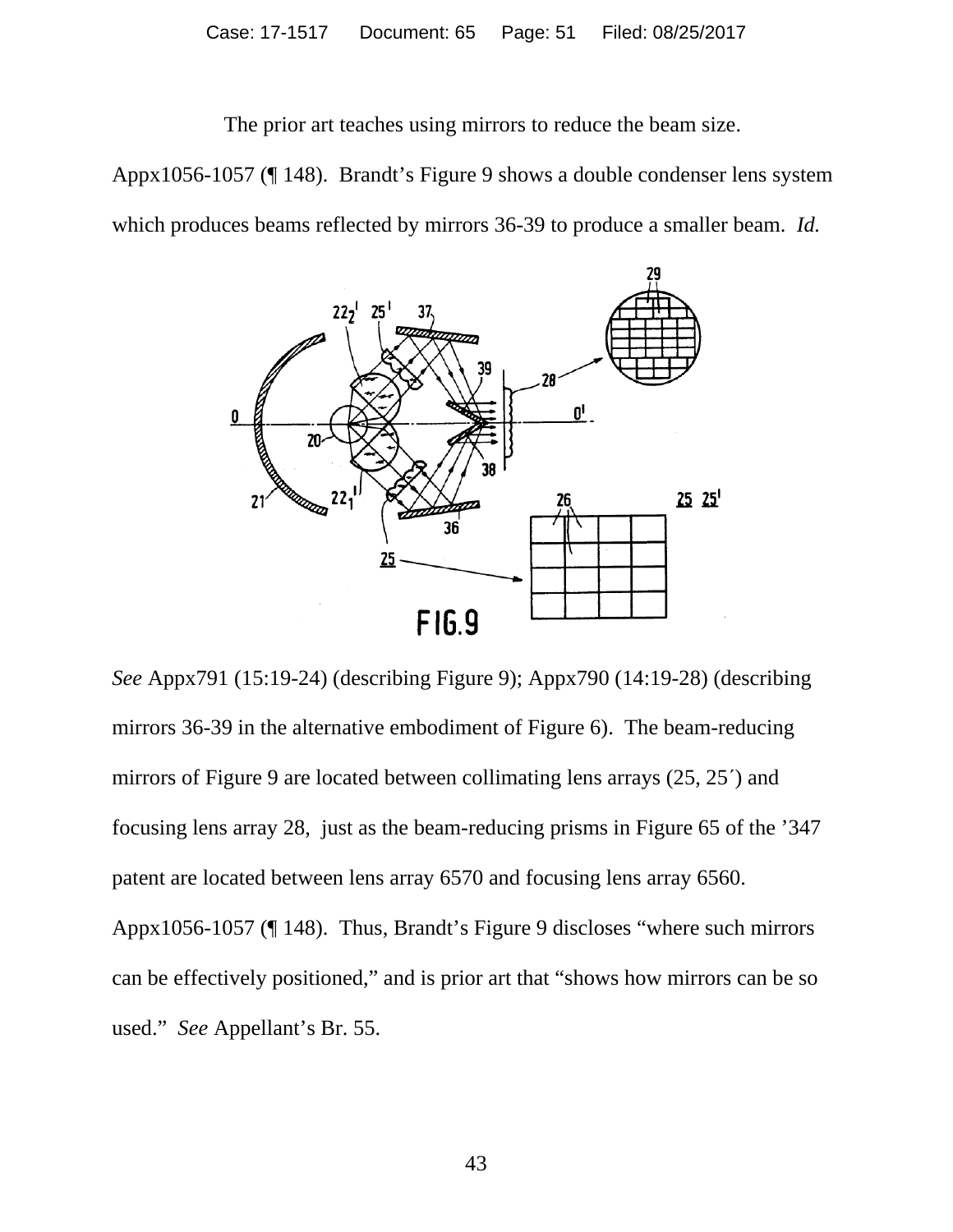#### **C. Cascades' Attempts to Distinguish The Prior Art Based On The Unclaimed Features Of Brightness Uniformity And Light Waste Should Be Rejected**

Cascades argues that Brandt teaches away from the "result" achieved by the "means for focusing," which according to Cascades is to "place a uniform field of light of the right size and shape on the IFE, without wasting light." Appellant's Br. 48 (quoting Appx1719 (¶ 41)). According to Cascades, "[t]he Board's failure to understand that the proper 'result' of a correct claim construction – namely uniform illumination over the entire image forming element – led it to discount the fact that Brandt teaches away from Mr. Dolgoff's goal of achieving uniform illumination. … Accordingly, there is no incentive to combine the teachings of Brandt and Uchiyama." Appellant's Br. 54. This is wrong on the law and wrong on the facts.

The Board correctly determined that "the challenged claims do not require any particular degree of uniformity or light waste." Appx21. Uniform illumination and elimination of light waste are not claimed functions and thus can have no role in a proper claim construction or obviousness analysis. "[A] court may not construe a means-plus-function limitation 'by adopting a function different from that explicitly recited in the claim.'" *JVW Enters. v. Interact Accessories, Inc.*, 424 F.3d 1324, 1331 (Fed. Cir. 2005) (citation omitted). The expressly recited function of the "means for focusing" is "focusing different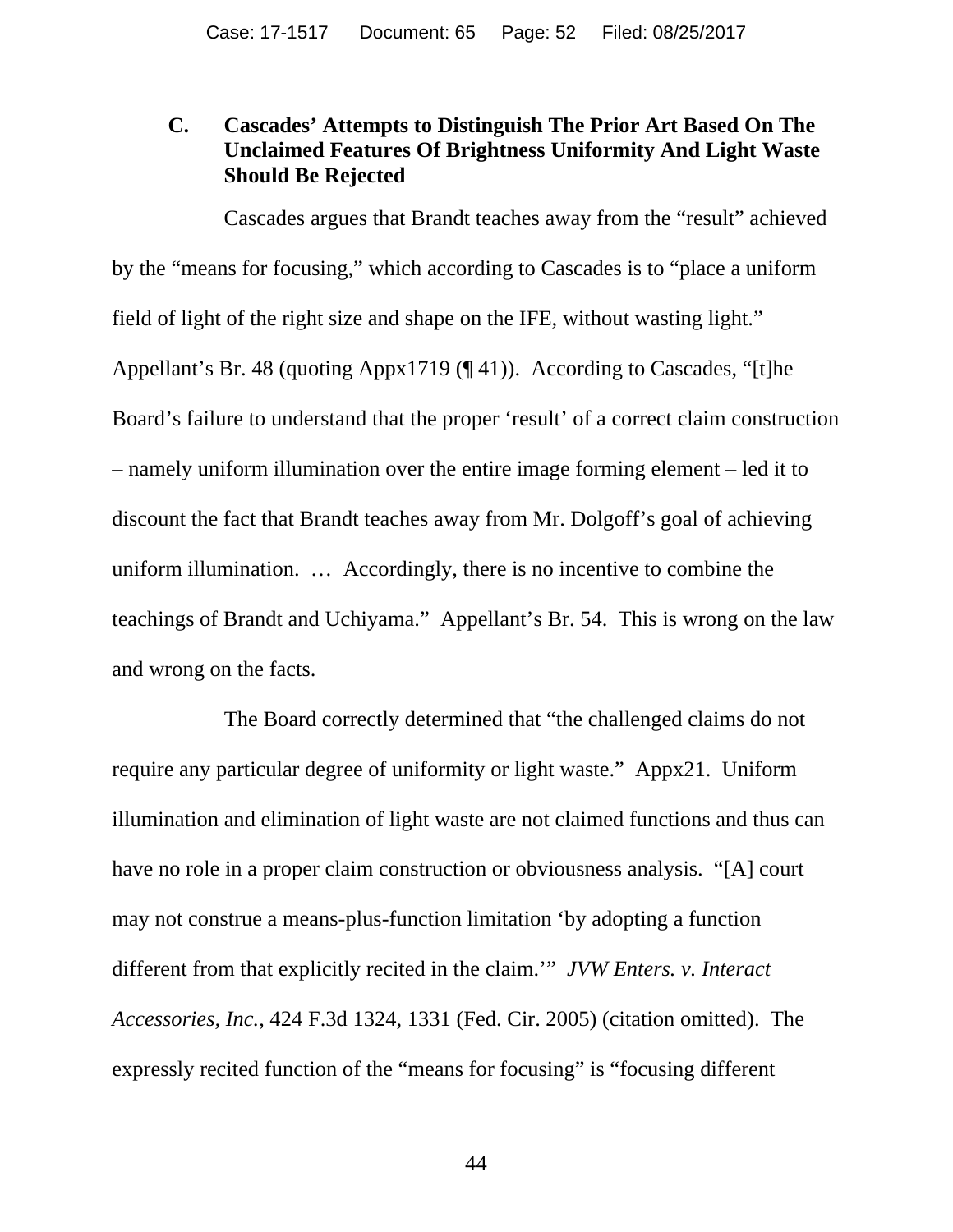segments of a light beam emanating from said light source onto said element at proper angles such that light is focused onto the pixels of said element." Appx218 (63:34-37). There is no reference to uniform illumination or light waste. Moreover, Cascades' expert Mr. Bohannon agreed at his deposition that a person of ordinary skill in the art in 1994 would not have understood claim 29, or any of the challenged claims, to require any particular degree of uniformity or light waste. Appx1951-1952, Appx1971-1974, Appx2036-2037 (Bohannon Dep. at 70:9-71:3, 90:14-93:10, 155:5-156:3) (uniformity); Appx1953-1954, Appx2039 (Bohannon Dep. at 72:9-73:8, 158:3-17) (light waste). The Board cited Mr. Bohannon's testimony and it is substantial evidence further supporting the Board's determination. Appx21.

This is fatal to Cascades' argument. In evaluating structural equivalence for a means-plus-function claim element, "[t]he inquiry should be restricted to the way in which the structure performs the properly-defined function and should not be influenced by the manner in which the structure performs other, extraneous functions." *Applied Med. Res. Corp. v. United States Surgical Corp.*, 448 F.3d 1324, 1334 (Fed. Cir. 2006) (emphasis in original). "That two structures may perform unrelated—and, more to the point, unclaimed—functions differently or not at all is simply not pertinent to the measure of § 112, ¶ 6 equivalents." *Odetics*, 185 F.3d at 1271.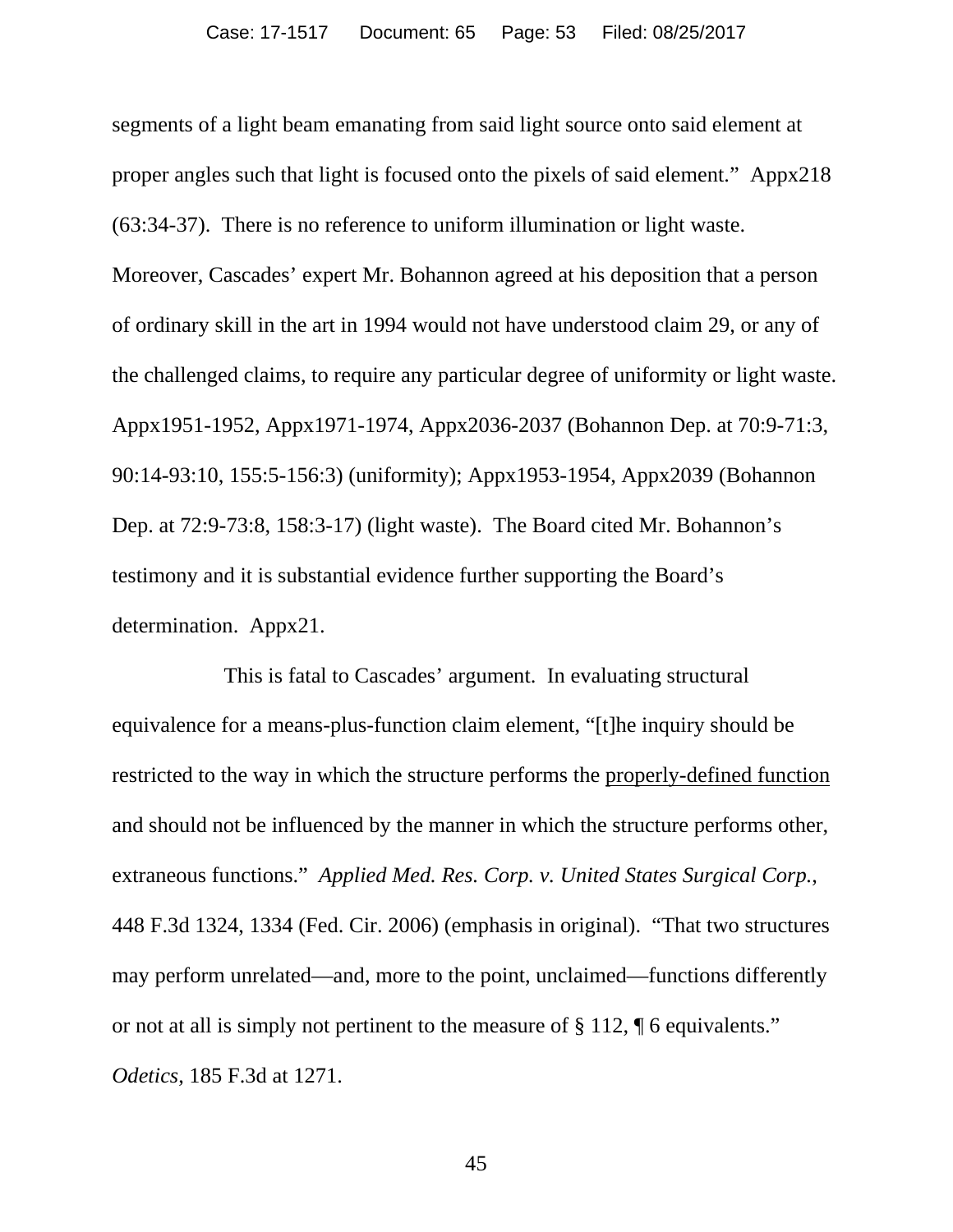Cascades also ignores the teachings in Brandt that actually reduce light waste and promote uniformity rather than teaching away. Brandt described his invention as "[a]n efficient illumination system," Appx772; Appx788 (10:45-46), in which the "radiation energy" of the light source "should be used as efficiently as possible," Appx784 (1:62-64). Brandt disclosed how to reduce light waste by addressing the same beam shape losses discussed in the '347 Patent. Brandt explained: "the combination of radiation source and parabolic reflector supplies a parallel beam with a round cross-section, whereas the display panel is rectangular," and thus "the portions of the illumination beam outside the rectangle of the display panel are blocked and cannot be used." Appx784 (1:65-68, 2:10- 12). Brandt solved this problem using the same type of multi-stage optical lens configuration that Cascades describes on pages 11-13 of the Appellant's Brief and is shown in Brandt's Figure 2. *See* Appx784-785 (2:59-3:17); Appx790 (13:9-15).

Cascades argues that Brandt "captures only the rectangular portion of light within a circular beam and wastes the light falling outside that circle," Appellant's Br. 22, but a system like Brandt's with many lens elements (48 are shown, in a 6 x 8 array, in the expanded view of second lens plate 28 in Figure 4 at Appx774) has far lower losses. Appx1566 (Kahn Dep. at 143:2-11). Cascades' expert Mr. Bohannon agreed that as the number of elements increases, the losses decrease. Appx2069-2071 (Bohannon Dep. at 188:17-189:4, 190:20-24).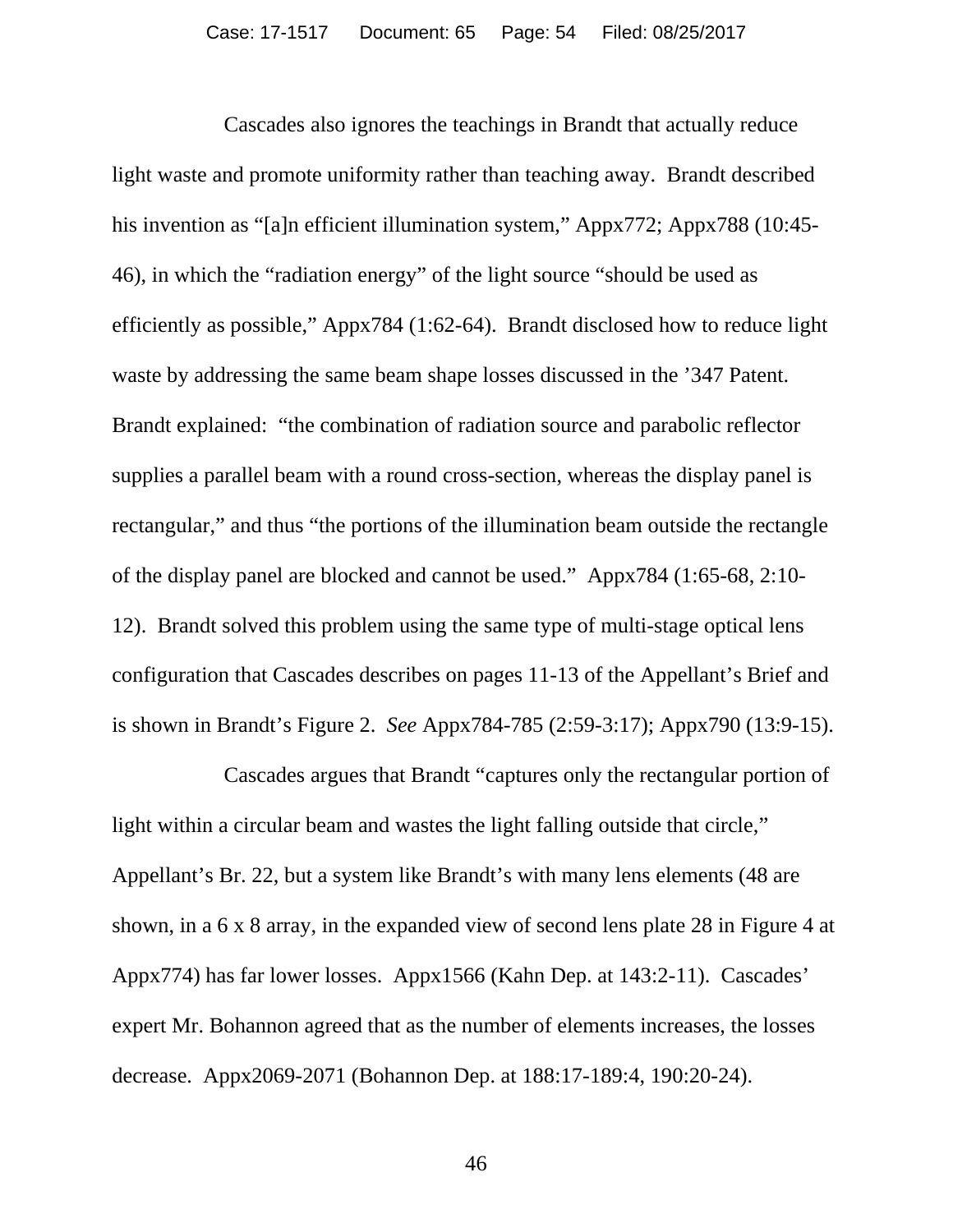Brandt also disclosed how to achieve lighting uniformity.Brandt explained the problem here is that "since the beam supplied by the radiation source has a larger light intensity in the center than at the edge, the illumination intensity distribution on the display panel will not be uniform." Appx784 (2:31-35). This is the same as Cascades' stated problem of "[a]chieving uniform image brightness," Appellant's Br. 8, and once again Brandt solved it using the same multi-stage optical lens configuration that Cascades describes on pages 11-13 of its merits brief and is shown in Brandt's Figure 2. *See* Appx785 (3:17-22).

Brandt specifically discloses that his superpositioning of light beam segments in the Figure 2 embodiment "results in the illumination intensity distribution in this plane having the desired uniformity, the degree of uniformity being determined by the number of lenses of the plates 25 and 28." Appx789-790 (12:67-13:2). This results from averaging the beams, with more averaging and therefore more uniformity as the number of lenses increases, Appx1552-1554, 1644 (Kahn Dep. at 129:14-131:7, 221:8-20) – the same averaging that Cascades describes. *See* Appellant's Br. 12. Even Cascades' expert Mr. Bohannon conceded Brandt's superpositioning "probably" improved uniformity. Appx2077 (Bohannon Dep. at 196:4-20).

Cascades relies on Brandt's statement that "[t]he illumination intensity at the edges of a display panel need not be exactly equal to that in the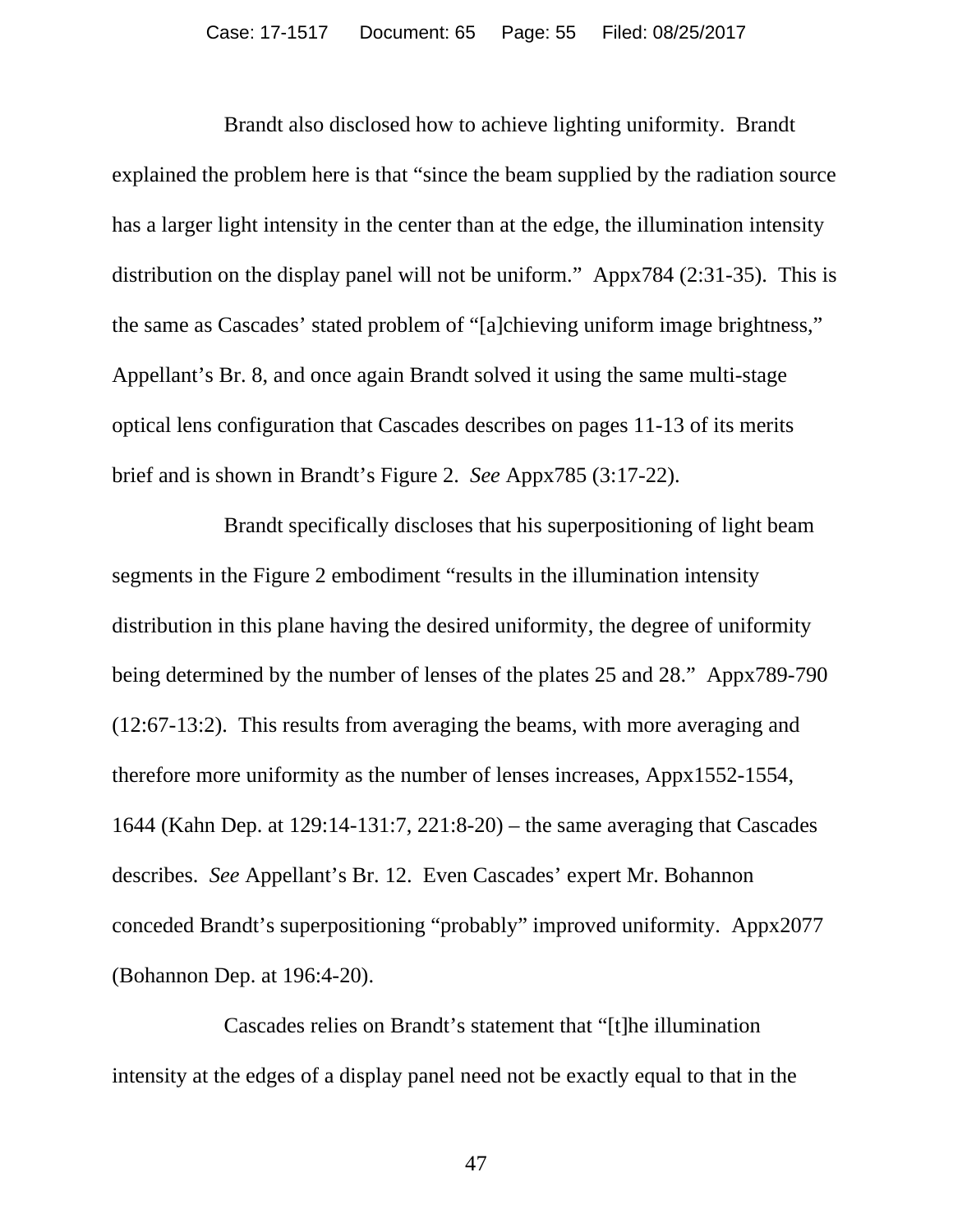center of the panel"; that such exactly equal uniformity "would look unnatural, notably when displaying video images"; and "[i]t is then preferable that the illumination intensity slightly decreases from the center towards the edges." Appx786 (5:18-25). But this is not a teaching away from uniformity; rather, it is a teaching not to overdo uniformity, *see* Appx1561-1562 (Kahn Dep. at 138:19- 139:4), to be read in context with Brandt's teachings discussed above that uniformity is desirable and how to achieve it. "The degree of teaching away" is a factual question: it "depends on the particular facts." *Gold Std. Instrs., LLC v. US Endodontics, LLC*, No, 2016-2597, slip op. at 4, 2017 WL 3530361 at \*2 (Fed. Cir. Aug. 17, 2017) (nonprecedential) (citing *In re Gurley*, 27 F.3d 551, 553 (Fed. Cir. 1994)). Substantial evidence supports the Board's rejection of Cascades' teaching away argument here. *See* Appx21.

# **III. The Board's Determination That Claims 48 And 69 Are Unpatentable Is Correct And Supported By Substantial Evidence**

# **A. The Board Correctly Construed "Fresnel Polarizer" Not To Require An "Optical Coating Layer"**

As the Board recognized, "a claim term is presumed to carry its ordinary and customary meaning." Appx7 (citing *CCS Fitness, Inc. v. Brunswick Corp.*, 288 F.3d 1359, 1366 (Fed. Cir. 2002)). The Board adopted Epson's proposed ordinary-meaning construction of "Fresnel polarizer" as "a polarizer constructed with stepped, sawtooth-like elements so as to have the optical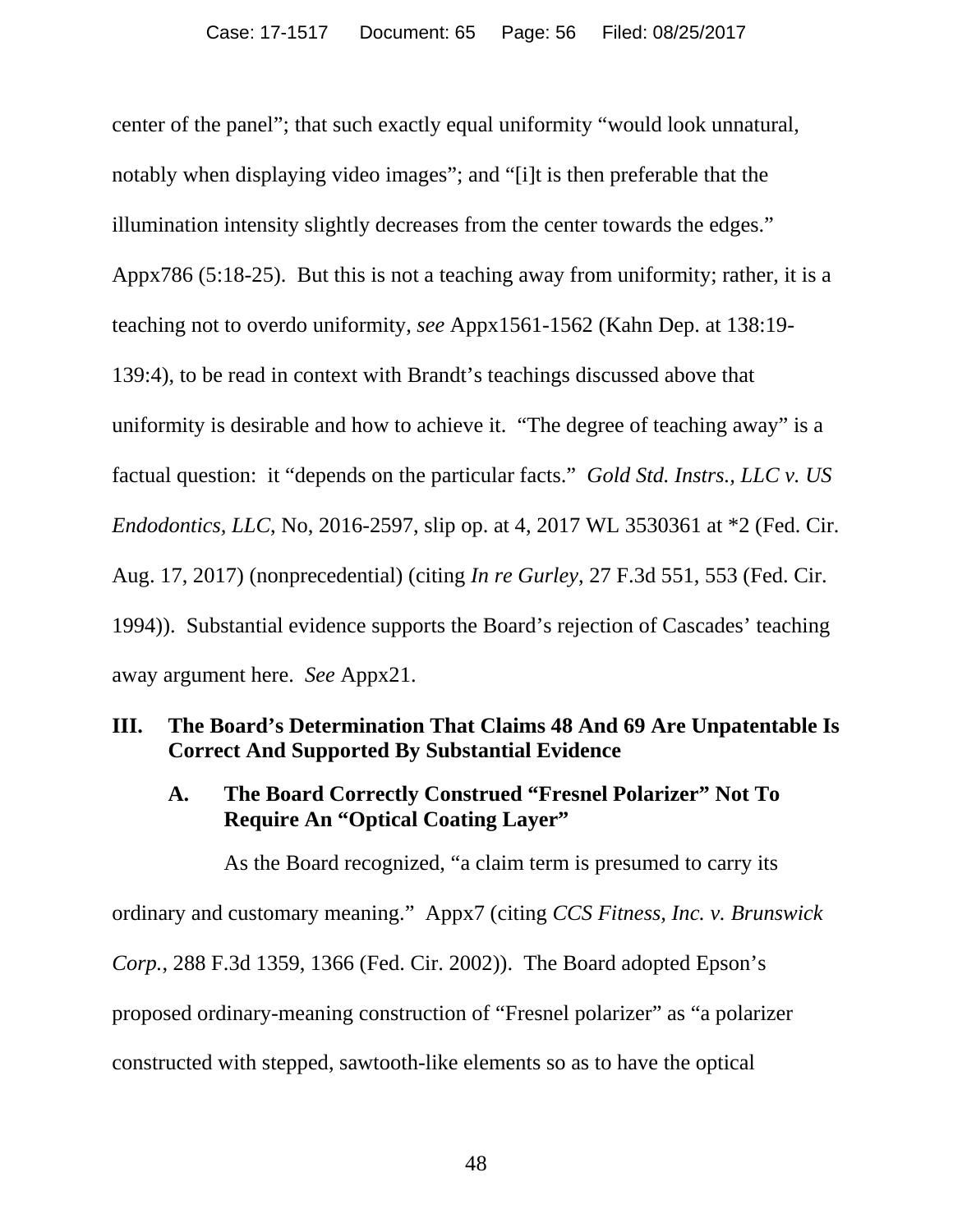properties of a much thicker polarizer." Appx13-16. Cascades agrees with this wording but seeks to add a further requirement of "an optical coating layer where two sawtooth-like elements touch" based on purported usage of "Fresnel polarizer" in the '347 specification. The Board correctly recognized, however, that the specification does not provide the clear definition that would be requisite to narrow its ordinary meaning. Appx15.

"Fresnel" and "polarizer" are commonly-used terms with wellunderstood ordinary meanings in the art. Appx990 (¶ 46). "Fresnel" is commonly used to describe thinned-down optical elements with a sawtooth-like construction allowing them to have the optical properties of much thicker elements. *Id.*; *see*  Appx931 (dictionary definition of Fresnel lens as a "thin lens constructed with stepped setbacks so as to have the optical properties of a much thicker lens"). The '347 Patent uses "Fresnel" in this way to refer to a thinned-down optical element that can be used to "save space, weight and cost." Appx205 (38:20-21) (Fresnel prism); *see also* Appx215 (58:46-48) (Fresnel mirror). "Polarizer" refers to a common optical instrument, Appx990 (¶ 46), and also has an ordinary meaning of, in Mr. Bohannon's words, "something that separates S and P [polarization components], creates linearly or circularly polarized light," Appx2149 (Bohannon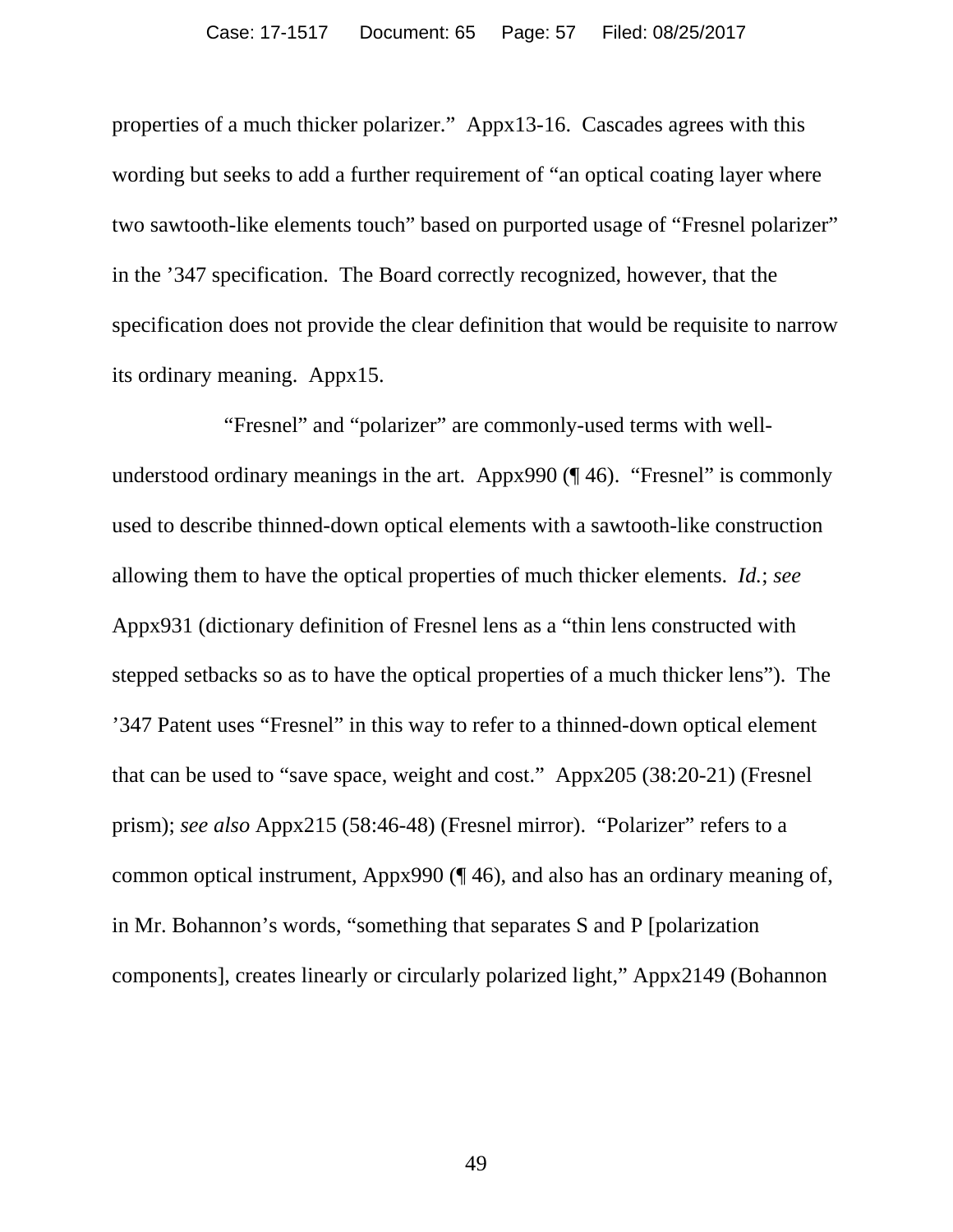Dep. at 268:9-25).<sup>12</sup> Indeed, the ordinary meaning of "polarizer" is so wellestablished that the Board and Cascades agreed with Epson's proposal to use the word "polarizer" verbatim in the construction instead of construing it further.

Cascades asserts that "Fresnel polarizer" is a "coined term," with a different meaning from how one of ordinary skill would understand the terms "Fresnel" and "polarizer" in that it purportedly requires an "optical coating layer." But the inventor did not act as his own lexicographer to define "Fresnel polarizer." Cascades quotes a passage beginning with the phrase "[a]pplicant has devised a 'Fresnel MacNeille prism'" but this passage is not a definition and, significantly, does not use the term "Fresnel polarizer." Appellant's Br. 36 (quoting Appx208 (44:2-8)). The specification also lacks the consistent usage that would accompany a clear definition of "Fresnel polarizer" different from its plain and ordinary meaning. First, Cascades uses a paraphrase in square brackets to assert that the embodiment described at Appx208, column 44, lines 9-12 "states, 'FIG. 78 depicts [a Fresnel polarizer].'" Appellant's Br. 37. What the cited passage actually says is that "FIG. 78 depicts this device." Appx208 (44:1-9). "This device" refers back to the "Fresnel MacNeille prism" described in the preceding paragraph at column 44,

<sup>&</sup>lt;sup>12</sup> The record in the Sony IPR contains further evidence demonstrating that both "Fresnel" and "polarizer" are familiar terms with established meanings in the art. *See* Appx52-53.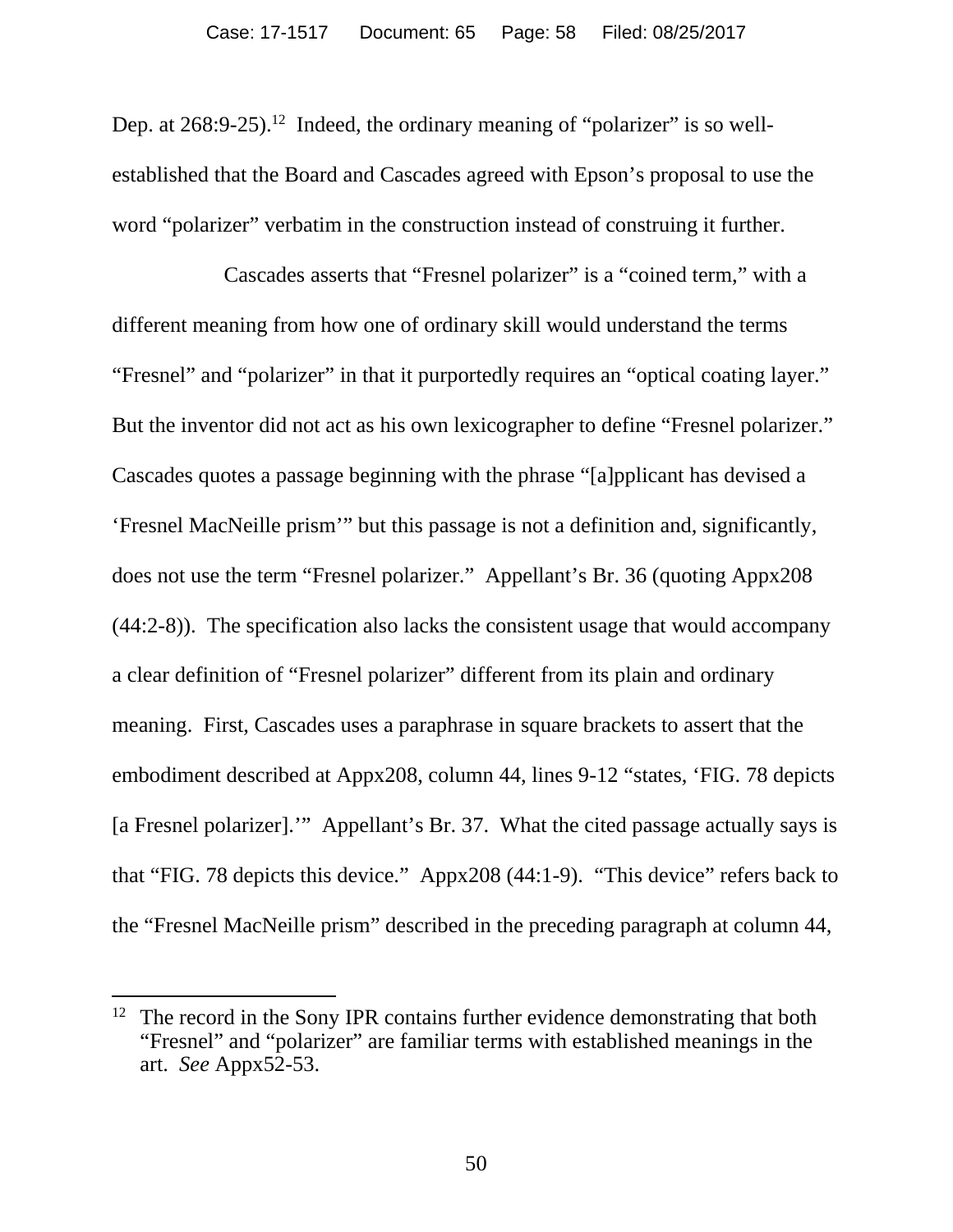line 3 and to the label "Fresnel MacNeille polarizer" provided for Figure 78 in the "Brief Description of the Drawings" at Appx191, column 10, lines 9-10 – not "Fresnel polarizer." Second, Cascades asserts that "Fresnel MacNeille prism" and "Fresnel polarizer" are synonymous, Appellant's Br. 36, but Cascades' single cited passage refers to "MacNeille or Fresnel polarizer" and does not refer to "Fresnel MacNeille prisms" at all. *See* Appx209 (46:21-23). At most this might suggest that "MacNeille polarizers" and "Fresnel polarizers" are synonymous, but elsewhere the specification explains that "MacNeille polarizers" are different from "Fresnel MacNeille prisms," Appx208 (44:2-3, 9, 25-28), which Cascades now asserts are synonymous with "Fresnel polarizers." This linguistic tangle is far from a clear definition that requires deviation from the ordinary meaning of "Fresnel" and "polarizer."

Moreover, the caselaw regarding "coined terms" does not and cannot change the fundamental requirement that the claims be construed as they would be understood by a person of ordinary skill in the art in view of the specification. *See Phillips*, 415 F.3d at 1313. "Coined" merely refers to a term "without a meaning apart from the patent," and *Phillips* applies. *MyMail, Ltd. v . America Online, Inc.*, 476 F.3d 1372, 1376 (Fed. Cir. 2007). The term "Fresnel polarizer" has an ordinary meaning in the art as the Board recognized. Appx1298. Even if Mr. Dolgoff truly were the first person ever to have used the combined term "Fresnel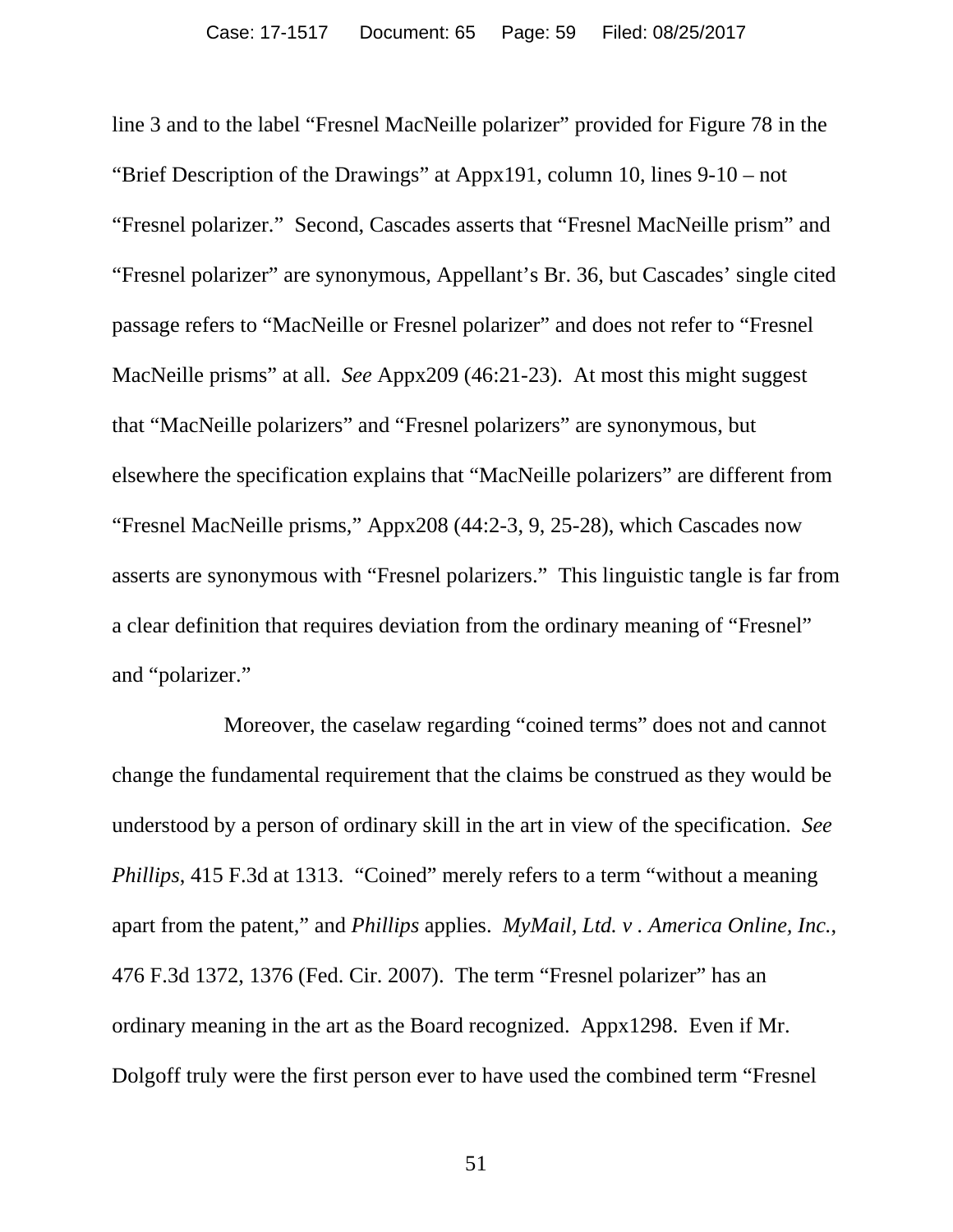polarizer," it is composed of two well understood terms and is not "without a meaning apart from the patent." *See MyMail*, 476 F.3d at 1376*.*

Cascades also invokes a series of embodiments including stepped, sawtooth-like polarizing elements that are constructed using multi-layer optical coatings and that the specification sometimes refers to as "Fresnel polarizers" or "Fresnel polarizer configurations." Appellant's Br. 37-38. But none of these embodiments state or suggest that the disclosed polarizers would not be "Fresnel polarizers" if they did not have optical coatings; to the contrary, the specification emphasizes a different feature, the compact nature of the polarizers resulting from their sawtooth-like Fresnel structure. Appx208-209 (44:2-8, 27-30, 31-33, 45:5-8). In contrast, the specification downplays the coatings as already "known in the art." Appx209 (45:20-24). Thus, the specification does not, as Cascades attempts to suggest, provide example after example that must be interpreted as narrowing the ordinary meaning of "Fresnel" and "polarizer."

Faced with this intrinsic record, the Board was correct to cite this Court's decision in *Thorner v. Sony Comput. Entm't Am. LLC*, 669 F.3d 1362, 1365 (Fed. Cir. 2012), which requires a patentee acting as its own lexicographer to "'clearly set forth a definition of the disputed claim term' other than its plain and ordinary meaning," and observes that it is insufficient to "use a word in the same manner in all embodiments" without "'clearly express[ing] an intent' to redefine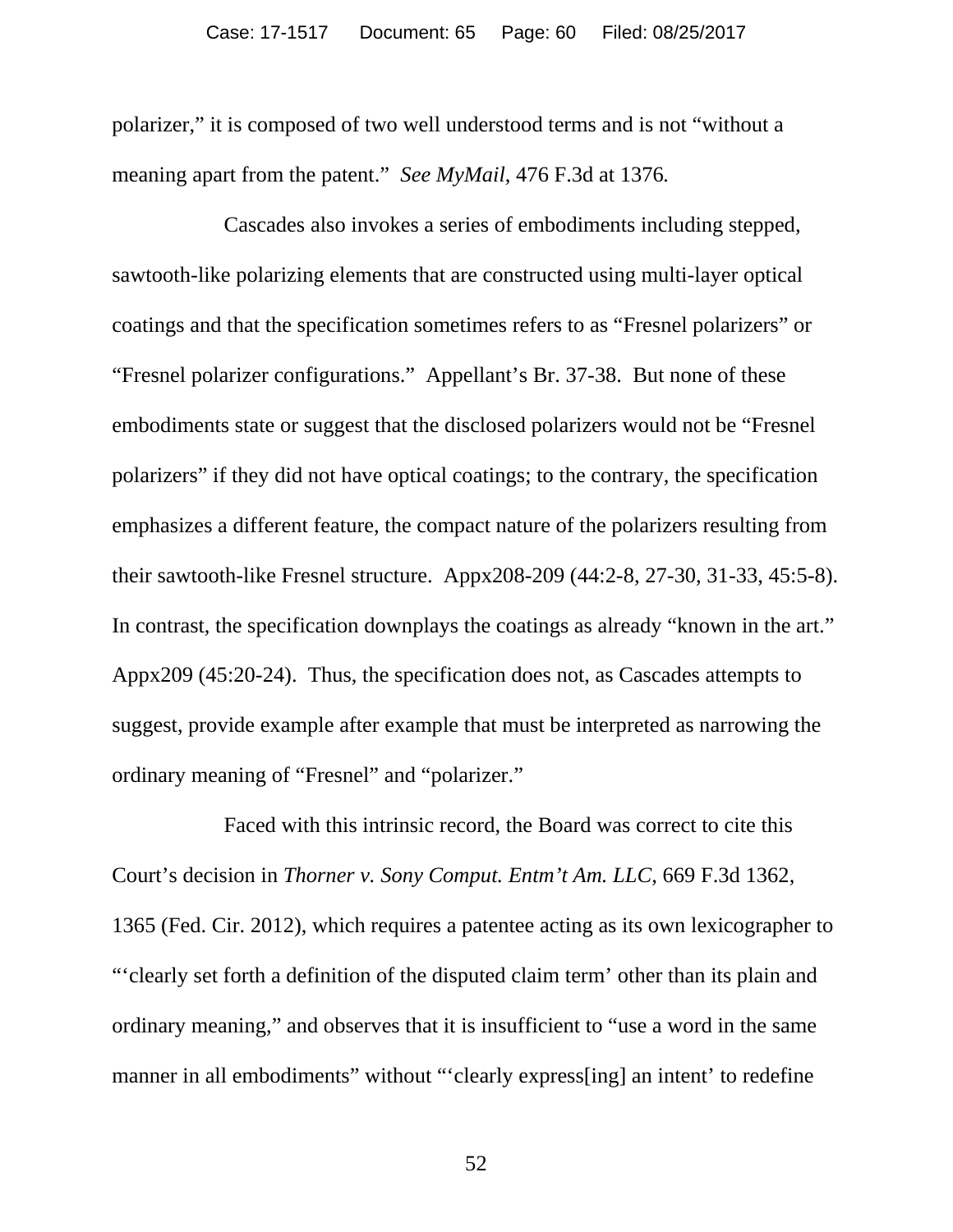the term." *Id.* (citations omitted); *see* Appx15. "[E]ven if 'all of the embodiments discussed in the patent' included a specific limitation, it would not be 'proper to import from the patent's written description limitations that are not found in the claims themselves.'" *Cadence Pharm. Inc. v. Exela PharmSci Inc.*, 780 F.3d 1364, 1369 (Fed. Cir. 2015) (citation omitted). "A construing court's reliance on the specification must not go so far as to 'import limitations into the claims from examples or embodiments appearing only in a patent's written description . . . unless the specification makes clear that "the patentee intends for the claims and the embodiments in the specification to be strictly coextensive."'" *Silicon Graphics, Inc. v. ATI Techs., Inc.*, 607 F.3d 784, 792 (Fed. Cir. 2010) (citations omitted). The passages Cascades cites would not mandate its proposed narrowing construction even if the specification did not contain any contrary evidence.

The specification does contain contrary evidence, however. The Board cited as evidence from the specification that "a less expensive hologram may serve as an alternative to a multi-layer coating." Appx15:

> All previously described MacNeille polarizers and Fresnel polarizers have utilized multi-layer dielectric coatings which must be applied with vacuum deposition. This is somewhat expensive and time consuming. A hologram, which can be recorded with a single exposure, provides an alternative to such a multi-layer coating at a lower cost in much less time. This can be accomplished by making a volume hologram in which the angle between the interfering beams is greater than 90 degrees. The standing-wave pattern set-up within the emulsion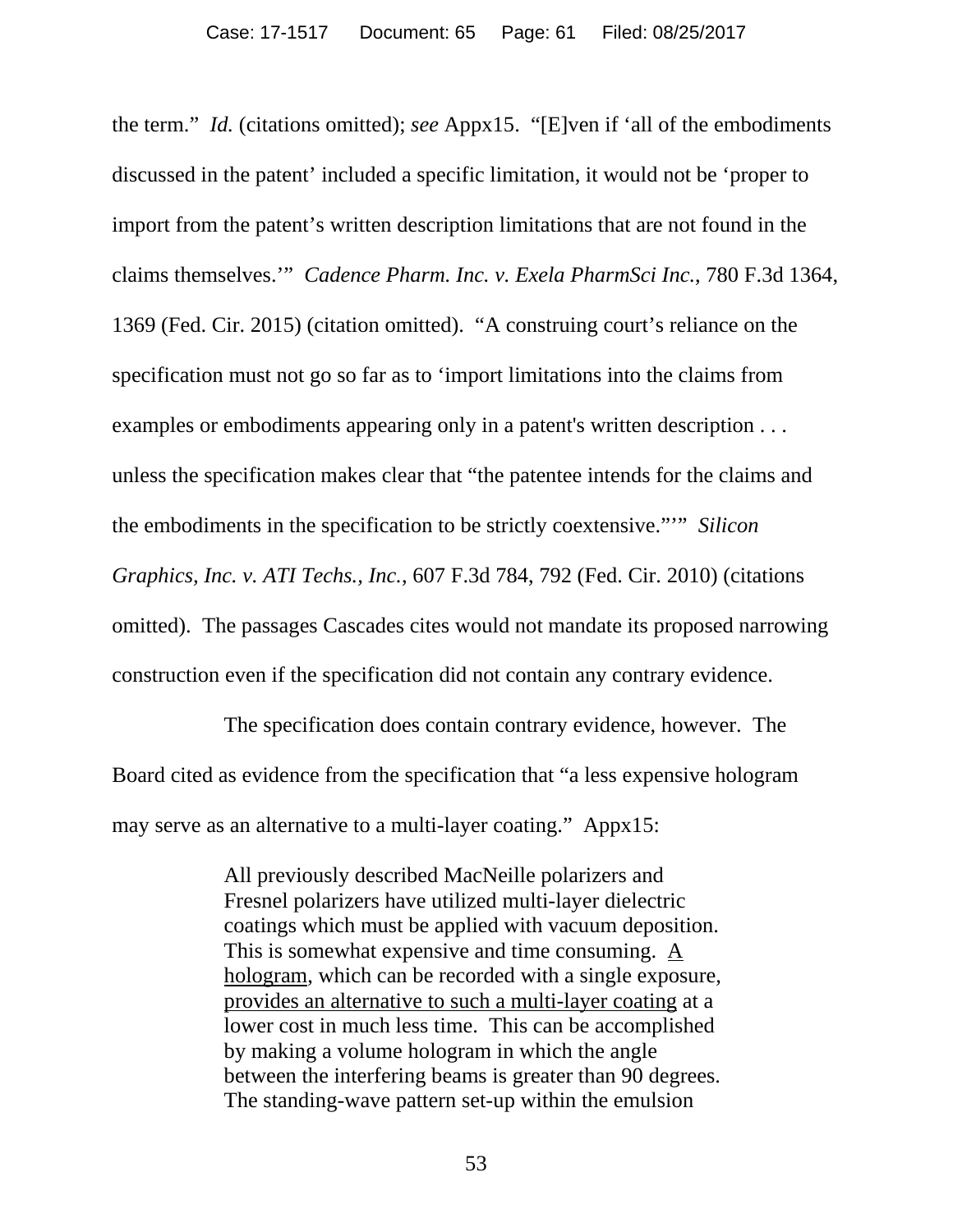provides alternating layers of high and low indices with a single quick exposure. This "stack" is similar in form and function to the multi-layer stack conventionally created by vacuum deposition.

Appx209 (46:34-46) (emphasis added). The underlined portion unambiguously states that a hologram "provides an alternative" to previously-described multi-layer coatings and thus supports the Board's determination to that effect. Appx15. Cascades responds that a hologram "is simply a more easily and economically implemented form of optical coating," Appellant's Br. 42, but this is unsupported attorney argument. The specification does not state, for example, that the hologram "emulsion" or "stack" referenced in this passage is an "optical coating layer," and Cascades offers no evidence that a person of ordinary skill would have understood that a hologram can only be constructed using an "optical coating layer." Once again, the specification does not contain the clear and unmistakable description that would be required to redefine "Fresnel polarizer," and the Board was correct to determine "that the patent does not teach that every Fresnel polarizer must have an optical coating layer." Appx15.13

<sup>&</sup>lt;sup>13</sup> Cascades also ignores Sony's explanation below that "the '347 patent teaches multiple ways of polarizing light, such as dielectric coatings, holograms, liquid crystal layers, and gratings, and does not exclude any ways of doing so. ([Appx209] at 46:19-67.)" Appx4224. Sony's citation included not only the hologram embodiment discussed above but also a liquid crystal embodiment that does not include coatings: the use of "a cholesteric-nematic liquid crystal instead of a multi-layer dielectric coating." Appx209 (46:55-58).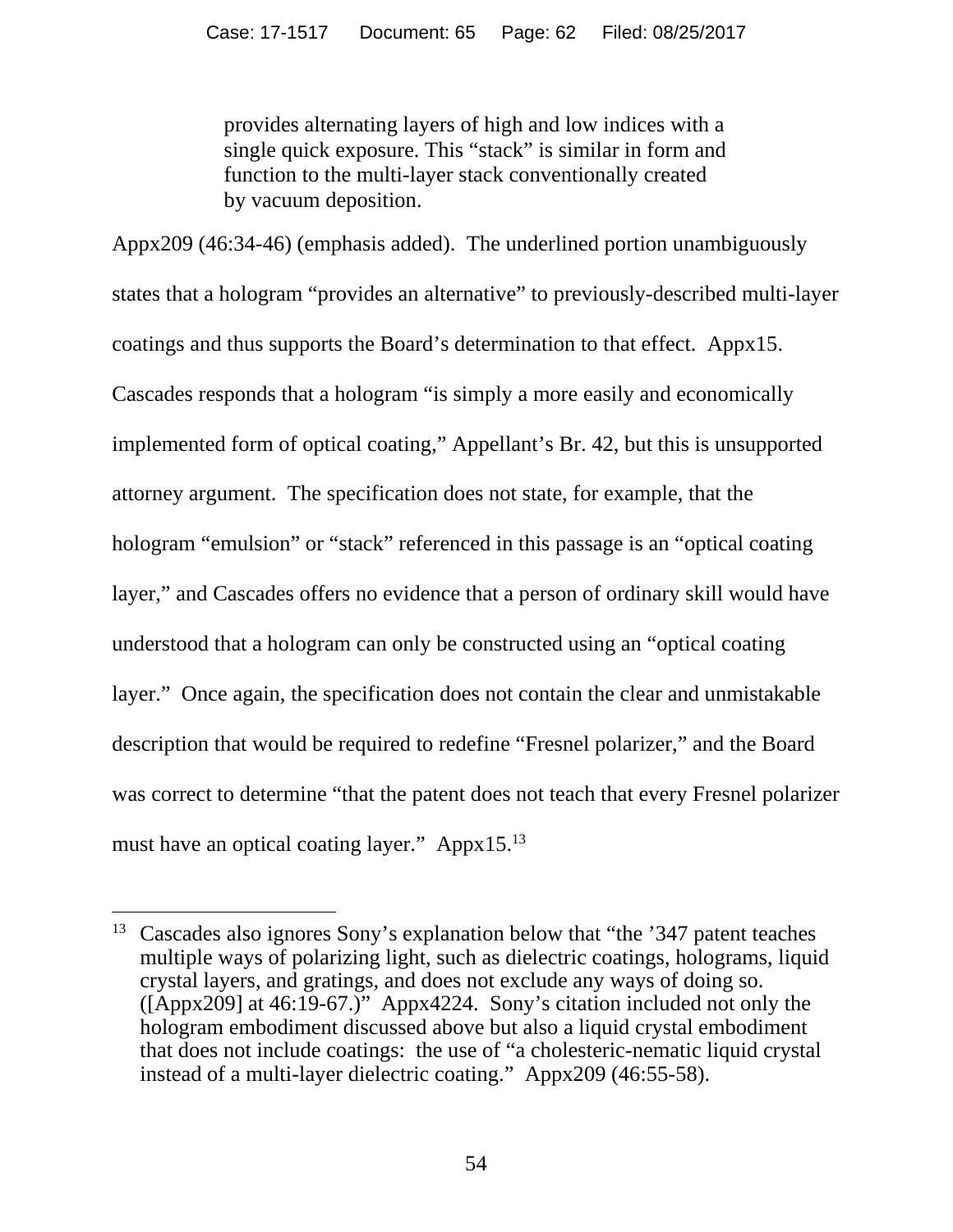Cascades invokes expert testimony from both sides but none of the testimony supports a narrowing construction. Cascades' expert Mr. Bohannon did not discuss the hologram embodiment. *See* Appx1722 (¶ 46). Cascades also attempts to rely on Dr. Kahn's cross-examination testimony that a person of ordinary skill would perceive that "Fresnel polarizer" implies coatings, but the Board properly discredited Cascades' characterization of that testimony. That testimony came after Cascades walked Dr. Kahn through the specification passages describing configurations with coatings and not the hologram embodiment. *See* Appx1491-1497 (Kahn Dep. at 68:5-74:10). The Board concluded that "the alleged admission related to disclosures in the '347 patent concerning optical coating embodiments, without addressing or questioning the witness about the above-noted disclosure concerning the alternative hologram embodiment." Appx15.<sup>14</sup> Moreover, when Cascades asked Dr. Kahn about whether coatings are necessary for a Fresnel polarizer, he testified that he could "envision structures which would not have dielectric coatings. You could do a similar thing, albeit more expensively, with single crystals." Appx1679 (Kahn Dep. at 256:14-19).

<sup>&</sup>lt;sup>14</sup> This is one of several examples where the Board credited the testimony of Epson's and Sony's experts and did not credit the testimony of Cascades' expert Mr. Bohannon. *See* Appx23; Appx45-46.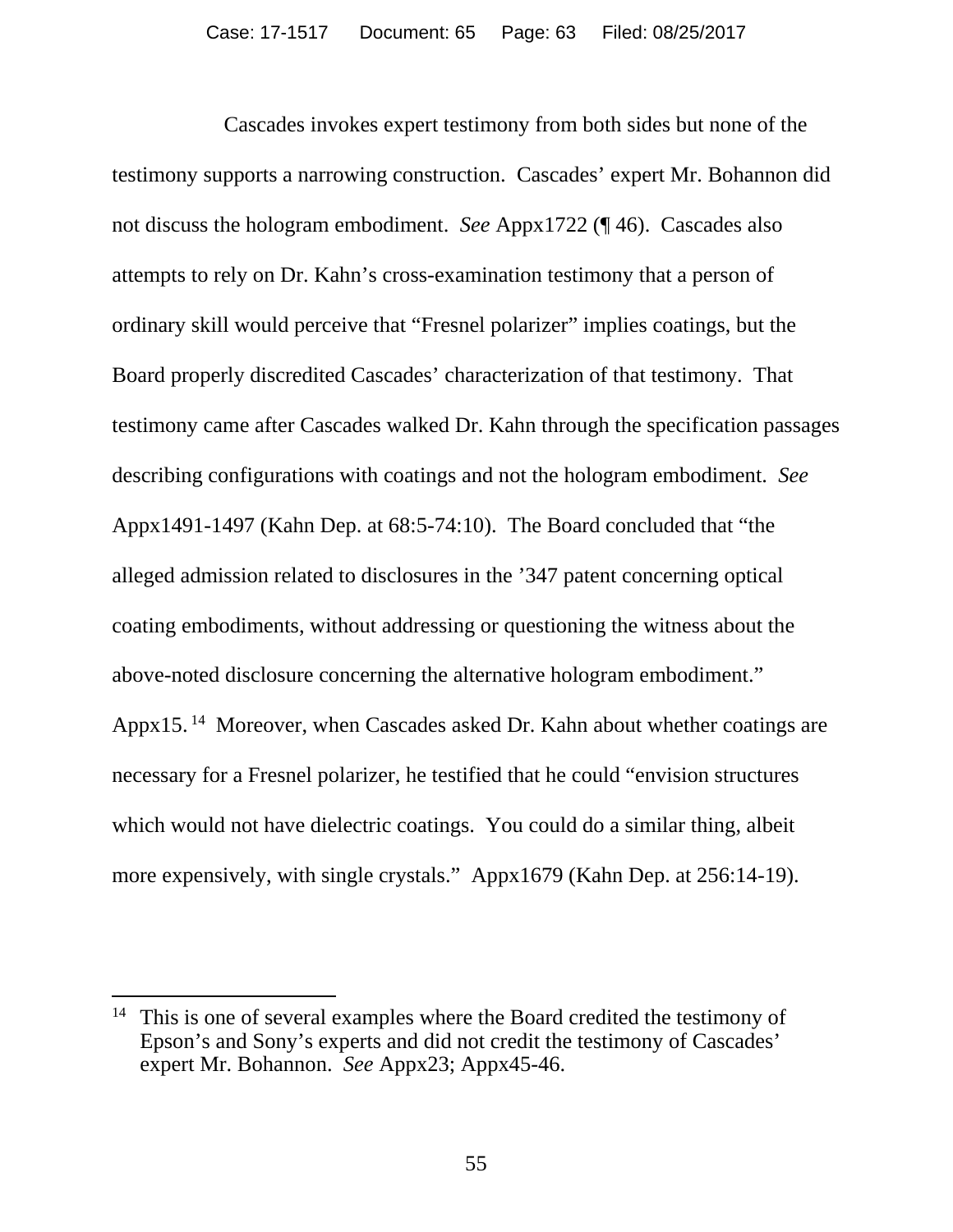## **B. Cascades' Obviousness Arguments Regarding The "Fresnel Polarizer" Rely On Unclaimed Features And Should Be Rejected**

The Board determined that Epson had demonstrated claims 48 and 69 are unpatentable for obviousness over the combination of Brandt and Sato, citing Epson's submission that Figure 7 of Sato discloses a Fresnel polarizer (as construed by Epson and the Board) and rejecting each of the arguments that Cascades made below. Appx26-29. The Fresnel polarizer in Sato Figure 7 is element 108, containing prism pairs 108d and 108e which form a polarizing element 108 with a stepped sawtooth-like configuration. Appx842 (6:63-68); *see*  Appx1074-1075 (¶¶ 173-175).



On appeal, Cascades does not contest that Sato discloses a Fresnel polarizer under the Board's construction. Instead, Cascades repeats its argument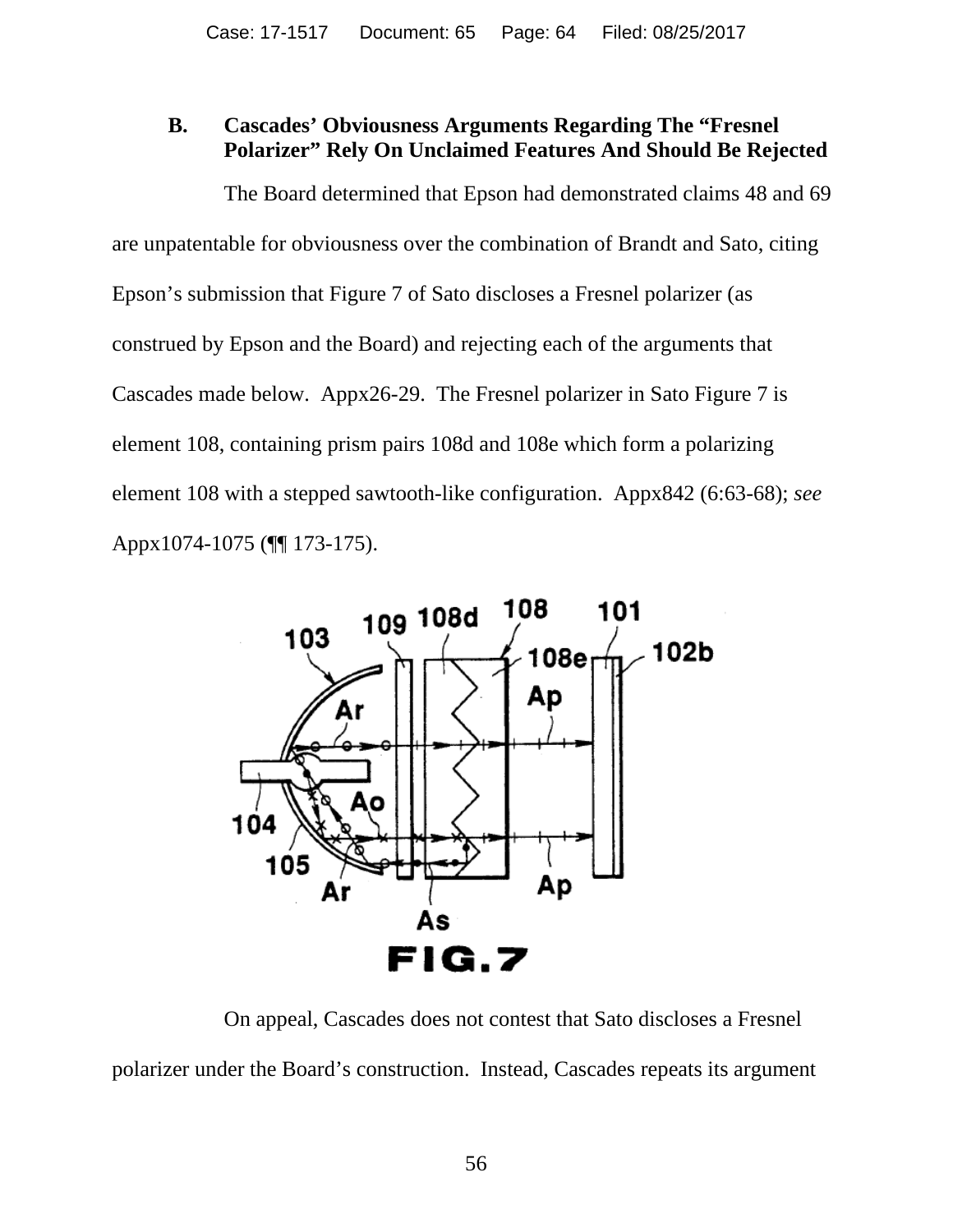that a Fresnel polarizer must have an "optical coating layer" and Sato does not describe the use of such coatings to construct a polarizer. Appellant's Br. 57. If the Board's construction is correct, then Cascades' argument is irrelevant.15

Cascades also repeats its expert Mr. Bohannon's assertion, discussing the entire apparatus shown in Sato's Figure 7 and not just the polarizer 108, that "Sato relies on passing the available light several times through the optical elements of his system, which results in the eventual loss of more than 50% of the available light" and thus allegedly "wasting 50% of the light that reaches his device." Appellant's Br. 24. Cascades' argument, once again, concerns an unclaimed feature. The operation being performed by the apparatus of Sato's Figure 7 as a whole is polarization conversion to more effectively use light in an LCD system. Appx842-843 (6:23-52, 7:10-23); Appx1079 (¶ 182). But the Board correctly determined that claims 48 and 69 do not require polarization conversion,

<sup>&</sup>lt;sup>15</sup> Cascades also ignores the testimony of its expert Mr. Bohannon that persons of ordinary skill in 1994 knew how to use optical coatings to polarize light. Appx2052, Appx2151, Appx2156 (Bohannon Dep. at 171:9-17, 270:5-14, 275:4-9). Moreover, as Epson explained below, Appx1788-1789, U.S. Patent No. 2,403,731 to S.M. MacNeille, issued on July 9, 1946, discloses multi-layer optical coatings and provides detailed formulas that can be used to design the layers. Appx963-966 (1:25-30, 3:1-8:75); Appx992 (¶ 49). The '347 Patent itself describes the use of multi-layer optical coatings as "known in the art." Appx209 (45:22-23). The Final Written Decision did not address this uncontroverted evidence because the Board correctly determined that optical coatings are not a requirement, but Epson plans to rely on this evidence again on remand if the Court determines to adopt Cascades' proposed construction.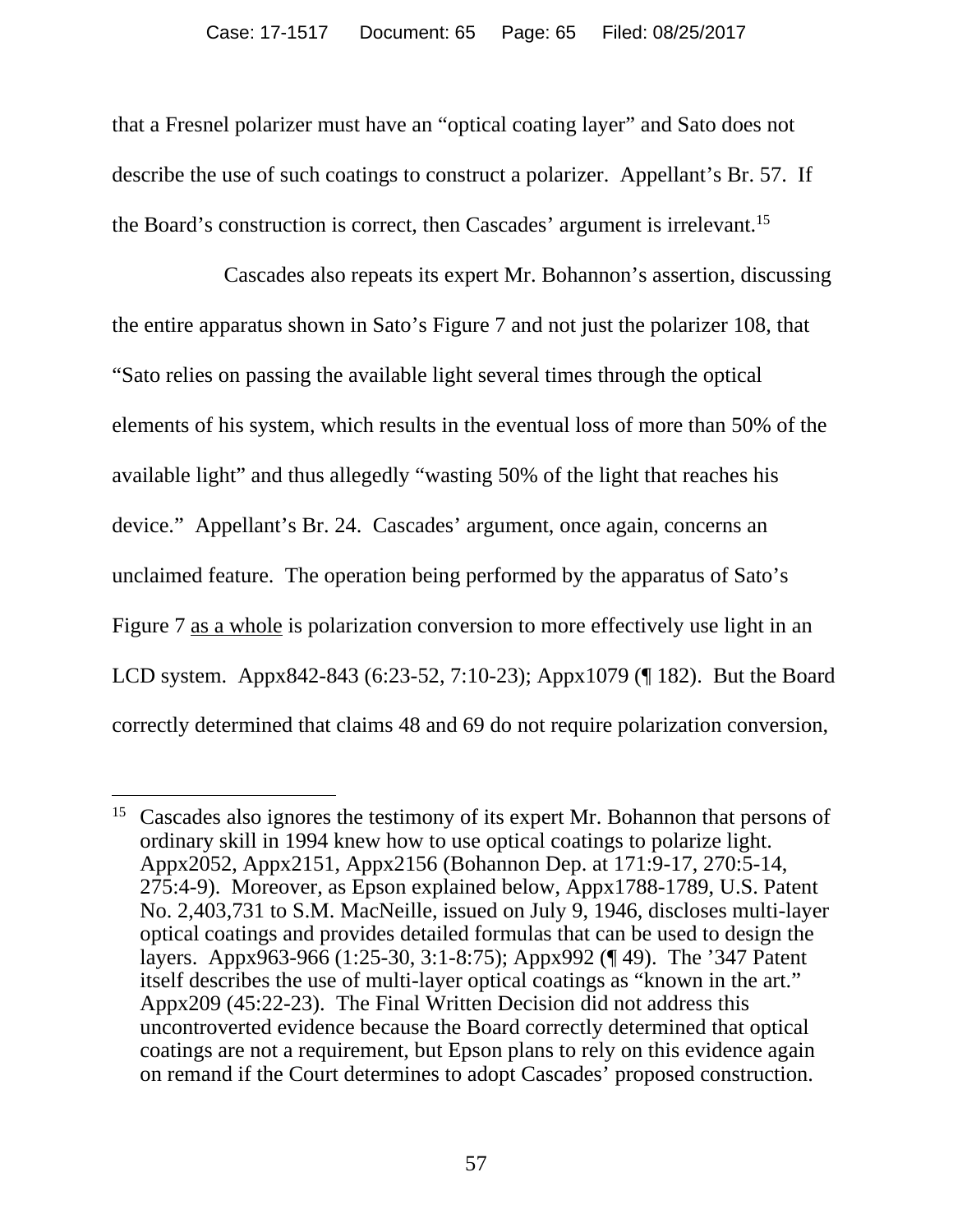Appx16, and Cascades does not challenge this on appeal.<sup>16</sup>

#### **C. Cascades' Arguments Regarding The "Means For Enhancing Brightness" Also Rely On Unclaimed Features And Should Be Rejected**

As Cascades observes, the structure corresponding to the "means for enhancing brightness" in the Figure 65 embodiment is undisputed. Appellant's Br. 43; *see* Appx12; Appx90-92; Appx1018-1019 (¶¶ 93-94). Cascades asserts that "the Board rejected Cascades' argument that the *way* in which brightness enhancement is achieved includes the use of prisms," Appellant's Br. 19 (emphasis in original), 43, but this is incorrect. The Board, like Cascades, agreed with Epson's identification of the structures in Figure 65 corresponding to the "means for enhancing brightness" and those structures included prisms. *See* Appx116.

Cascades also asserts that "'[t]he "way" that brightness is enhanced is to capture essentially all of the light at the first lens array,' and that, 'the "result" of the Figure 65 structures is to be able to use all of the source light while still achieving uniformity by lighting corners and edges.'" Appellant's Br. 43. This reprises Cascades' argument that the function of the "means for focusing" in claim 29 is to eliminate light waste and achieve uniformity, and should be rejected for the same reasons. The Board correctly determined that "the challenged claims,"

<sup>&</sup>lt;sup>16</sup> Cascades' argument that Sato does a poor job of polarization conversion is also unsupported. *See* Appx1790.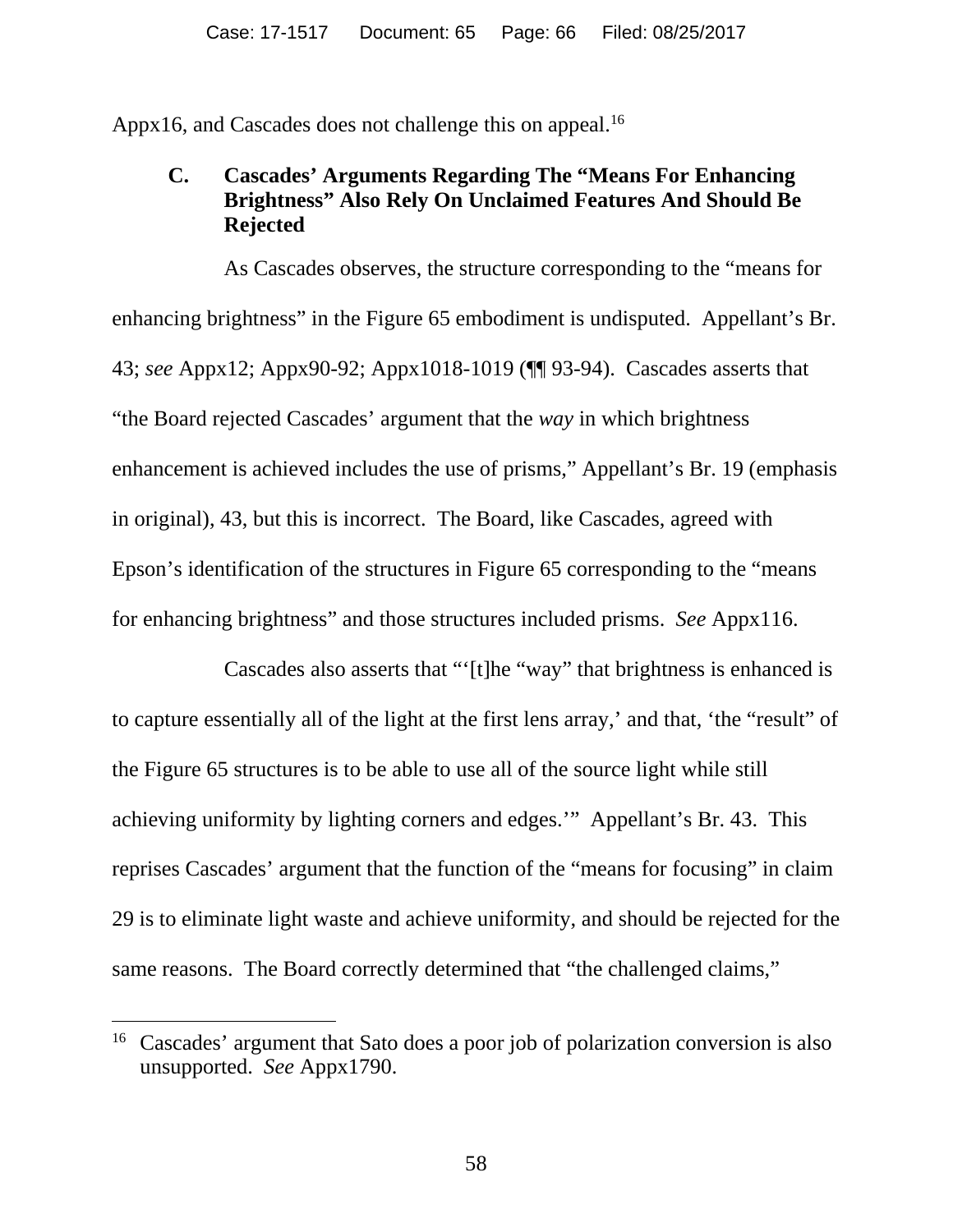including claims 48 and 69, "do not require any particular degree of uniformity or light waste." Appx21. The claimed function of the "means for enhancing brightness" is "enhancing brightness of an image by shaping a beam illuminating said electronic image-forming element such that the shape of the beam substantially matches the shape of said electronic image-forming element." The function does not include capturing all or any specified portion of the light emanating from a light source and it does not include making the beam uniform. Therefore, as a matter of law, reducing light waste and promoting uniformity cannot be considered. *See Applied Med. Res.*, 448 F.3d at 1334; *JVW Enters.*, 424 F.3d at 1331. And even were they considered, Brandt teaches them both. *See supra* at 46-47.

#### **IV. The Board's Effective Filing Date Determination Was Correct; Cascades Waived Its Challenge To That Determination; And Cascades Does Not Identify Any Way Its Challenge Would Affect The Outcome**

The sole reason the Board considered the effective filing date for the '347 Patent was to determine the expiration date and thus which claim construction standard to apply: the "broadest reasonable construction" standard it uses for unexpired patents, or the *Phillips* standard it uses for expired patents. Appx4-5. The Board determined the patent term should be measured from the 1991 filing date of the '596 Application and thus the patent had expired, and applied the *Phillips* standard. Appx4-7.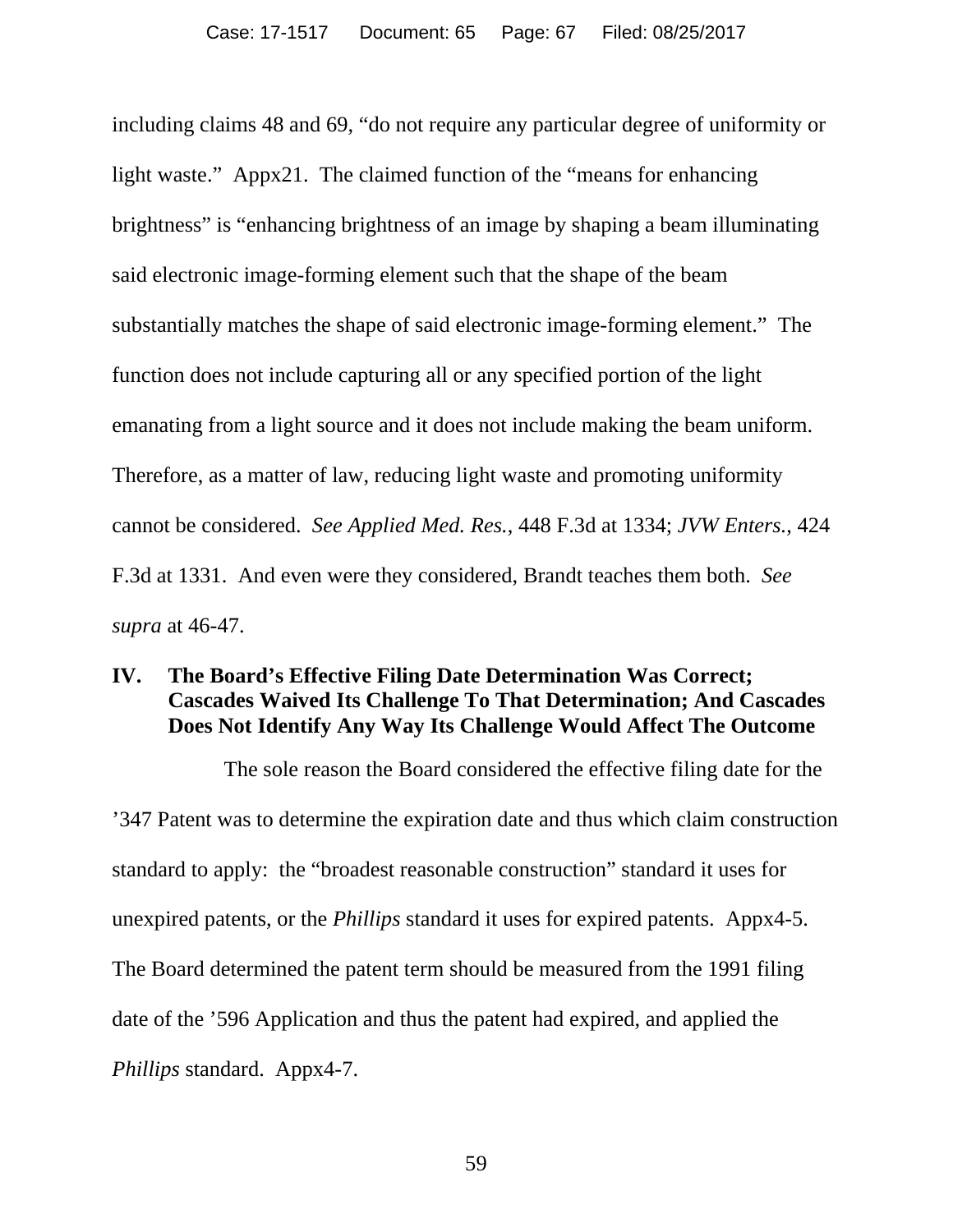*Cascades has waived its effective filing date challenge.* As the Board determined in the *Sony* IPR, Cascades failed to challenge the Board's same effective filing date determination in its Patent Owner's Response to Sony's IPR Petition and thus waived this issue. Appx39. Cascades similarly waived this issue in the *Epson* IPR because the Board made the same expiration date determination in the Institution Decision in *Epson* and Cascades did not challenge it in the Patent Owner's Response or at oral argument. *See In re Nuvasive Inc.*, 842 F.3d 1376, 1380-81 (Fed. Cir. 2016) (finding waiver where "NuVasive challenged the public accessibility of the prior art references during the preliminary proceedings of the inter partes review, . . . but failed to challenge public accessibility during the trial phase") (cited by Board at Appx39). Cascades cites a brief that it submitted at the Board's request in November 2015, Appellant's Br. 57 (citing Appx1266-1278), but that was before the Board issued its Institution Decision with its effective filing date determination in December 2015, *see* Appx1283. And while Cascades listed the pre-institution briefing on the expiration date, along with all of the other submissions below, as matters for argument at the oral hearing, Appx1822, Cascades did not argue the effective filing date or expiration date at the hearing.

#### *Even if the effective filing date challenge were preserved, it would*

*not affect the outcome of this appeal.* Cascades has not identified any way in which application of the "broadest reasonable construction" standard instead of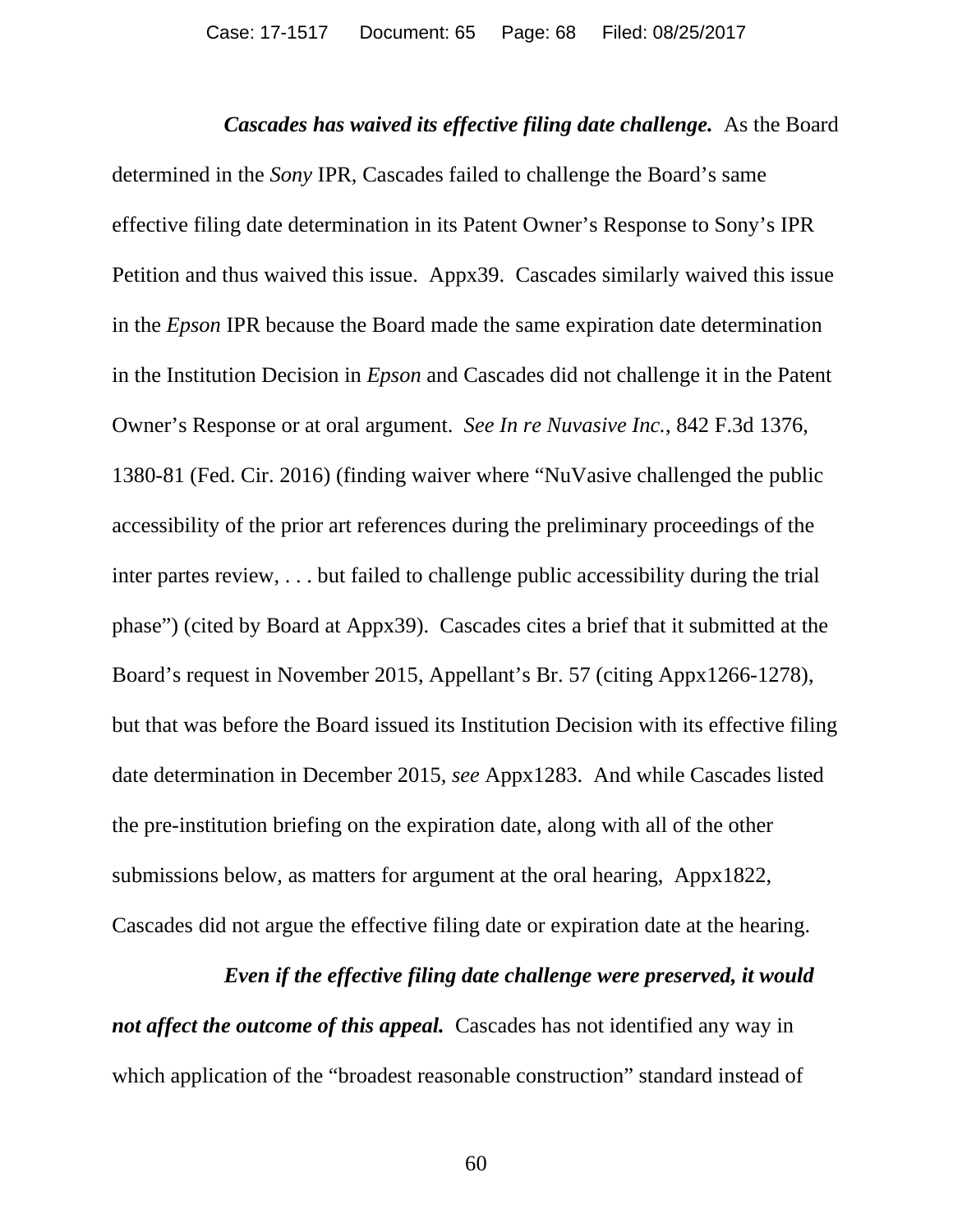*Phillips* would affect the disputed claim constructions. Moreover, the only possible effect would be to broaden the constructions, and thus make proving obviousness over the prior art easier. As a matter of logic, the broadest reasonable construction cannot be narrower than the correct *Phillips* construction. *See also Facebook, Inc. v. Pragmatus AV, LLC*, 582 F. App'x 864, 869 (Fed. Cir. 2014) (nonprecedential) ("The broadest reasonable interpretation of a claim term may be the same as or broader than the construction of a term under the *Phillips* standard. But it cannot be narrower.").

*The Board's determination was correct.* Cascades does not identify any error in the Board's application of the unambiguous statutory language to hold that the patent term is measured from the filing of the first application specifically referenced in the patent, namely the '596 Application. *See* Appx5-7. A specifically referenced earlier application "cannot be disregarded simply because [the patentee] subsequently found that the later filing date would be more advantageous. [The patentee] must accept the consequences as well as the potential benefits of the [related application] status of" later applications. *Abbot Labs. v. Novopharm Ltd.*, 104 F.3d 1305, 1308 (Fed Cir. 1997). This also serves the public notice function of patents by basing the expiration date on the face of the patent itself.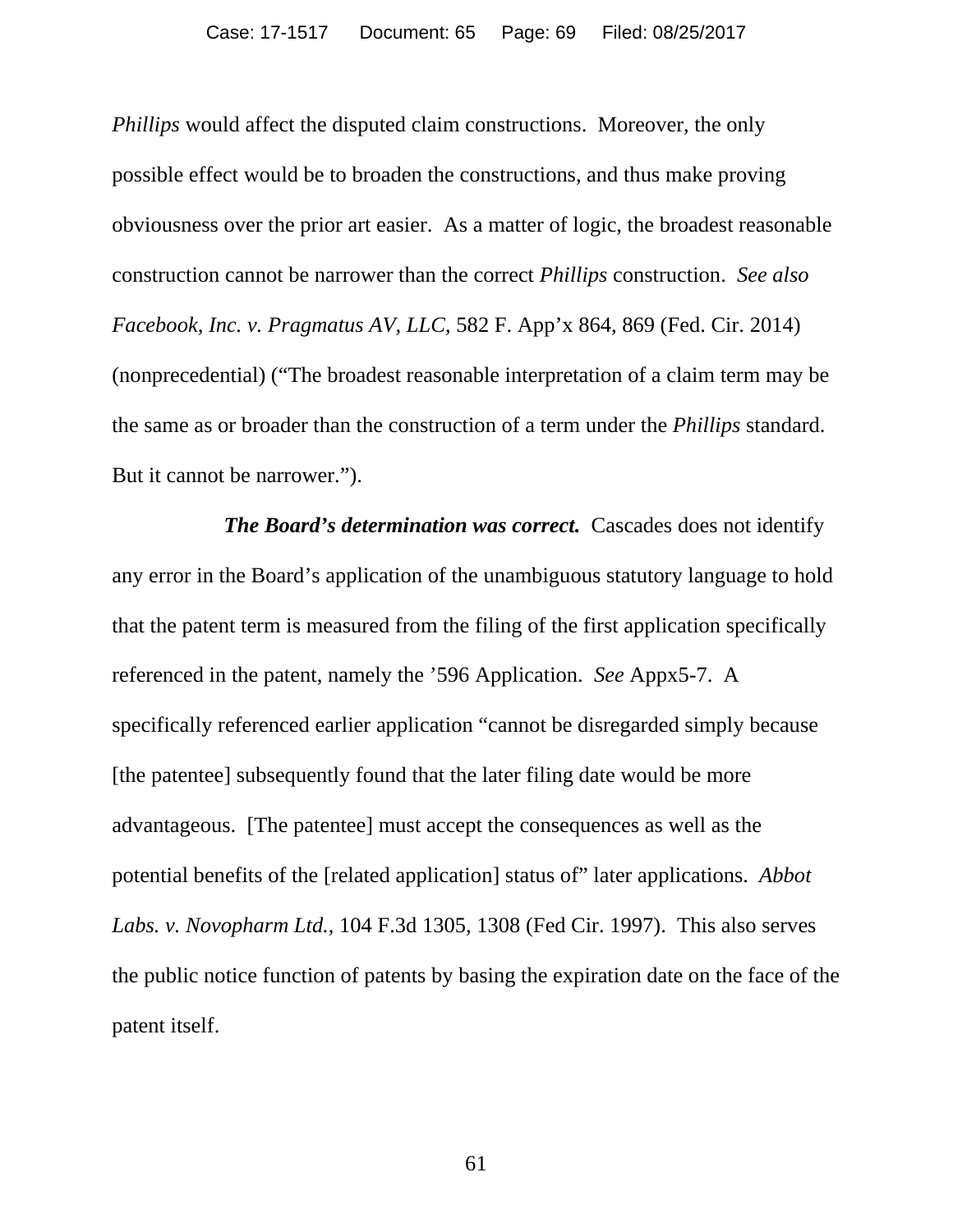#### *Cascades' attempt to obtain a Certificate of Correction should not*

*delay this appeal.* Cascades argues that determining the effective filing date is "premature" because proceedings on its attempt to obtain a Certificate of Correction to remove the reference to the '596 Application are pending. Appellant's Br. 58.<sup>17</sup> But again, Cascades is silent on how resolution of the Certificate of Correction dispute would affect the Board's invalidation of its claims. That dispute is separate from and provides no basis for delaying resolution of this appeal, and indeed Cascades has not sought and would not be entitled to a stay of this appeal pending the decision on the Certificate of Correction.

To the extent that Cascades now asserts for the first time that the separate issue of what is the '347 Patent priority date "remains unsettled," Appellant's Br. 58, that is incorrect. Cascades' prosecution disclaimer of priority to the 1991 filing date of the '596 Application was unequivocal: "The present invention was first disclosed in Applicant's U.S. patent application 08/223,479, filed April 4, 1994." Appx641; *see also* Appx760. Cascades confirmed the disclaimer in its pre-institution submission to the Board below, stating that the

<sup>&</sup>lt;sup>17</sup> Cascades notes that the USPTO denied the request for a Certificate of Correction in 2015 and denied a Petition for Review in 2016. The pending "Petition for Reconsideration and Final Agency Action" was filed on November 7, 2016. Appellant's Br. 57-58.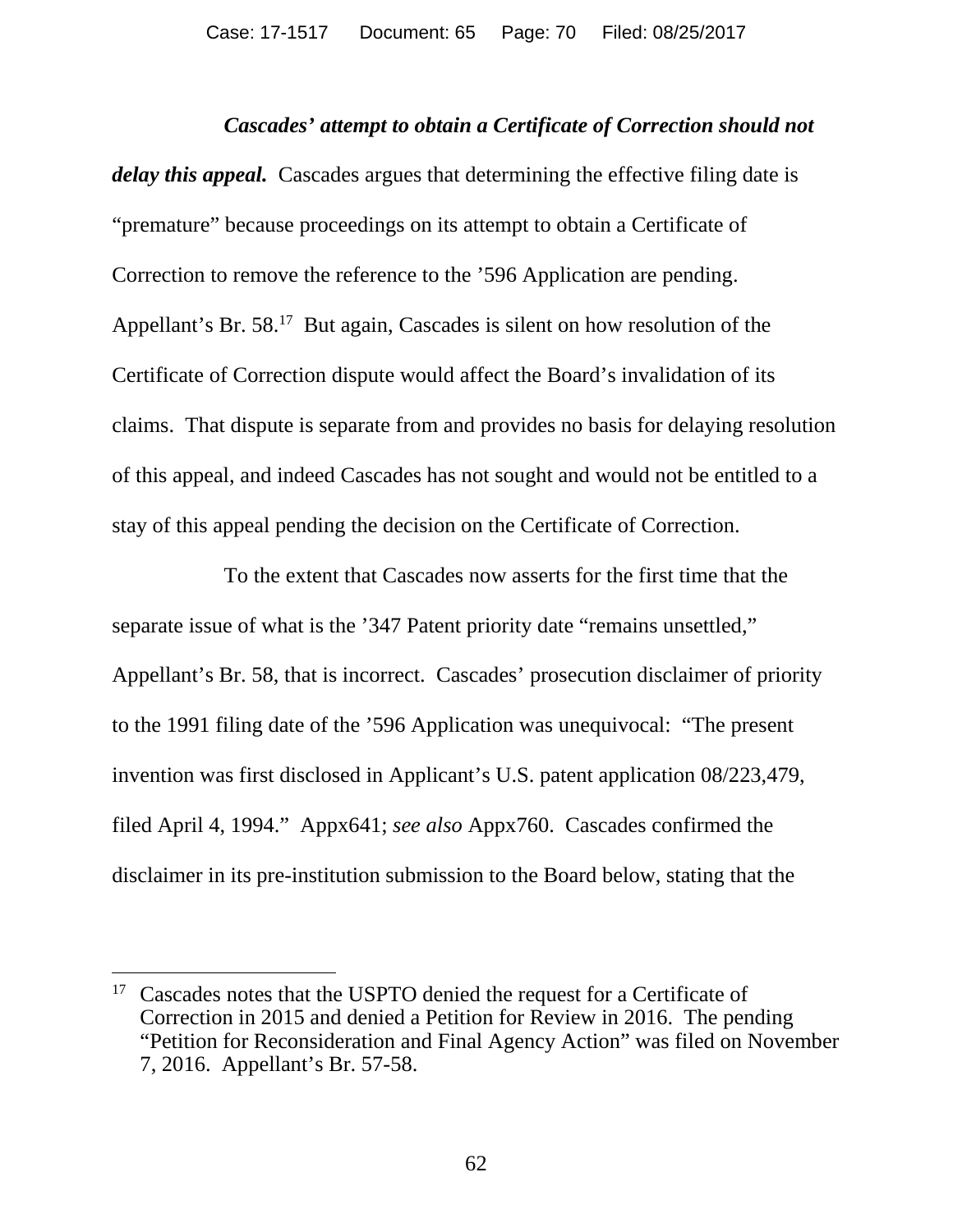applicant "expressly disclaimed any priority for the '279 Application prior to April 4, 1994 (filing date for the '479 Application)." Appx1268.

## **V. Cascades' Constitutionality Challenge Is Contrary To This Court's Precedent And Identifies No Violation Of Due Process**

*Separation Of Powers.* Cascades seeks to relitigate the Court's denial of its request for initial hearing en banc by arguing that under *Deckers Corp. v. United States*, 752 F.3d 949, 959 (Fed. Cir. 2014), the Supreme Court's grant of *certiorari* in *Oil States Energy Services v. Greene's Energy Group, LLC*, No. 16- 712 (U.S. cert. granted June 12, 2017), removes any need for this Panel to follow the Panel decision in *MCM Portfolio LLC v. Hewlett-Packard Co.*, 812 F.3d 1284 (Fed. Cir. 2015). Appellant's Br. 59. That is incorrect. *Deckers* states: "In this Circuit, a later panel is bound by the determinations of a prior panel, unless relieved of that obligation by an *en banc* order of the court or a decision of the Supreme Court." *Id.* (emphasis added). Cascades offers no authority to suggest that the mere grant of *certiorari* is such a "decision of the Supreme Court," and there is good reason for not treating a grant of *certiorari* as disturbing this Circuit's well-settled practice. A decision to grant *certiorari* is not a decision on the merits, and the Supreme Court can and does dismiss cases at any time after granting *certiorari* without reaching the merits. *See, e.g.*, *Pem Entities LLC v. Levin*, No. 16-492, 582 U.S. \_\_, 2017 WL 3429146 (U.S. Aug. 10, 2017) (dismissing writ of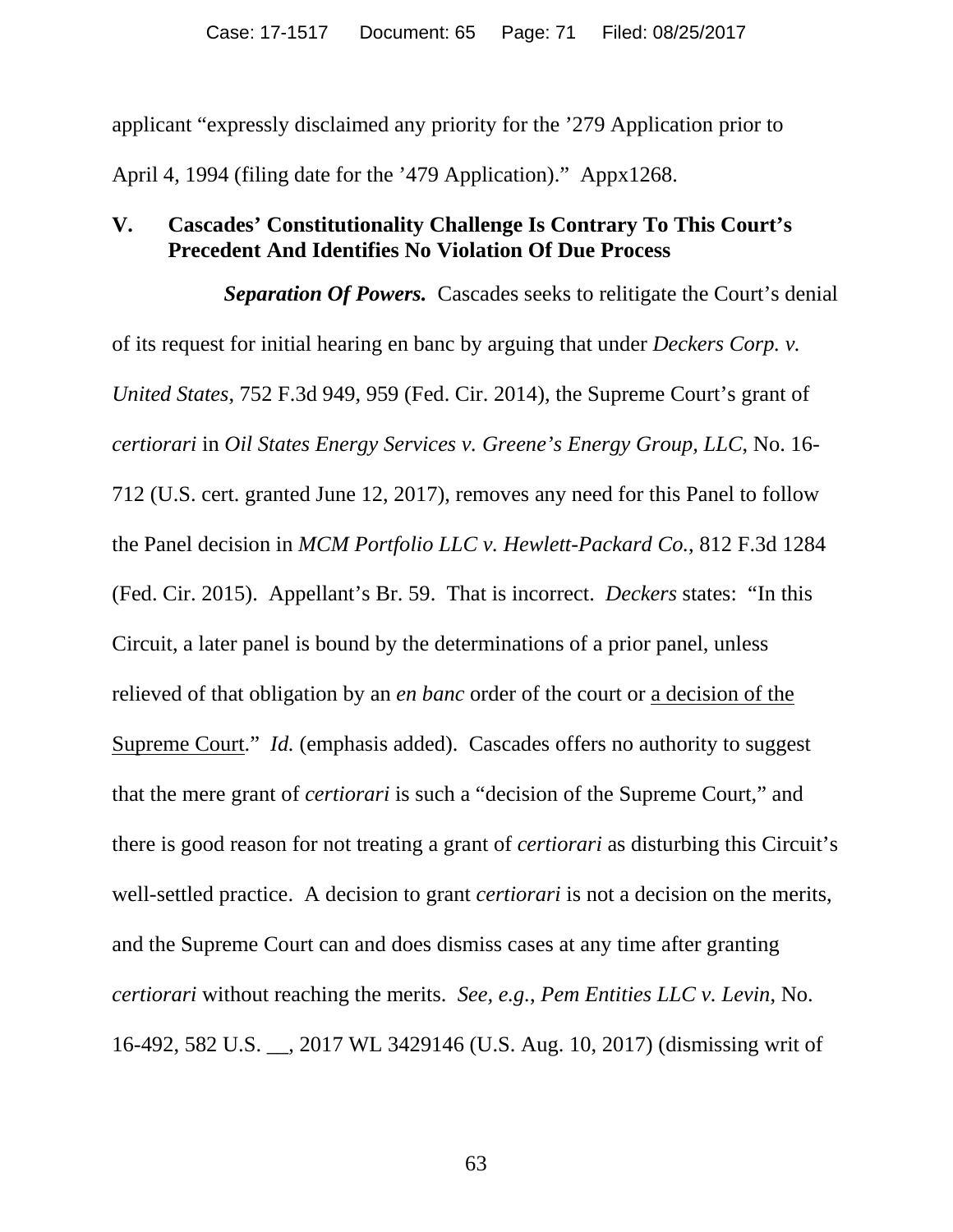*certiorari* as improvidently granted).<sup>18</sup>

*Due Process. <sup>19</sup>* Cascades' due process attack on the Board's purported bias and lack of neutrality should also be rejected. "The indispensable ingredients of due process are notice and an opportunity to be heard by a disinterested decision-maker." *Abbott Labs. v. Cordis Corp.*, 710 F.3d 1318, 1328 (Fed. Cir. 2013). The Court held that these requirements were satisfied in *inter partes* reexamination and specifically cited the observation in *Patlex Corp. v. Mossinghoff*, 771 F.2d 480, 485-86 (Fed. Cir. 1985), that *ex parte* reexaminations are conducted by "disinterested experts." *Abbott Labs. v. Cordis*, 710 F.3d at 1328 (citing *Patlex II*, 771 F.2d at 485-86). There should be no dispute that the members of the Board are disinterested.

Cascades asserts that allowing the same Board panel to decide whether to institute an IPR and then rule on the merits risks "anchoring" bias. But it is "very typical for the members of administrative agencies to receive the results of investigations, to approve the filing of charges or formal complaints instituting

<sup>&</sup>lt;sup>18</sup> Cascades is also wrong to assert that *MCM* "incorrectly distinguished" *McCormick Harvesting Machine Co. v. Aultman*, 169 U.S. 606 (1898). *See Cascades Projection LLC v. Epson Am., Inc.*, Dkt. No. 55 at 7, 864 F.3d 1309 (Fed. Cir. 2017) (Dyk, J. concurring).

<sup>&</sup>lt;sup>19</sup> Cascades' "Statement of the Issues" also refers to the Seventh Amendment, Appellant's Br. 3, but Cascades does not present any argument under the Seventh Amendment.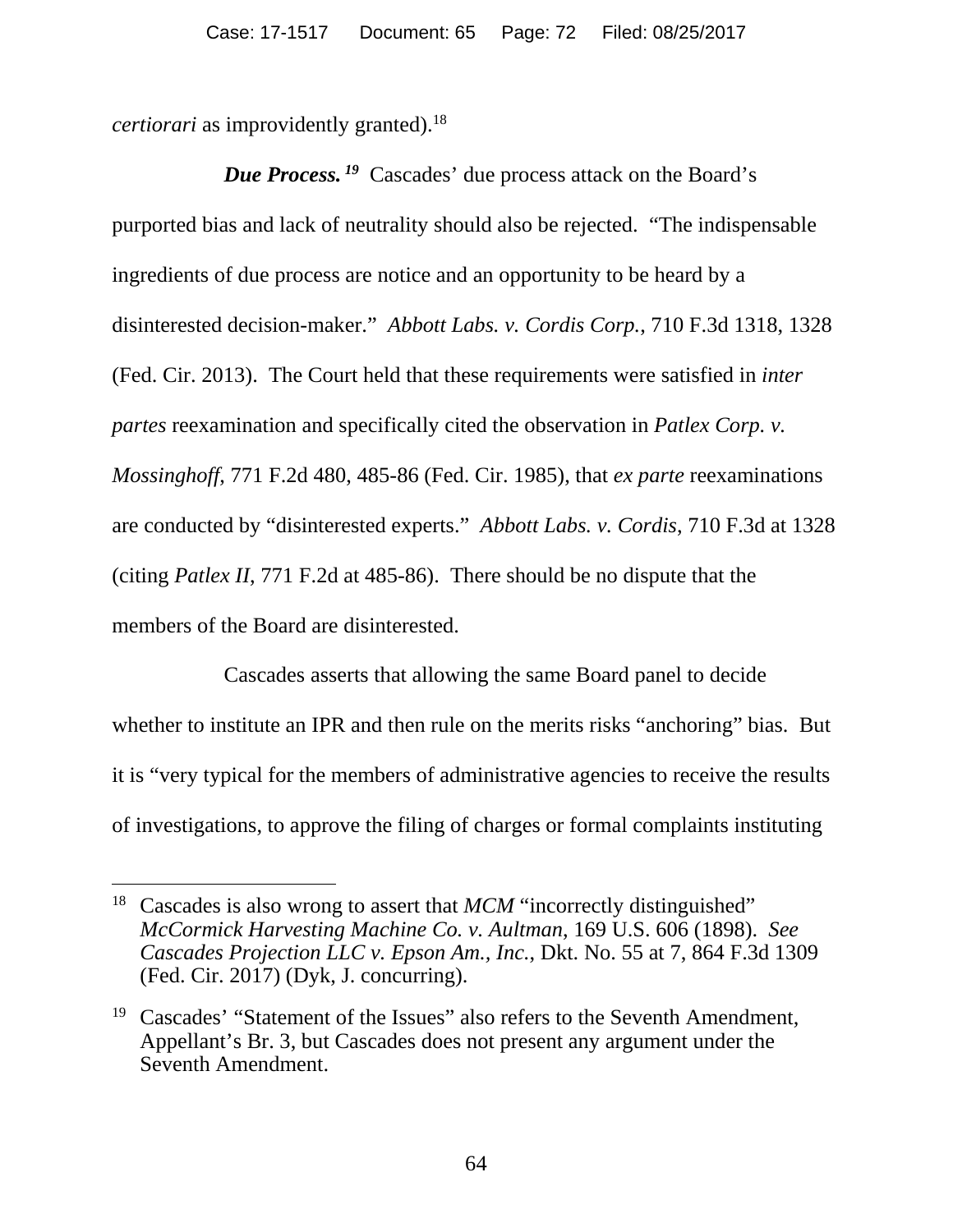enforcement proceedings, and then to participate in the ensuing hearings. This mode of procedure does not violate the Administrative Procedure Act, and it does not violate due process of law." *Withrow v. Larkin*, 421 U.S. 35, 56-57 (1975). Moreover, "judges frequently try the same case more than once and decide identical issues each time, although these issues involve questions both of law and fact," without violating due process. *See id.* at 49. Cascades offers no basis for departing from this settled precedent.

Cascades also speculates that the Board is incentivized to invalidate patents to attract more IPR filings, but one could as easily argue that the Board might be inclined to uphold more patents to attract more patent filings and thereby increase the size, importance and revenues of the USPTO as a whole. Such speculative institutional gain, in either direction, is not "'so strong a motive' to rule in a way that would aid the institution." *Alpha Epsilon Phi Tau Chapter Hous. Ass'n v. City of Berkeley*, 114 F.3d 840, 844 (9th Cir. 1997) (quoting *Tumey v. Ohio*, 273 U.S. 510, 532 (1927)).

Cascades' cited cases are extreme examples that do not apply here. In *Caperton v. A.T. Massey Coal Co.*, 556 U.S. 868, 873 (2009), a judge declined to recuse himself and then cast the deciding vote reversing a \$50 million verdict shortly after receiving more than \$3 million in campaign contributions from the CEO of the defendant. In *In re Murchison*, 349 U.S. 133, 138 (1955), a judge

65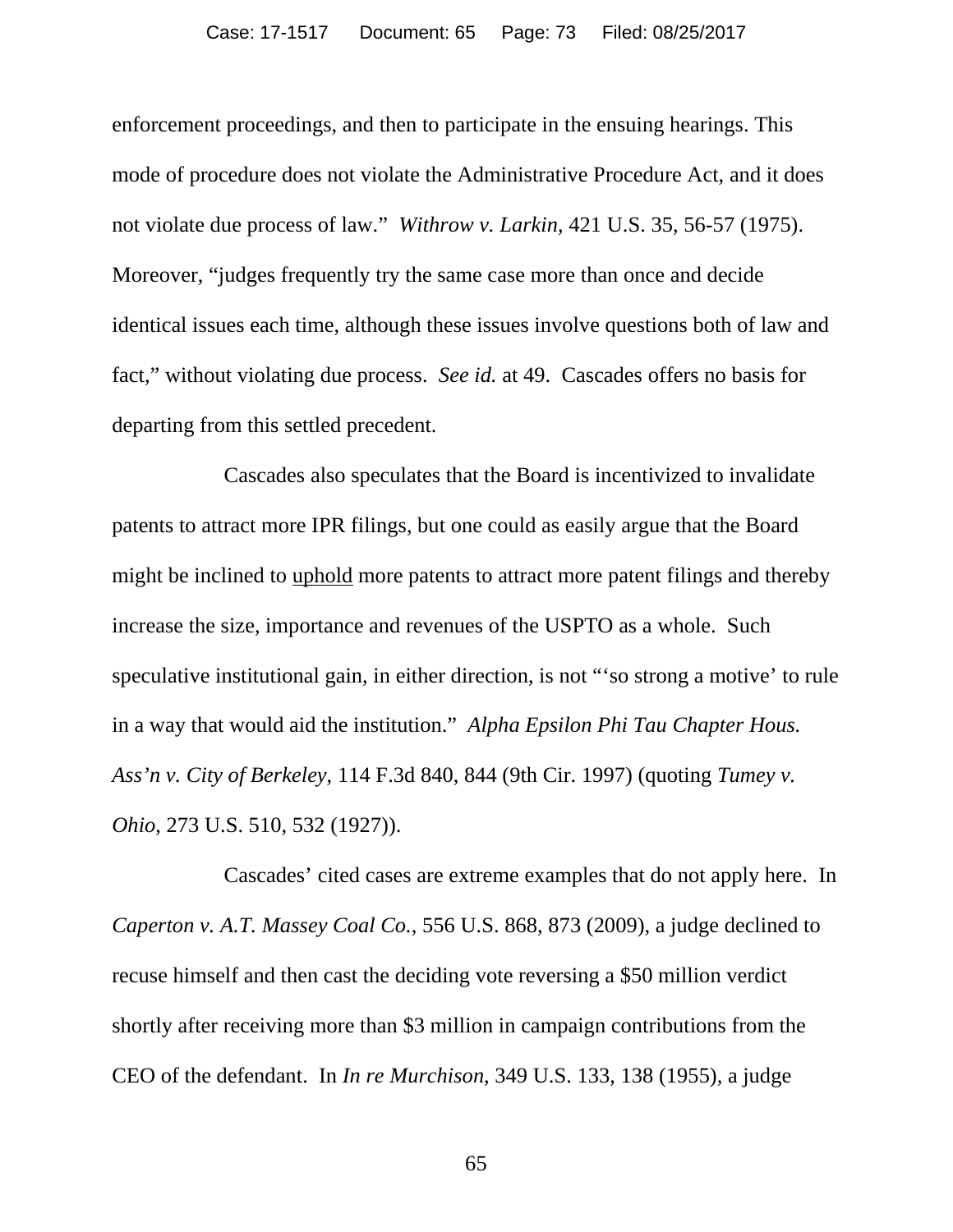served as a "one-man grand jury" that decided to prosecute a defendant for contempt, relying on "his own personal knowledge and impression of what had occurred in the grand jury room" that "could not be tested by adequate crossexamination," and then presided over the contempt hearing. It is unsurprising that these scenarios were found to violate due process, but they do not support Cascades' continuing attacks on the Board. In *Concrete Pipe & Products of California, Inc. v. Construction Laborers Pension Trust for Southern California*, 508 U.S. 602, 615-31 (1993), trustees who were personally liable for shortfalls determined how much a withdrawing employer was required to contribute to a pension fund – and even that was held not to violate due process. And there is no due process violation here.

## **CONCLUSION**

For the foregoing reasons, Epson respectfully requests that the Court affirm the Patent Trial and Appeal Board's Final Written Decision that claims 29, 30, 32, 33, 48 and 69 of the '347 Patent are unpatentable.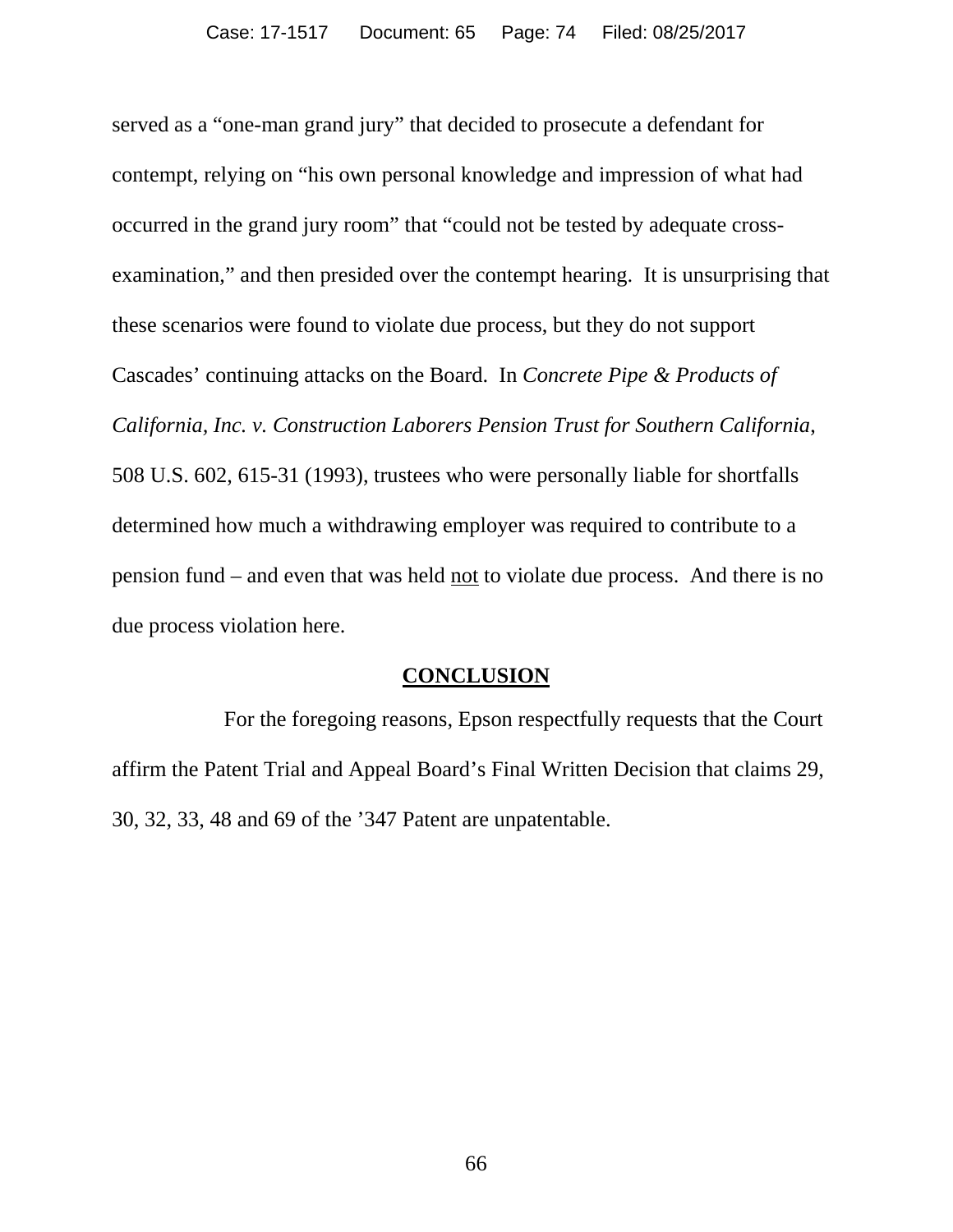Dated: August 25, 2017 Respectfully submitted,

/s/ David J. Ball

David J. Ball PAUL, WEISS, RIFKIND, WHARTON & GARRISON LLP 2001 K Street, N.W. Washington, DC 20006 (202) 223-7300

Nicholas Groombridge Jenny C. Wu PAUL, WEISS, RIFKIND, WHARTON & GARRISON LLP 1285 Avenue of the Americas New York, New York 10019 (212) 373-3000

*Attorneys for Appellee Epson America, Inc.*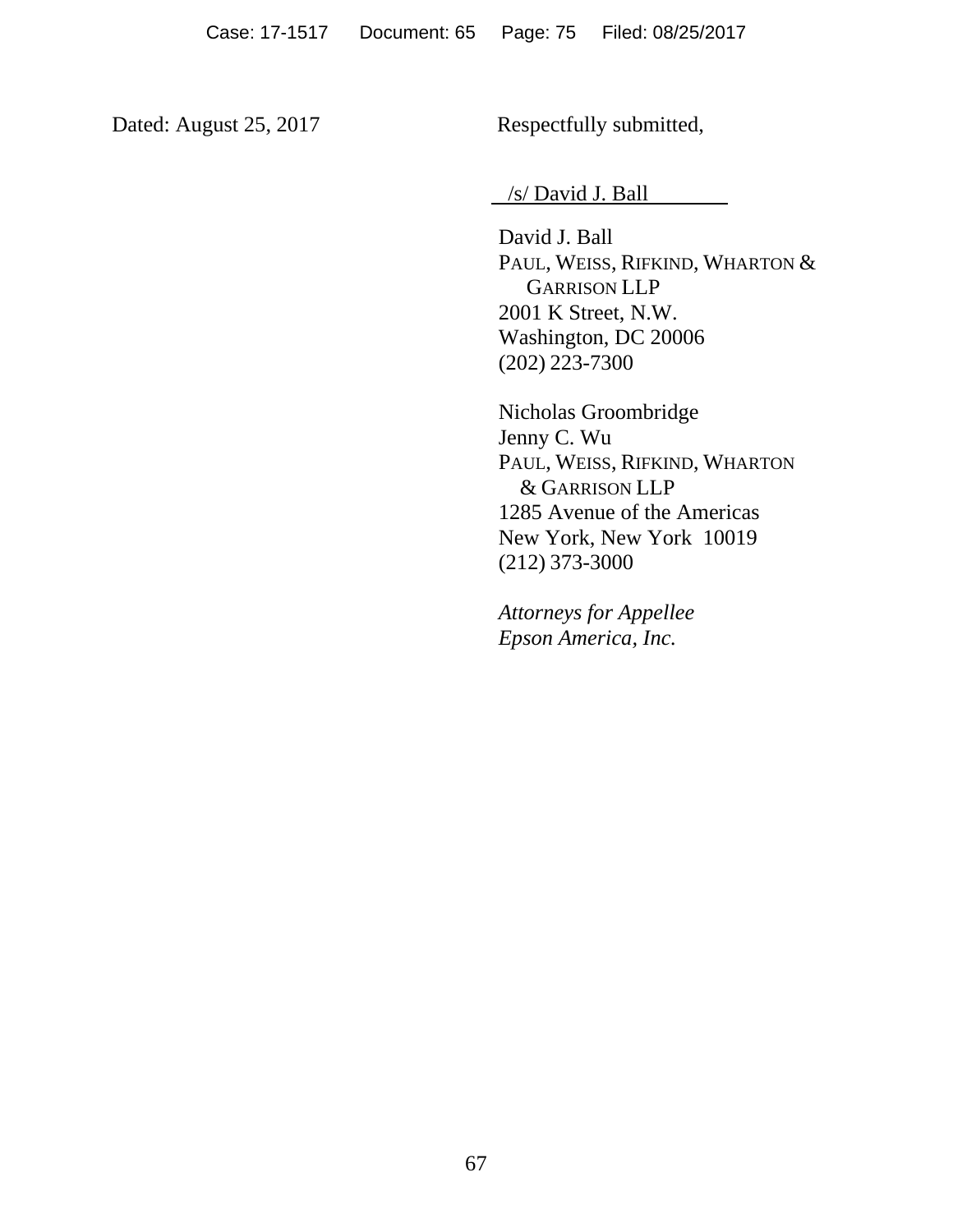## United States Court of Appeals for the Federal Circuit

*Cascades Projection LLC v. Epson America, Inc,* 2017-1517, -1518

## **CERTIFICATE OF SERVICE**

I, Julian Hadiz, being duly sworn according to law and being over the age of

18, upon my oath depose and say that:

Counsel Press was retained by PAUL, WEISS, RIFKIND, WHARTON &

GARRISON LLP, counsel for Appellee, Epson America, Inc., to print this document.

I am an employee of Counsel Press.

On **August 25, 2017,** counsel has authorized me to electronically file the

foregoing **Brief for Appellee Epson America, Inc.** with the Clerk of Court using

the CM/ECF System, which will serve via e-mail notice of such filing to all

counsel registered as CM/ECF users, including the following principal counsel for

the other parties:

| Philip P. Mann                 | Kevin P.B. Johnson                     |
|--------------------------------|----------------------------------------|
| Mann Law Group                 | <b>Quinn Emanuel Urquhart</b>          |
| 1218 3rd Avenue, Suite 1809    | & Sullivan, LLP                        |
| Seattle, WA 98101              | 555 Twin Dolphin Drive, 5th Floor      |
| 206-436-0900                   | Redwood Shores, CA 94065               |
| phil@mannlawgroup.com          | 650-801-5000                           |
| Counsel for Appellant,         | kevinjohnson@quinnemanuel.com          |
| <b>Cascades Projection LLC</b> | Counsel for Appellee, Sony Corporation |

Paper copies will also be mailed to the above principal counsel at the time paper copies are sent to the Court. Any counsel for Amicus Curiae, appearing at the time of this filing, we be served via CM/ECF email notice only.

Upon acceptance by the Court of the e-filed document, six paper copies will be filed with the Court within the time provided in the Court's rules.

August 25, 2017 /s/ Julian Hadiz Counsel Press